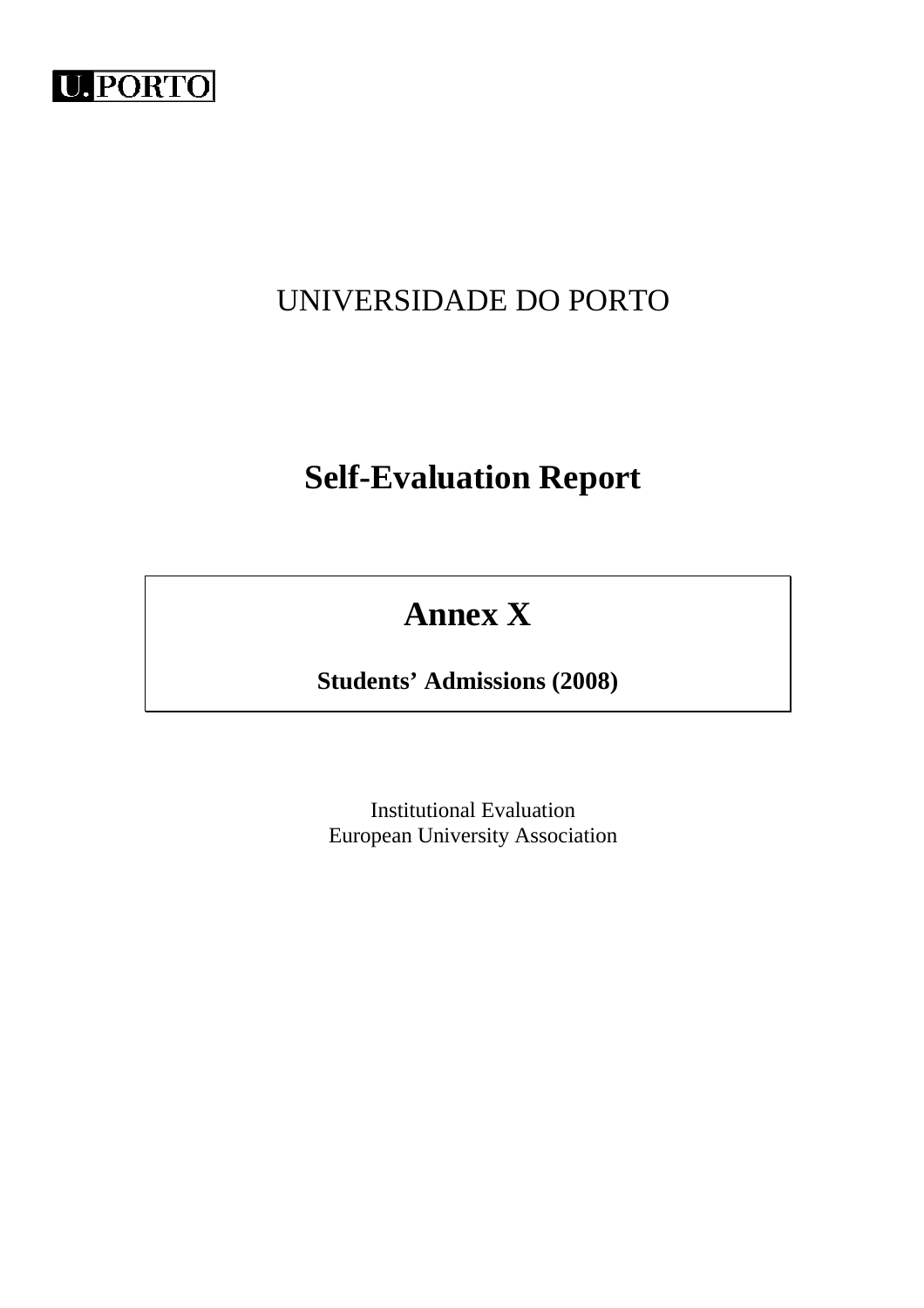## Admission to Higher Education 2008 A descriptive analysis

Rectory of the University of Porto >> Continuous Improvement Service. 14-10-2008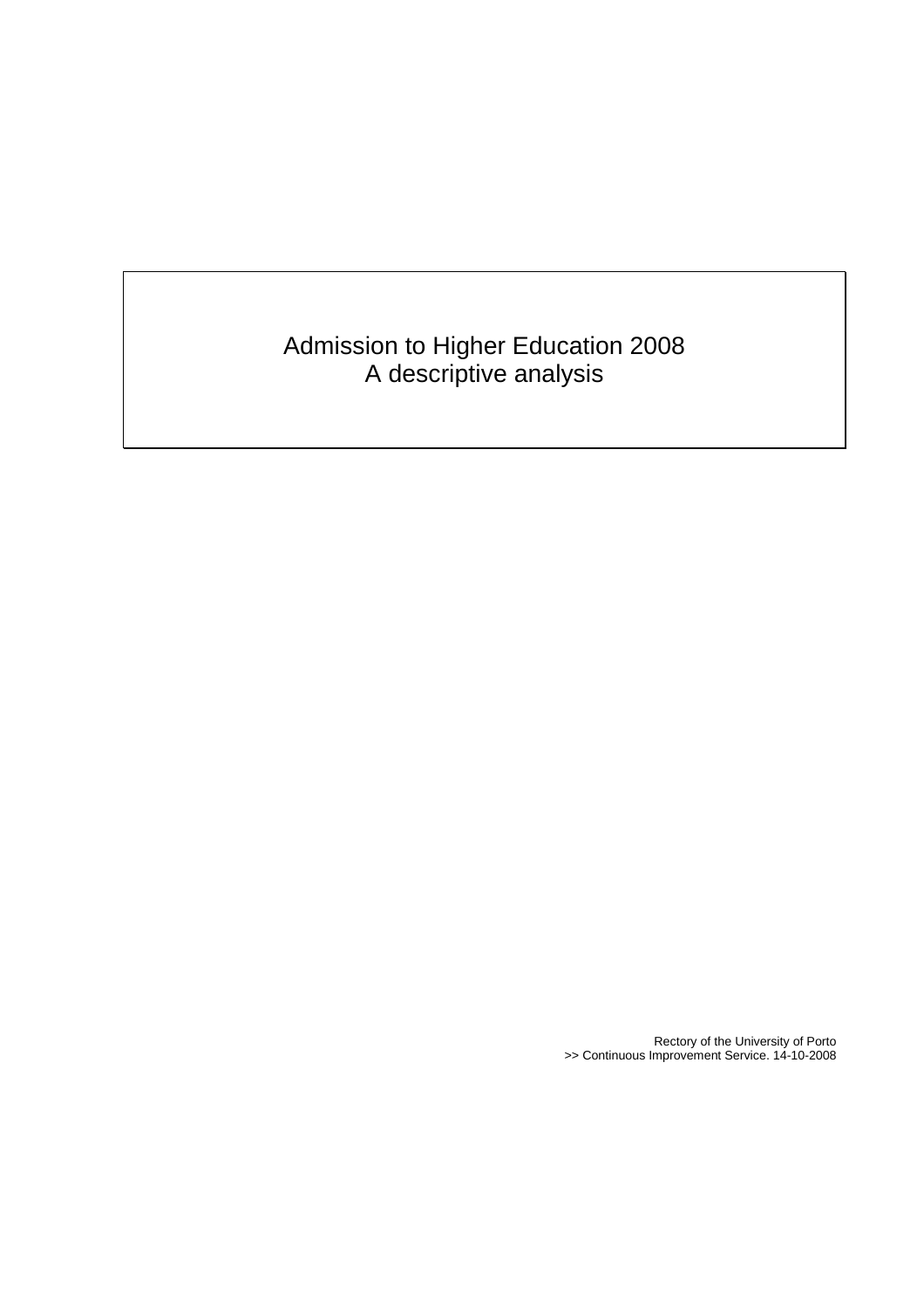## TABLE OF CONTENTS

| Table 2: List sorted by weighted average classification of the last qualifying applicant placed  6                                                                             |  |
|--------------------------------------------------------------------------------------------------------------------------------------------------------------------------------|--|
|                                                                                                                                                                                |  |
| Table 4: Summary 1 <sup>st</sup> round – Places, applicants, successful applicants and surplus places  9                                                                       |  |
|                                                                                                                                                                                |  |
|                                                                                                                                                                                |  |
| Chart 2: Weighted average classification of the last qualifying applicant to public universities 10                                                                            |  |
| Chart 3: Rate of places filled in public universities: comparative analysis 2007 - 2008 11                                                                                     |  |
| Chart 4: Weighted average classification of the last qualifying applicant to public universities:                                                                              |  |
|                                                                                                                                                                                |  |
|                                                                                                                                                                                |  |
| Table 6: U.Porto: comparative analysis 2007-2008 of places, successful applicants, rate of<br>places filled and classification of the last qualifying applicant, per course 12 |  |
| Chart 5: Rate of places filled per faculty: comparative analysis 2007-2008 14                                                                                                  |  |
| Chart 6: Weighted average classification of the last qualifying applicant, per faculty: comparative                                                                            |  |
|                                                                                                                                                                                |  |
| Table 8: Successful applicants per school district where exams took place 16                                                                                                   |  |
| Chart 7: Total and cumulative percentage of successful applicants per school district where                                                                                    |  |
| Table 9: Successful applicants per school where exams took place (top 50) 17                                                                                                   |  |
|                                                                                                                                                                                |  |
|                                                                                                                                                                                |  |
|                                                                                                                                                                                |  |
|                                                                                                                                                                                |  |
|                                                                                                                                                                                |  |
| Chart 9: Successful applicants per admission preference and faculty, in percentage 24                                                                                          |  |
|                                                                                                                                                                                |  |
|                                                                                                                                                                                |  |
| Chart 10: Total and cumulative percentage of applicants per school district where exams took                                                                                   |  |
|                                                                                                                                                                                |  |
|                                                                                                                                                                                |  |
|                                                                                                                                                                                |  |
|                                                                                                                                                                                |  |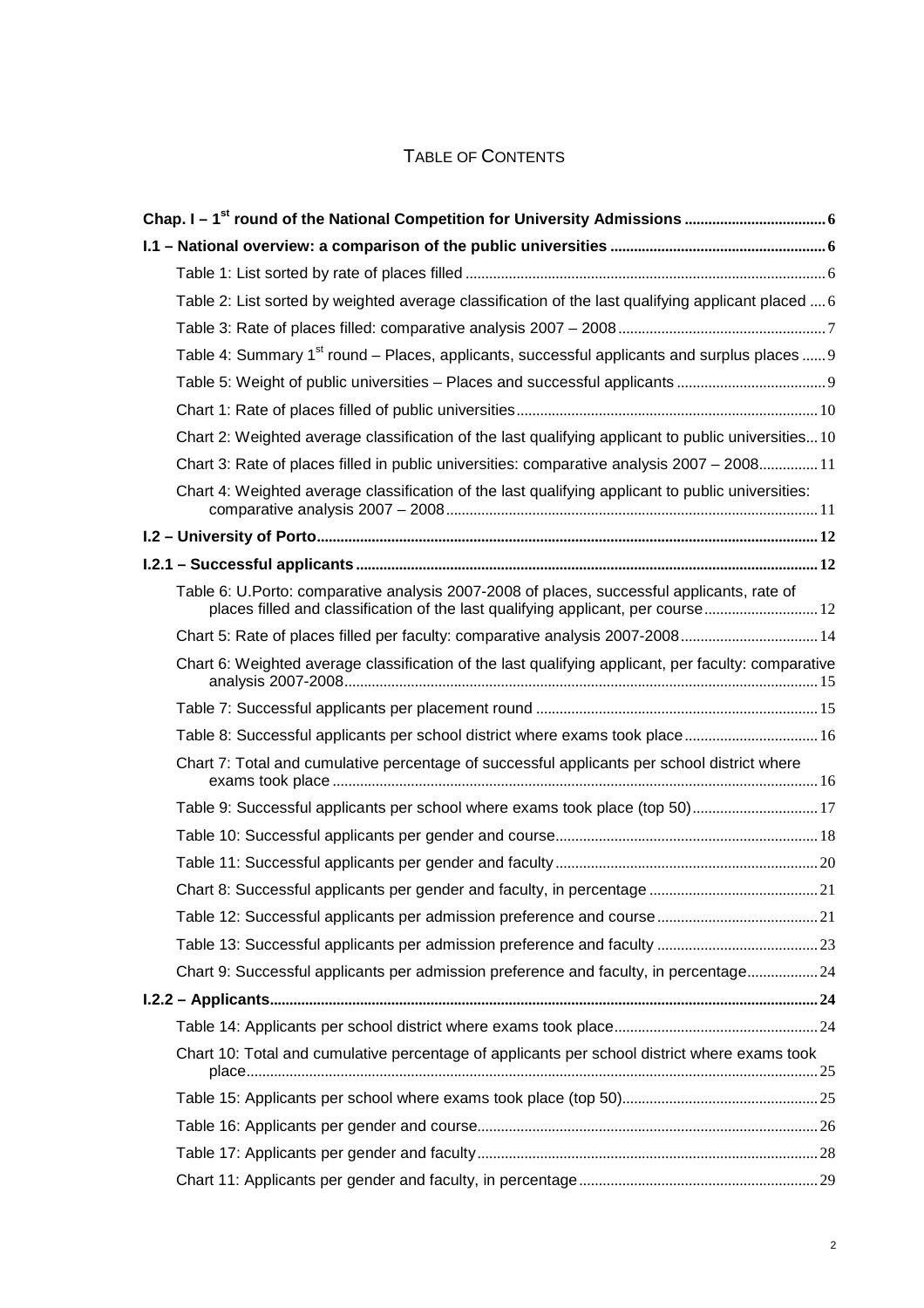| Chart 14: Rate of places filled and course demand for the Faculty of Architecture 35                      |  |
|-----------------------------------------------------------------------------------------------------------|--|
| Chart 15: Rate of places filled and course demand for the Faculty of Fine Arts35                          |  |
| Chart 16: Rate of places filled and course demand for the Faculty of Sciences  36                         |  |
| Chart 17: Rate of places filled and course demand for the Faculty of Nutrition and Food Science           |  |
|                                                                                                           |  |
| Chart 19: Rate of places filled and course demand for the Faculty of Law 38                               |  |
| Chart 20: Rate of places filled and course demand for the Faculty of Economics 38                         |  |
| Chart 21: Rate of places filled and course demand for the Faculty of Engineering  39                      |  |
| Chart 22: Rate of places filled and course demand for the Faculty of Pharmacy39                           |  |
| Chart 23: Rate of places filled and course demand for the Faculty of Arts  40                             |  |
| Chart 24: Rate of places filled and course demand for the Faculty of Medicine 41                          |  |
| Chart 25: Rate of places filled and course demand for the Faculty of Dental Medicine 41                   |  |
| Chart 26: Rate of places filled and course demand for the Faculty of Psychology and Education             |  |
| Chart 27: Rate of places filled and course demand for the Institute of Biomedical Sciences Abel           |  |
|                                                                                                           |  |
|                                                                                                           |  |
|                                                                                                           |  |
| Table 22: Successful applicants in 1 <sup>st</sup> choice per school district where exams took place 44   |  |
| Chart 29: Successful applicants in 1 <sup>st</sup> choice per district in cumulative percentage  44       |  |
| Table 23: Applicants in 1 <sup>st</sup> choice per school where exams took place (top 50)  45             |  |
| Table 24: Successful applicants in 1 <sup>st</sup> choice per school where exams took place (top 50) 46   |  |
| Table 25: Applicants and successful applicants in 1 <sup>st</sup> choice per gender and faculty 48        |  |
|                                                                                                           |  |
| Chart 31: Successful applicants in 1 <sup>st</sup> choice per gender and faculty in percentage  49        |  |
|                                                                                                           |  |
| Table 27: Applicants in $1st$ choice – successful and unsuccessful, per faculty: comparative              |  |
| Chart 32: Successful applicants in 1 <sup>st</sup> choice per faculty: comparative analysis 2007-2008  52 |  |
| Chart 33: Applicants in 1 <sup>st</sup> choice but unsuccessful due to places available, per faculty:     |  |
|                                                                                                           |  |
|                                                                                                           |  |
|                                                                                                           |  |
| Chart 37: Course in the Faculty of Nutrition and Food Science as 1 <sup>st</sup> choice 55                |  |
|                                                                                                           |  |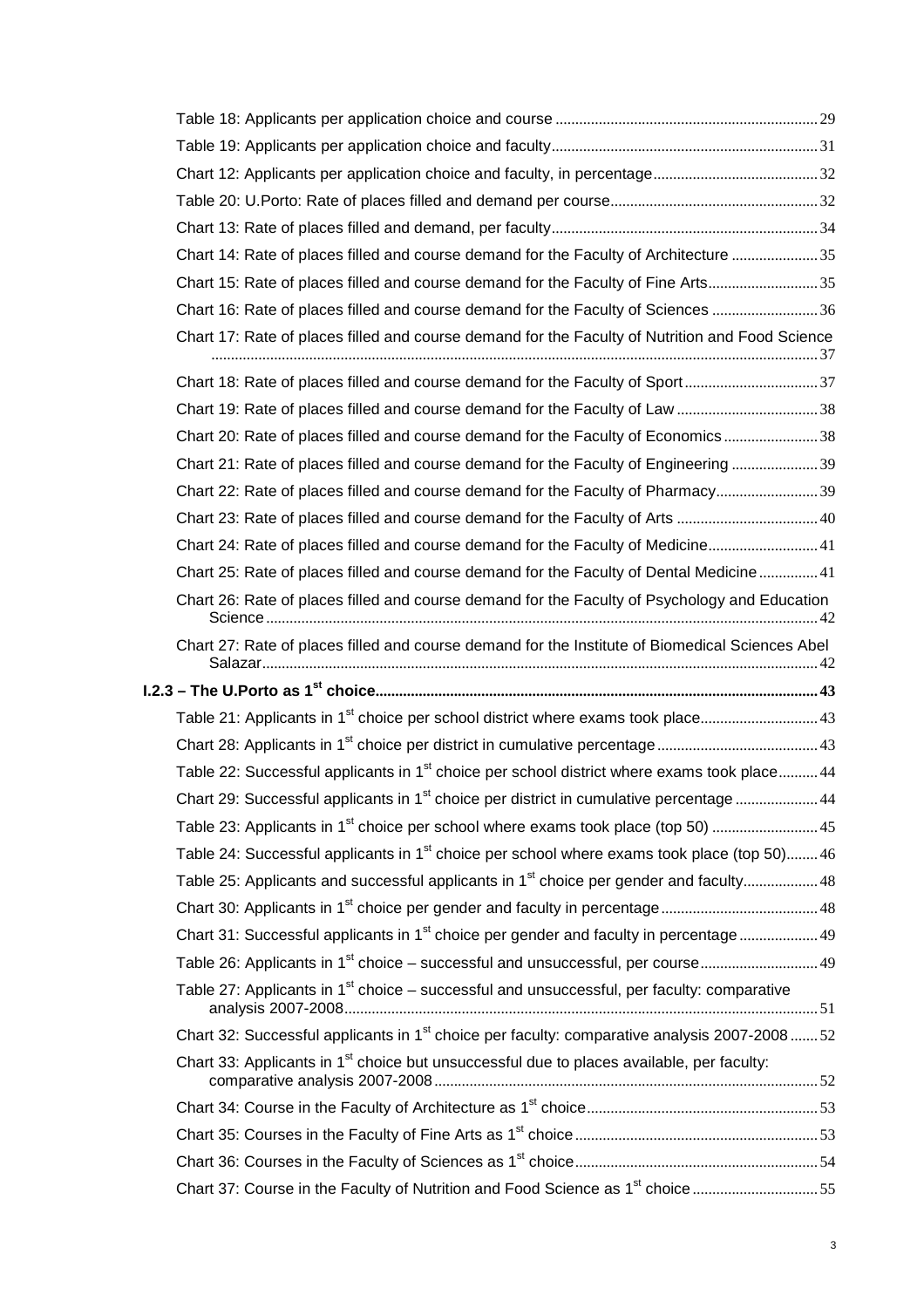| Chart 46: Courses in the Faculty of Psychology and Education Science as 1 <sup>st</sup> choice 60               |  |
|-----------------------------------------------------------------------------------------------------------------|--|
| Chart 47: Courses in the Institute of Biomedical Sciences Abel Salazar as 1 <sup>st</sup> choice 60             |  |
| Chap. II – $1^{st}$ and $2^{nd}$ rounds of the National Competition for University Admission: summary           |  |
|                                                                                                                 |  |
|                                                                                                                 |  |
|                                                                                                                 |  |
| Table 28: List sorted by rate of places filled: comparative analysis 2007-2008 61                               |  |
|                                                                                                                 |  |
|                                                                                                                 |  |
| Table 29: Rate of places filled and classification of last qualifying applicant per course (1 <sup>st</sup> and |  |
| Chart 49: Rate of places filled per faculty: comparative analysis 2007-2008 64                                  |  |
| Table 30: Proportion of successful applicants in the 1 <sup>st</sup> round but who did not complete the         |  |
| Table 31: Successful applicants in the 2 <sup>nd</sup> round per admission preference and course 67             |  |

Translation Note: For the purpose of this document, the following terms shall mean:

Licenciatura - Undergraduate degree Externato - Day-school Escola secundária – Secondary school (public) Colégio - Private school Colégio Internato - Private boarding-school Colégio Liceal - Private grammar school (secondary level education)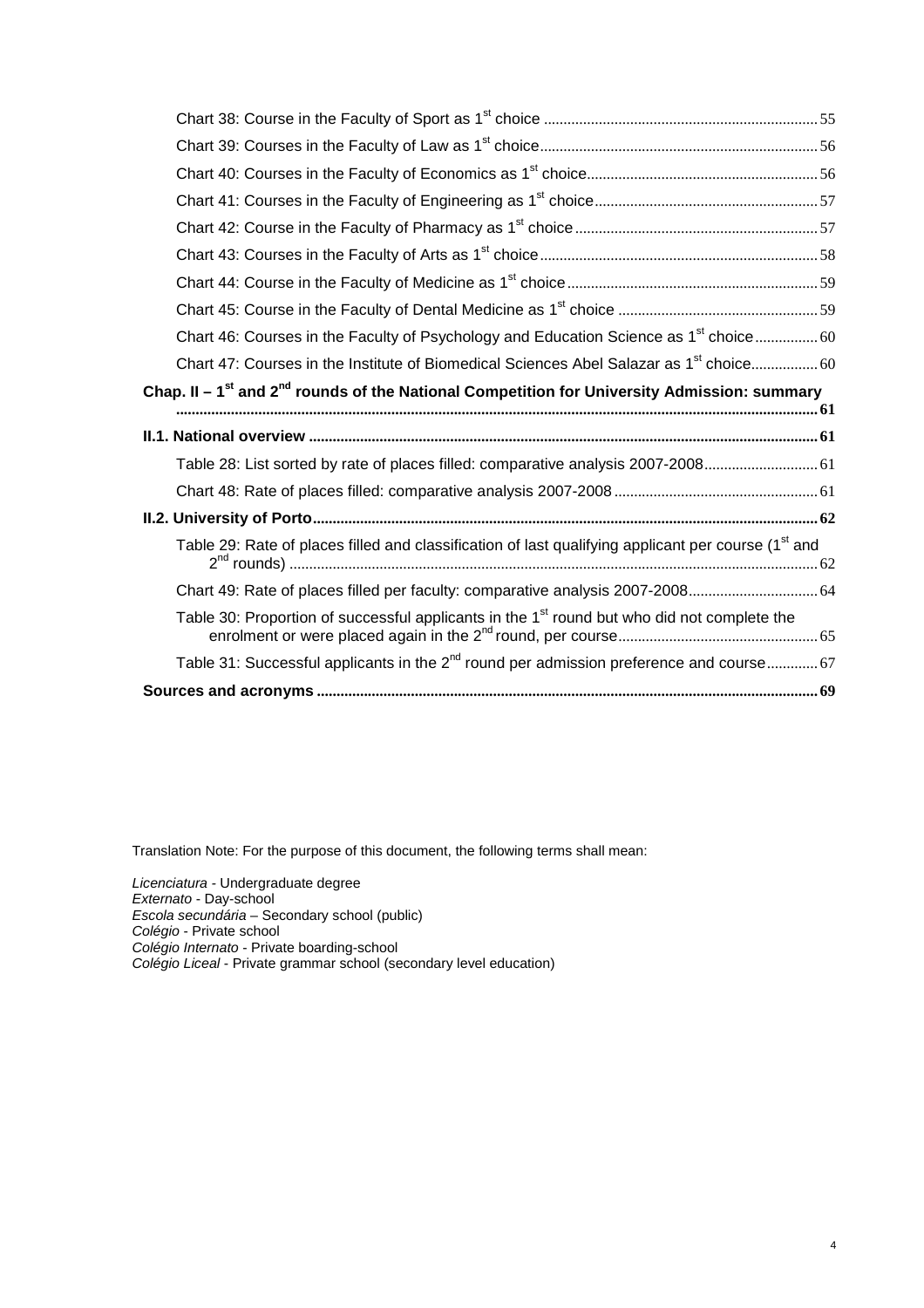#### **Introduction**

The source of the data used is the Ministry of Science, Technology and Higher Education, Directorate-General for Higher Education.

Chapter I refers only to the 1<sup>st</sup> round of the National Competition for University Admissions.

First, we present the data on the public higher education university institutions, aiming at rating the University of Porto in the national context. Our analysis – with the numbers shown first in a table and then in a chart – focuses on:

- the rate of places filled;
- the weighted average classification of the last qualifying applicant;

- a comparative analysis with the National Competition for University Admissions  $-1<sup>st</sup>$  round 2007.

Then, we describe the situation of the 53 licenciaturas, licenciatura/1<sup>st</sup> cycle and integrated masters courses of the University of Porto, grouped by faculty, and which focuses on:

- i. Successful applicants/Admissions:
	- the rate of places filled (compared to the 2007 competition);
	- the weighted average classification of the last qualifying applicant placed (compared to the 2007 competition);
	- the round of admission;
	- the school district where exams took place;
	- the school where the exams took place;
	- gender;
	- valid preferences of placement;
- ii. Applicants:
	- the school district where exams took place;
	- the school where the exams took place;
	- gender;
	- the choice of application;
	- the proportion of applicants, regardless of choice (provided it is valid) for application, and the places available;
	- the proportion of applicants who chose the course as  $1<sup>st</sup>$  choice (a valid choice) and the places available;
- iii.  $-$  Demand in 1<sup>st</sup> choice:
	- applicants and successful applicants in  $1<sup>st</sup>$  choice, per school district where exams took place;
	- applicants and successful applicants in 1<sup>st</sup> choice, per school where exams took place;
	- applicants and successful applicants in  $1<sup>st</sup>$  choice, per gender;
	- percentage of successful applicants in 1<sup>st</sup> choice;
	- proportion of applicants who chose the course as 1<sup>st</sup> choice but who were unsuccessful, and the places available.

Chapter II presents a summary of the data on the two rounds of the National Competition for University Admissions 2008, and focuses on:

- the rate of places filled (compared to the 2007 competition);
- the classification of the last qualifying applicant placed (1<sup>st</sup> and  $2^{nd}$  rounds);

- the proportion of successful applicants in the  $1<sup>st</sup>$  round but who did not complete the enrolment or were successful in the 2<sup>nd</sup> round:

- the preferences of placement in the  $2^{nd}$  round.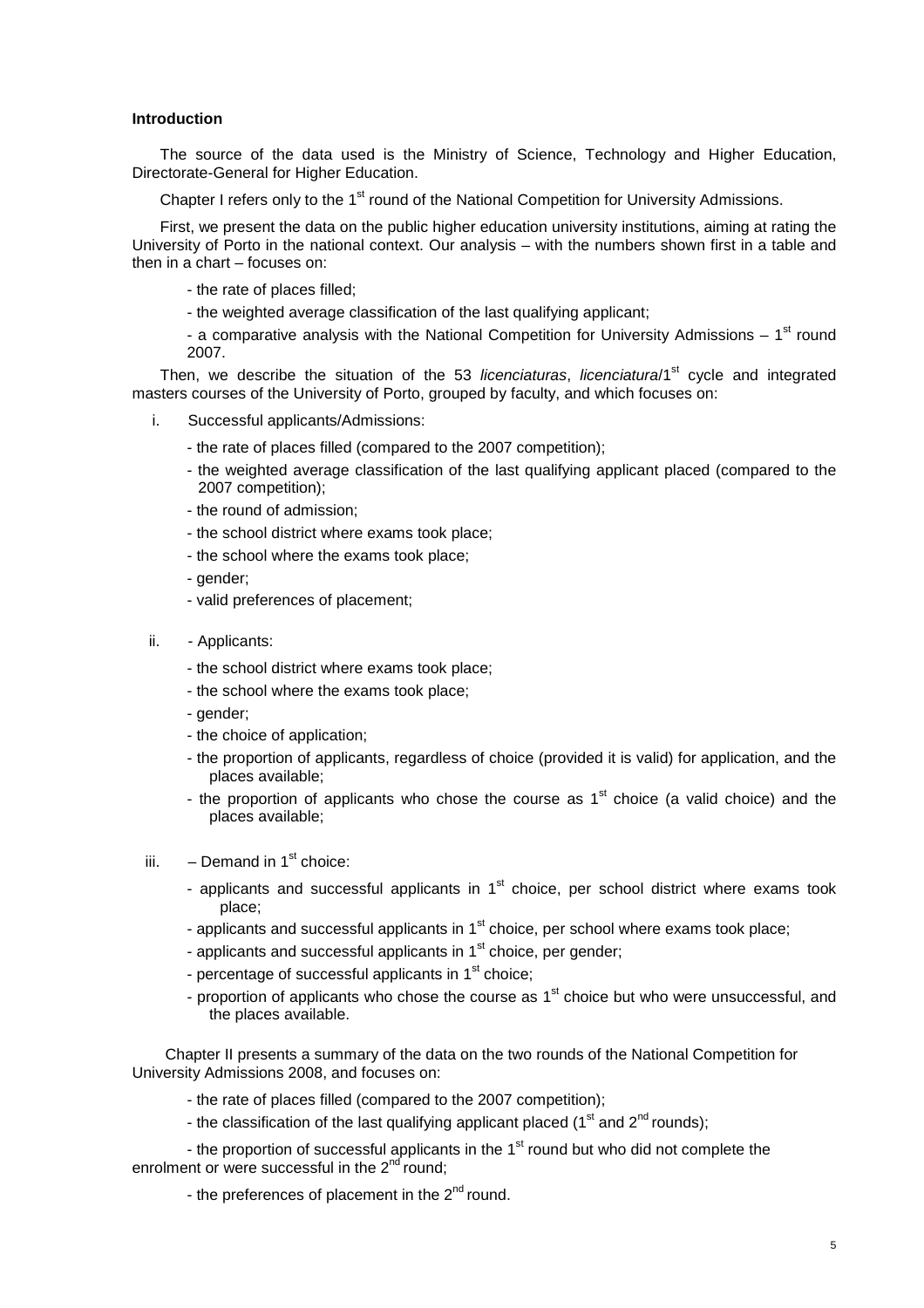## **Chap. I – 1st round of the National Competition for University Admissions**

#### **I.1 – National overview: a comparison of the public universities**

Table 1: List sorted by rate of places filled

|                                                                             | <b>Places</b><br>(1) | <b>Successful</b><br><b>Applicants</b><br>(2) | <b>Places filled</b><br>(2)/(1) | Average<br>classification* |
|-----------------------------------------------------------------------------|----------------------|-----------------------------------------------|---------------------------------|----------------------------|
| University of Porto                                                         | 4025                 | 4010                                          | 99.6%                           | 154.2                      |
| Technical University of Lisbon                                              | 3160                 | 3135                                          | 99.2%                           | 146.5                      |
| University of Aveiro                                                        | 1446                 | 1428                                          | 98.8%                           | 139.2                      |
| University of Minho                                                         | 2312                 | 2246                                          | 97.1%                           | 143.4                      |
| New University of Lisbon                                                    | 2575                 | 2499                                          | 97.0%                           | 147.6                      |
| University of Trás-os-Montes and Alto Douro                                 | 1265                 | 1215                                          | 96.0%                           | 130.8                      |
| Higher Institute of Business and Labour Sciences                            | 970                  | 928                                           | 95.7%                           | 144.5                      |
| University of Madeira                                                       | 550                  | 523                                           | 95.1%                           | 133.5                      |
| University of Coimbra                                                       | 3102                 | 2937                                          | 94.7%                           | 144.8                      |
| University of Beira Interior                                                | 1270                 | 1168                                          | 92.0%                           | 135.2                      |
| University of Azores                                                        | 558                  | 500                                           | 89.6%                           | 130.1                      |
| University of Évora                                                         | 965                  | 857                                           | 88.8%                           | 125.1                      |
| University of Lisbon                                                        | 3675                 | 3149                                          | 85.7%                           | 139.8                      |
| University of Algarve                                                       | 760                  | 644                                           | 84.7%                           | 123.8                      |
| Total - Public Higher Education - University<br>Source: MCTES - DGES A08_1F | 26633                | 25239                                         | 94.8%                           | 142.9                      |

#### Table 2: List sorted by weighted average classification of the last qualifying applicant placed

|                                                                             | <b>Places</b><br>(1) | Successful<br><b>Applicants</b><br>(2) | <b>Places</b><br>filled<br>(2)/(1) | Average<br>classification * |
|-----------------------------------------------------------------------------|----------------------|----------------------------------------|------------------------------------|-----------------------------|
| University of Porto                                                         | 4025                 | 4010                                   | 99.6%                              | 154.2                       |
| New University of Lisbon                                                    | 2575                 | 2499                                   | 97.0%                              | 147.6                       |
| <b>Technical University of Lisbon</b>                                       | 3160                 | 3135                                   | 99.2%                              | 146.5                       |
| University of Coimbra                                                       | 3102                 | 2937                                   | 94.7%                              | 144.8                       |
| Higher Institute of Business and Labour Sciences                            | 970                  | 928                                    | 95.7%                              | 144.5                       |
| University of Minho                                                         | 2312                 | 2246                                   | 97.1%                              | 143.4                       |
| University of Lisbon                                                        | 3675                 | 3149                                   | 85.7%                              | 139.8                       |
| University of Aveiro                                                        | 1446                 | 1428                                   | 98.8%                              | 139.2                       |
| University of Beira Interior                                                | 1270                 | 1168                                   | 92.0%                              | 135.2                       |
| University of Madeira                                                       | 550                  | 523                                    | 95.1%                              | 133.5                       |
| University of Trás-os-Montes and Alto Douro                                 | 1265                 | 1215                                   | 96.0%                              | 130.8                       |
| University of Azores                                                        | 558                  | 500                                    | 89.6%                              | 130.1                       |
| University of Évora                                                         | 965                  | 857                                    | 88.8%                              | 125.1                       |
| University of Algarve                                                       | 760                  | 644                                    | 84.7%                              | 123.8                       |
| Total - Public Higher Education - University<br>Source: MCTES - DGES A08 1F | 26633                | 25239                                  | 94.8%                              | 142.9                       |

\* Average classification that would be obtained if all the applicants admitted in each course had a classification equal to the classification of the last qualifying applicant in the general group. Weighting factor: no. of successful applicants in each course.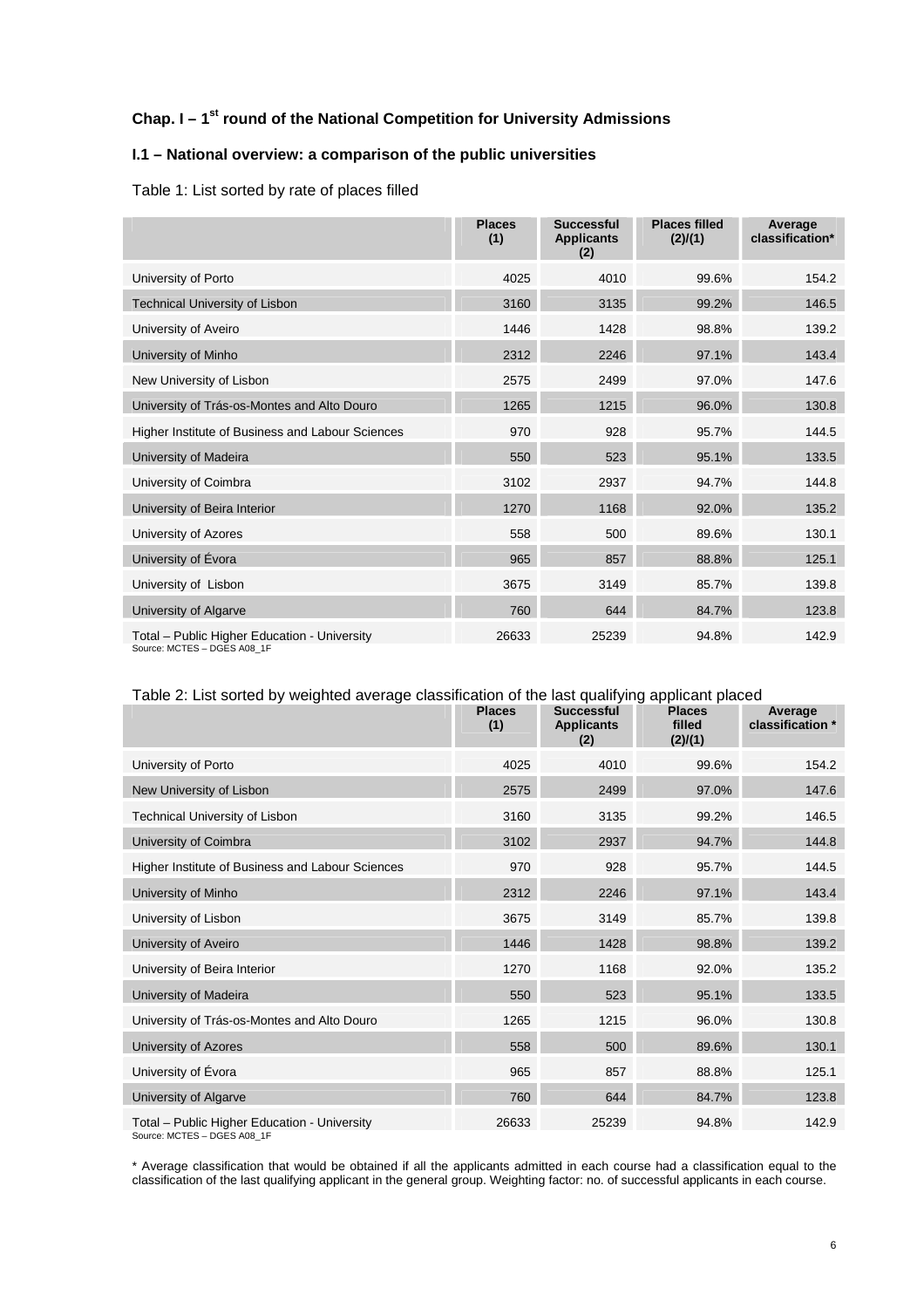Table 3: Rate of places filled: comparative analysis 2007 – 2008

|                                                         | 2008          |                                 |        | 2007          |                                 |        |  |
|---------------------------------------------------------|---------------|---------------------------------|--------|---------------|---------------------------------|--------|--|
|                                                         | <b>Places</b> | <b>Successful</b><br>applicants | %      | <b>Places</b> | <b>Successful</b><br>applicants | %      |  |
| <b>Higher Institute of Business and Labour Sciences</b> | 970           | 928                             | 95.7%  | 936           | 905                             | 96.7%  |  |
| <b>University of Beira Interior</b>                     | 1270          | 1168                            | 92.0%  | 1250          | 1030                            | 82.4%  |  |
| <b>University of Madeira</b>                            | 550           | 523                             | 95.1%  | 520           | 490                             | 94.2%  |  |
| <b>University of Aveiro</b>                             | 1446          | 1428                            | 98.8%  | 1438          | 1362                            | 94.7%  |  |
| <b>University of Coimbra</b>                            | 3102          | 2937                            | 94.7%  | 3076          | 2913                            | 94.7%  |  |
| Faculty of Sport Sciences and Physical Education        | 80            | 80                              | 100.0% | 80            | 80                              | 100.0% |  |
| Faculty of Sciences and Technology                      | 1058          | 1001                            | 94.6%  | 1054          | 953                             | 90.4%  |  |
| Faculty of Law                                          | 375           | 375                             | 100.0% | 375           | 375                             | 100.0% |  |
| Faculty of Economics                                    | 320           | 320                             | 100.0% | 320           | 320                             | 100.0% |  |
| <b>Faculty of Pharmacy</b>                              | 200           | 200                             | 100.0% | 190           | 191                             | 100.5% |  |
| <b>Faculty of Humanities</b>                            | 504           | 395                             | 78.4%  | 504           | 441                             | 87.5%  |  |
| <b>Faculty of Medicine</b>                              | 295           | 295                             | 100.0% | 279           | 279                             | 100.0% |  |
| Faculty of Psychology and Education Science             | 270           | 271                             | 100.4% | 274           | 274                             | 100.0% |  |
| University of Évora                                     | 965           | 857                             | 88.8%  | 966           | 851                             | 88.1%  |  |
| <b>University of Lisbon</b>                             | 3675          | 3149                            | 85.7%  | 3626          | 3058                            | 84.3%  |  |
| <b>Faculty of Fine Arts</b>                             | 250           | 250                             | 100.0% | 220           | 220                             | 100.0% |  |
| <b>Faculty of Sciences</b>                              | 930           | 814                             | 87.5%  | 910           | 751                             | 82.5%  |  |
| Faculty of Law                                          | 510           | 510                             | 100.0% | 500           | 500                             | 100.0% |  |
| Faculty of Pharmacy                                     | 210           | 210                             | 100.0% | 209           | 209                             | 100.0% |  |
| <b>Faculty of Humanities</b>                            | 1025          | 628                             | 61.3%  | 1031          | 659                             | 63.9%  |  |
| <b>Faculty of Medicine</b>                              | 375           | 375                             | 100.0% | 375           | 338                             | 90.1%  |  |
| <b>Faculty of Dental Medicine</b>                       | 140           | 140                             | 100.0% | 136           | 136                             | 100.0% |  |
| Faculty of Psychology and Education Sciences            | 235           | 222                             | 94.5%  | 245           | 245                             | 100.0% |  |
| University of Trás-os-Montes and Alto Douro             | 1265          | 1215                            | 96.0%  | 1265          | 1112                            | 87.9%  |  |
| <b>University of Algarve</b>                            | 760           | 644                             | 84.7%  | 780           | 586                             | 75.1%  |  |
| Faculty of Marine and Environmental Sciences            | 105           | 88                              | 83.8%  | 110           | 83                              | 75.5%  |  |
| Faculty of Sciences and Technology                      | 155           | 151                             | 97.4%  | 185           | 148                             | 80.0%  |  |
| Faculty of Human and Social Sciences                    | 200           | 137                             | 68.5%  | 215           | 150                             | 69.8%  |  |
| Faculty of Economics                                    | 170           | 160                             | 94.1%  | 170           | 135                             | 79.4%  |  |
| Faculty of Natural Resources Engineering                | 100           | 81                              | 81.0%  | 70            | 40                              | 57.1%  |  |
| <b>University of Minho</b>                              | 2312          | 2246                            | 97.1%  | 2317          | 2037                            | 87.9%  |  |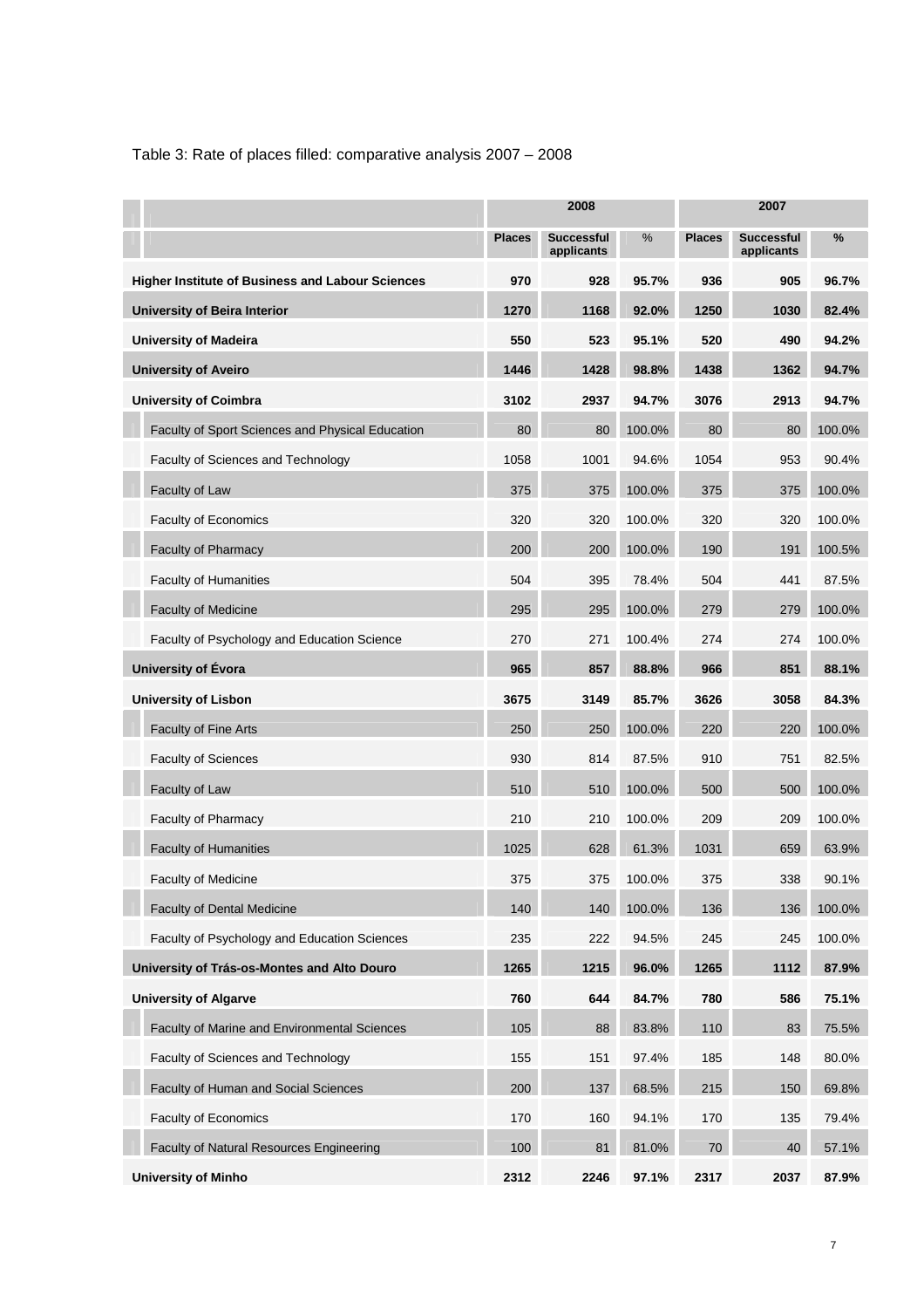|                                                           |               | 2008                            |        |               | 2007                     |        |
|-----------------------------------------------------------|---------------|---------------------------------|--------|---------------|--------------------------|--------|
|                                                           | <b>Places</b> | <b>Successful</b><br>applicants | %      | <b>Places</b> | Successful<br>applicants | %      |
| <b>University of Porto</b>                                | 4025          | 4010                            | 99.6%  | 3968          | 3947                     | 99.5%  |
| <b>Faculty of Architecture</b>                            | 120           | 120                             | 100.0% | 108           | 108                      | 100.0% |
| <b>Faculty of Fine Arts</b>                               | 140           | 140                             | 100.0% | 140           | 140                      | 100.0% |
| <b>Faculty of Sciences</b>                                | 665           | 657                             | 98.8%  | 655           | 655                      | 100.0% |
| Faculty of Nutrition and Food Science                     | 65            | 65                              | 100.0% | 65            | 66                       | 101.5% |
| <b>Faculty of Sport</b>                                   | 110           | 110                             | 100.0% | 110           | 110                      | 100.0% |
| Faculty of Law                                            | 175           | 175                             | 100.0% | 170           | 170                      | 100.0% |
| Faculty of Economics                                      | 330           | 330                             | 100.0% | 330           | 330                      | 100.0% |
| <b>Faculty of Engineering</b>                             | 830           | 830                             | 100.0% | 810           | 811                      | 100.1% |
| Faculty of Pharmacy                                       | 185           | 185                             | 100.0% | 185           | 185                      | 100.0% |
| <b>Faculty of Arts</b>                                    | 650           | 642                             | 98.8%  | 650           | 625                      | 96.2%  |
| <b>Faculty of Medicine</b>                                | 245           | 245                             | 100.0% | 240           | 241                      | 100.4% |
| <b>Faculty of Dental Medicine</b>                         | 90            | 90                              | 100.0% | 90            | 90                       | 100.0% |
| Faculty of Psychology and Education Science               | 170           | 170                             | 100.0% | 170           | 170                      | 100.0% |
| Institute of Biomedical Sciences Abel Salazar             | 250           | 251                             | 100.4% | 245           | 246                      | 100.4% |
| <b>University of Azores</b>                               | 558           | 500                             | 89.6%  | 540           | 395                      | 73.1%  |
| <b>New University of Lisbon</b>                           | 2575          | 2499                            | 97.0%  | 2485          | 2423                     | 97.5%  |
| Faculty of Sciences and Technology                        | 1070          | 1057                            | 98.8%  | 1070          | 1020                     | 95.3%  |
| <b>Faculty of Medical Sciences</b>                        | 230           | 230                             | 100.0% | 210           | 217                      | 103.3% |
| <b>Faculty of Human and Social Sciences</b>               | 725           | 660                             | 91.0%  | 705           | 686                      | 97.3%  |
| Faculty of Law                                            | 100           | 100                             | 100.0% | 100           | 100                      | 100.0% |
| Faculty of Economics                                      | 390           | 392                             | 100.5% | 360           | 360                      | 100.0% |
| Higher Institute of Statistics and Information Management | 60            | 60                              | 100.0% | 40            | 40                       | 100.0% |
| <b>Technical University of Lisbon</b>                     | 3160          | 3135                            | 99.2%  | 3133          | 2937                     | 93.7%  |
| <b>Faculty of Architecture</b>                            | 285           | 285                             | 100.0% | 268           | 251                      | 93.7%  |
| <b>Faculty of Veterinary Medicine</b>                     | 95            | 95                              | 100.0% | 95            | 95                       | 100.0% |
| Faculty of Motor Skill Development                        | 224           | 225                             | 100.4% | 224           | 223                      | 99.6%  |
| Higher Institute of Agronomy                              | 240           | 240                             | 100.0% | 240           | 240                      | 100.0% |
| Higher Institute of Social and Political Sciences         | 432           | 432                             | 100.0% | 441           | 413                      | 93.7%  |
| Higher Institute of Economics and Management              | 445           | 445                             | 100.0% | 445           | 445                      | 100.0% |
| <b>Technical Higher Institute</b>                         | 1439          | 1413                            | 98.2%  | 1420          | 1270                     | 89.4%  |
| <b>Public Higher Education - University</b>               | 26633         | 25239                           | 94.8%  | 26300         | 24046                    | 91.4%  |

Sources: MCTES – DGES A08\_1F and MCTES – DGES A07\_1F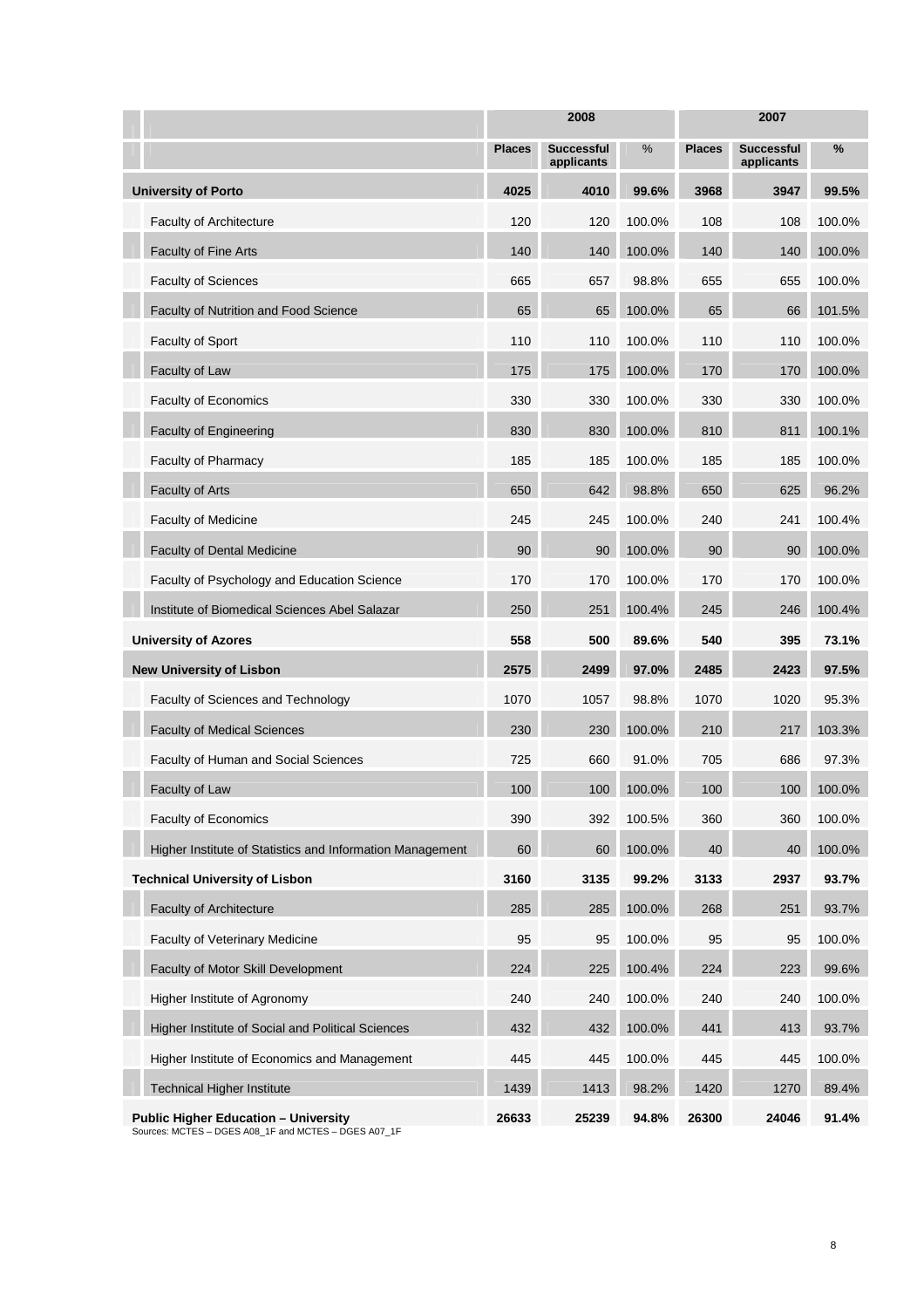## Table 4: Summary 1<sup>st</sup> round – Places, applicants, successful applicants and surplus places

|                                                                                                           | <b>Public Higher</b><br><b>Education</b> | <b>Public Higher</b><br><b>Education-</b><br><b>University</b> | <b>U.Porto</b> |        |                              |
|-----------------------------------------------------------------------------------------------------------|------------------------------------------|----------------------------------------------------------------|----------------|--------|------------------------------|
|                                                                                                           | (1)                                      | (2)                                                            | (3)            | (3)/1) | (3)/(2)                      |
| <b>Places</b>                                                                                             | 50219                                    | 26633                                                          | 4025           | 8.0%   | 15.1%                        |
| Applicants                                                                                                | 53062                                    | n/a                                                            | 13990          | 26.4%  | $\qquad \qquad \blacksquare$ |
| Applicants in 1 <sup>st</sup> choice                                                                      | 53062                                    | n/a                                                            | 7045           | 13.3%  |                              |
| Successful applicants                                                                                     | 44336                                    | 25239                                                          | 4010           | 9.0%   | 15.9%                        |
| Successful applicants in 1st<br>choice                                                                    | 23366                                    | n/a                                                            | 2486           | 10.6%  |                              |
| Surplus places<br>$n/a = not available$<br>Sources: MCTES - DGES A08_1F and MCTES - DGES BD_U.Porto_08_1F | 5917                                     | 1414                                                           | 17             | 0.3%   | 1.2%                         |

## Table 5: Weight of public universities – Places and successful applicants

|                                                     | Places (1) | Successful applicants (2) (1)/Total (3) |        | $(2)$ /Total $(4)$ |
|-----------------------------------------------------|------------|-----------------------------------------|--------|--------------------|
| University of Porto                                 | 4025       | 4010                                    | 15.1%  | 15.9%              |
| University of Lisbon                                | 3675       | 3149                                    | 13.8%  | 12.5%              |
| Technical University of Lisbon                      | 3160       | 3135                                    | 11.9%  | 12.4%              |
| University of Coimbra                               | 3102       | 2937                                    | 11.6%  | 11.6%              |
| New University of Lisbon                            | 2575       | 2499                                    | 9.7%   | 9.9%               |
| University of Minho                                 | 2312       | 2246                                    | 8.7%   | 8.9%               |
| University of Aveiro                                | 1446       | 1428                                    | 5.4%   | 5.7%               |
| University of Beira Interior                        | 1270       | 1168                                    | 4.8%   | 4.6%               |
| University of Trás-os-Montes and Alto Douro         | 1265       | 1215                                    | 4.7%   | 4.8%               |
| Higher Institute of Business and Labour Sciences    | 970        | 928                                     | 3.6%   | 3.7%               |
| University of Évora                                 | 965        | 857                                     | 3.6%   | 3.4%               |
| University of Algarve                               | 760        | 644                                     | 2.9%   | 2.6%               |
| University of Madeira                               | 550        | 523                                     | 2.1%   | 2.1%               |
| <b>University of Azores</b>                         | 558        | 500                                     | 2.1%   | 2.0%               |
|                                                     |            |                                         |        |                    |
| <b>Total - Public Higher Education - University</b> | 26633      | 25239                                   | 100.0% | 100.0%             |
| Source: MCTES - DGES A08 1F                         | (3)        | (4)                                     |        |                    |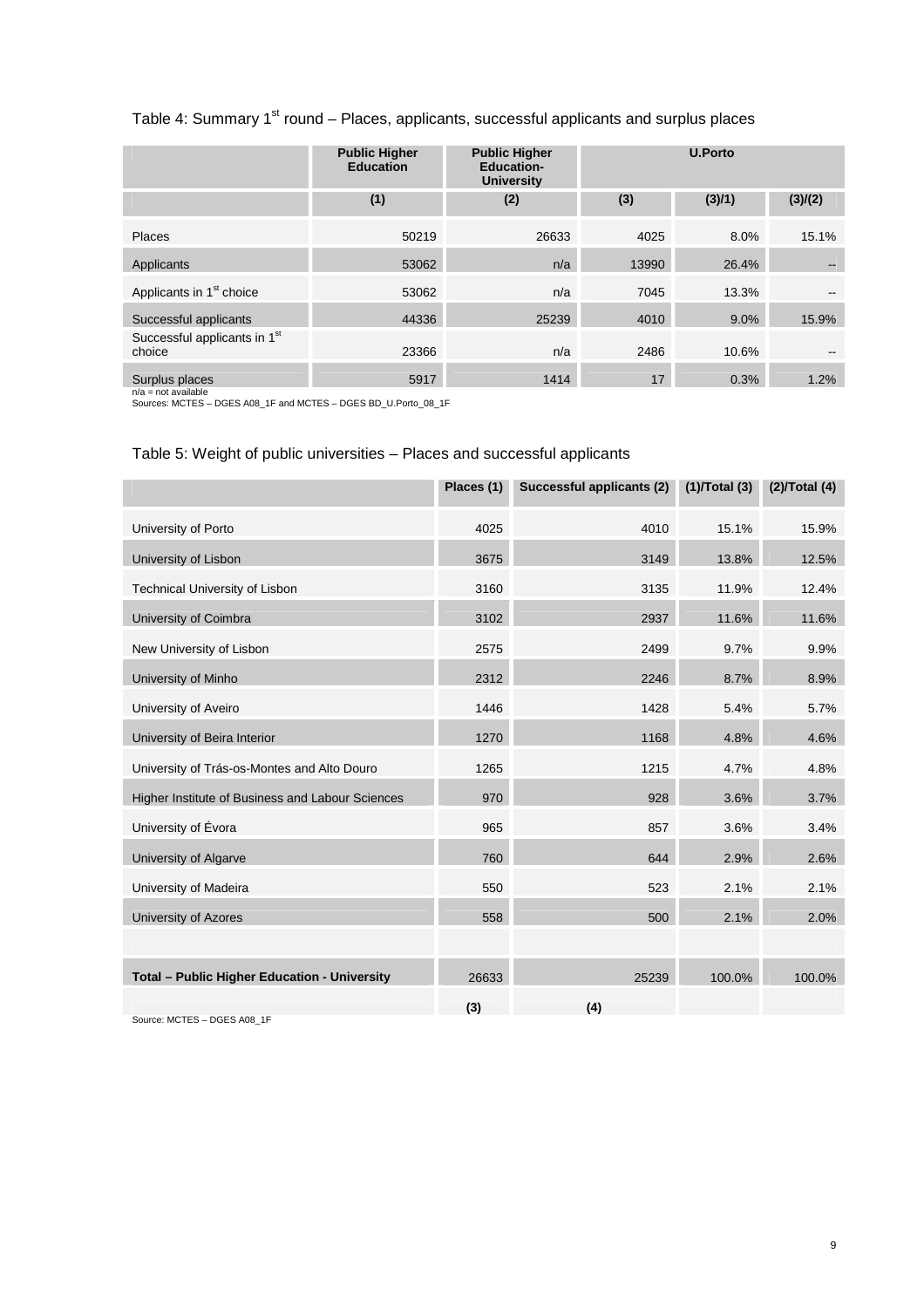



Chart 2: Weighted average classification of the last qualifying applicant to public universities

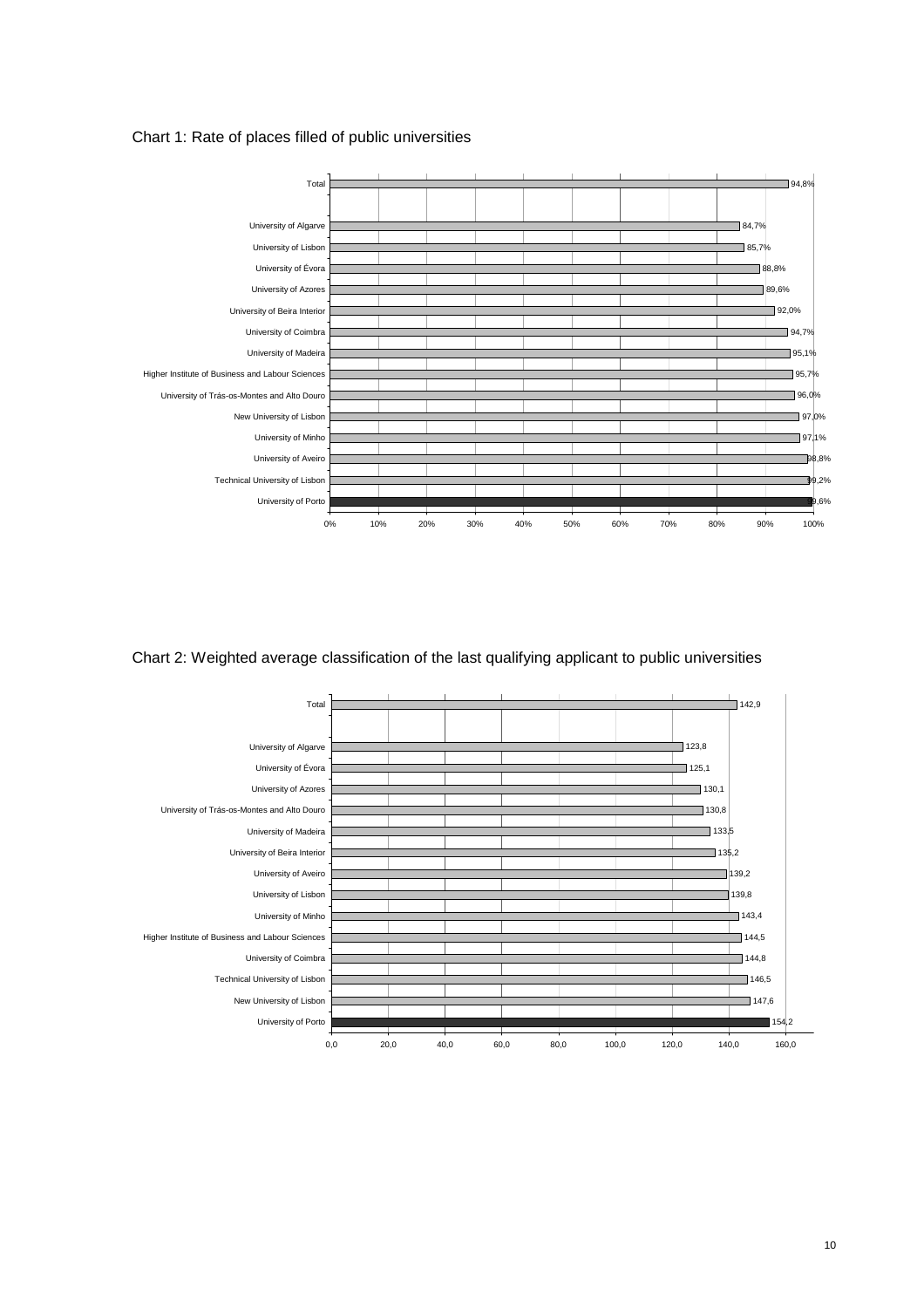

Chart 3: Rate of places filled in public universities: comparative analysis 2007 – 2008

Chart 4: Weighted average classification of the last qualifying applicant to public universities: comparative analysis 2007 – 2008

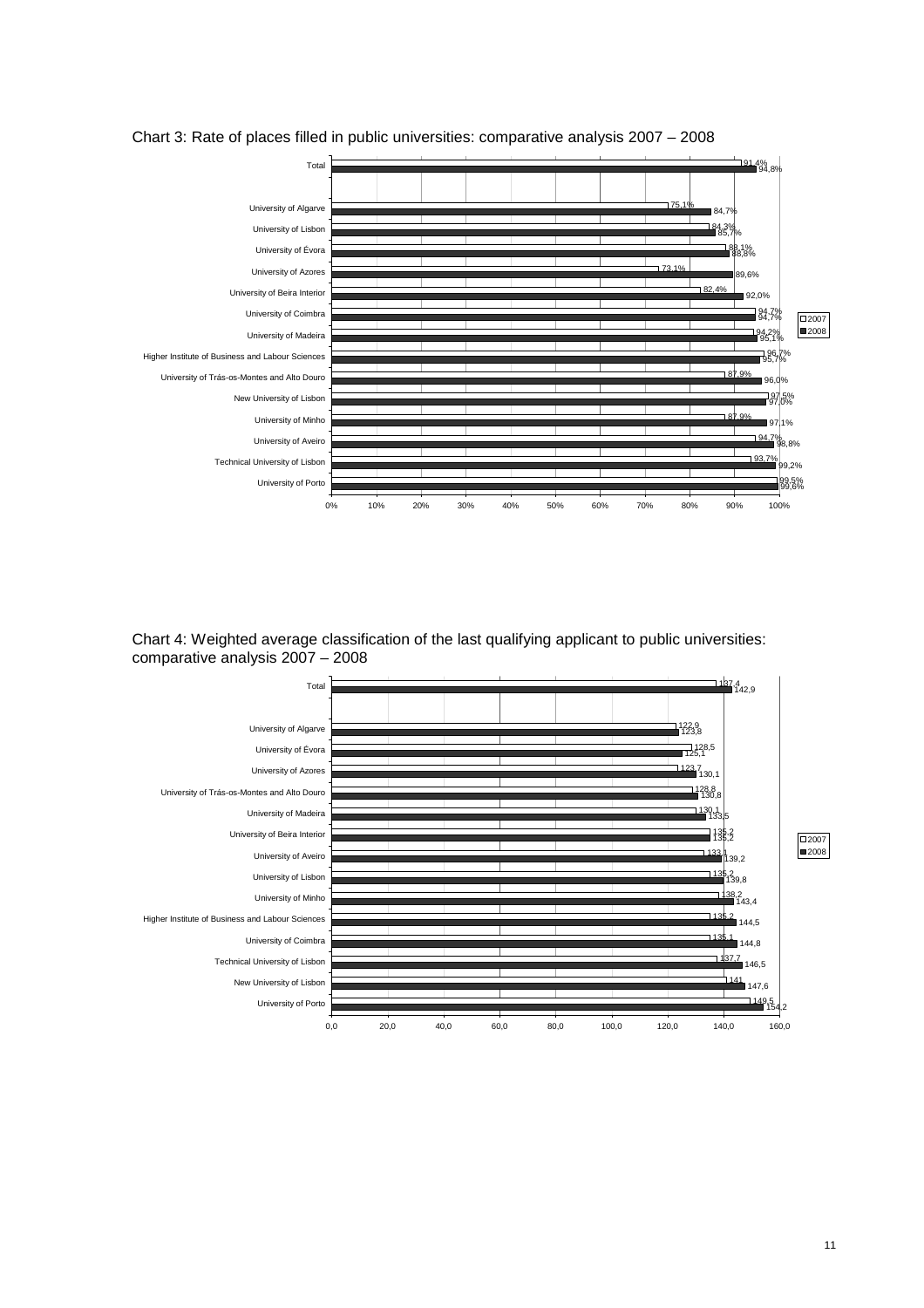#### **I.2 – University of Porto**

**COLLEGE** 

#### **I.2.1 – Successful applicants**

Table 6: U.Porto: comparative analysis 2007-2008 of places, successful applicants, rate of places filled and classification of the last qualifying applicant, per course

|                                                        | 2008          |                          |                          |                                                                      | 2007          |                          |                          |                                                                            |
|--------------------------------------------------------|---------------|--------------------------|--------------------------|----------------------------------------------------------------------|---------------|--------------------------|--------------------------|----------------------------------------------------------------------------|
|                                                        | <b>Places</b> | Successful<br>applicants | Rate of<br>places filled | Classification of<br>last qualifying<br>applicant<br>(general group) | <b>Places</b> | Successful<br>applicants | Rate of<br>places filled | Classification<br>of last<br>qualifying<br>applicant<br>(general<br>group) |
| <b>Faculty of Architecture</b>                         | 120           | 120                      | 100%                     | 180.0                                                                | 108           | 108                      | 100%                     | 182                                                                        |
| Architecture                                           | 120           | 120                      | 100%                     | 180                                                                  | 108           | 108                      | 100%                     | 182                                                                        |
| <b>Faculty of Fine Arts</b>                            | 140           | 140                      | 100%                     | 160.0*                                                               | 140           | 140                      | 100%                     | 164.0*                                                                     |
| <b>Plastic Arts</b>                                    | 90            | 90                       | 100%                     | 153                                                                  | 90            | 90                       | 100%                     | 159                                                                        |
| <b>Communication Design</b>                            | 50            | 50                       | 100%                     | 172.5                                                                | 50            | 50                       | 100%                     | 173                                                                        |
| <b>Faculty of Sciences</b>                             | 665           | 657                      | 98.8%                    | 135.6*                                                               | 655           | 655                      | 100%                     | $131.8*$                                                                   |
| Landscape Architecture                                 | 25            | 25                       | 100%                     | 140                                                                  | 25            | 25                       | 100%                     | 137.5                                                                      |
| Astronomy                                              | 20            | 20                       | 100%                     | 127                                                                  | 20            | 20                       | 100%                     | 132.5                                                                      |
| <b>Biology</b>                                         | 130           | 130                      | 100%                     | 144                                                                  | 135           | 135                      | 100%                     | 148.5                                                                      |
| Biochemistry                                           | 70            | 70                       | 100%                     | 161                                                                  | 70            | 70                       | 100%                     | 158.5                                                                      |
| <b>Computer Science</b>                                | 40            | 40                       | 100%                     | 134                                                                  | 45            | 45                       | 100%                     | 112.5                                                                      |
| <b>Engineering Sciences</b>                            | 45            | 45                       | 100%                     | 133.5                                                                | 45            | 45                       | 100%                     | 118.3                                                                      |
| <b>Environmental Sciences</b><br>and Technology        | 40            | 40                       | 100%                     | 141.2                                                                | 35            | 35                       | 100%                     | 140.6                                                                      |
| Network Engineering and<br><b>IT Systems</b>           | 70            | 70                       | 100%                     | 140.5                                                                | 70            | 70                       | 100%                     | 121                                                                        |
| <b>Physical Engineering</b>                            | 25            | 25                       | 100%                     | 137.5                                                                | 20            | 20                       | 100%                     | 141                                                                        |
| Physics                                                | 30            | 22                       | 73.3%                    | 116.5                                                                | 30            | 30                       | 100%                     | 127                                                                        |
| Geology                                                | 30            | 30                       | 100%                     | 126.5                                                                | 20            | 20                       | 100%                     | 128.5                                                                      |
| <b>Mathematics</b>                                     | 50            | 50                       | 100%                     | 128                                                                  | 50            | 50                       | 100%                     | 110.5                                                                      |
| Chemistry                                              | 90            | 90                       | 100%                     | 111.5                                                                | 90            | 90                       | 100%                     | 118                                                                        |
| <b>Faculty of Nutrition and</b><br><b>Food Science</b> | 65            | 65                       | 100%                     | 161.3                                                                | 65            | 66                       | 102%                     | 158.5                                                                      |
| <b>Nutrition Sciences</b>                              | 65            | 65                       | 100%                     | 161.3                                                                | 65            | 66                       | 102%                     | 158.5                                                                      |
| <b>Faculty of Sport</b>                                | 110           | 110                      | 100%                     | 141.5                                                                | 110           | 110                      | 100%                     | 142                                                                        |
| <b>Sports Sciences</b>                                 | 110           | 110                      | 100%                     | 141.5                                                                | 110           | 110                      | 100%                     | 142                                                                        |
| <b>Faculty of Law</b>                                  | 175           | 175                      | 100%                     | 165.7*                                                               | 170           | 170                      | 100%                     | $153.3*$                                                                   |
| Criminology                                            | 35            | 35                       | 100%                     | 174                                                                  | 20            | 20                       | 100%                     | 172.2                                                                      |
| Law                                                    | 140           | 140                      | 100%                     | 163.6                                                                | 150           | 150                      | 100%                     | 150.8                                                                      |
| <b>Faculty of Economics</b>                            | 330           | 330                      | 100%                     | $161.3*$                                                             | 330           | 330                      | 100%                     | $147.2*$                                                                   |
| Economics                                              | 216           | 216                      | 100%                     | 162.3                                                                | 216           | 216                      | 100%                     | 148.3                                                                      |
| Management                                             | 114           | 114                      | 100%                     | 159.5                                                                | 114           | 114                      | 100%                     | 145                                                                        |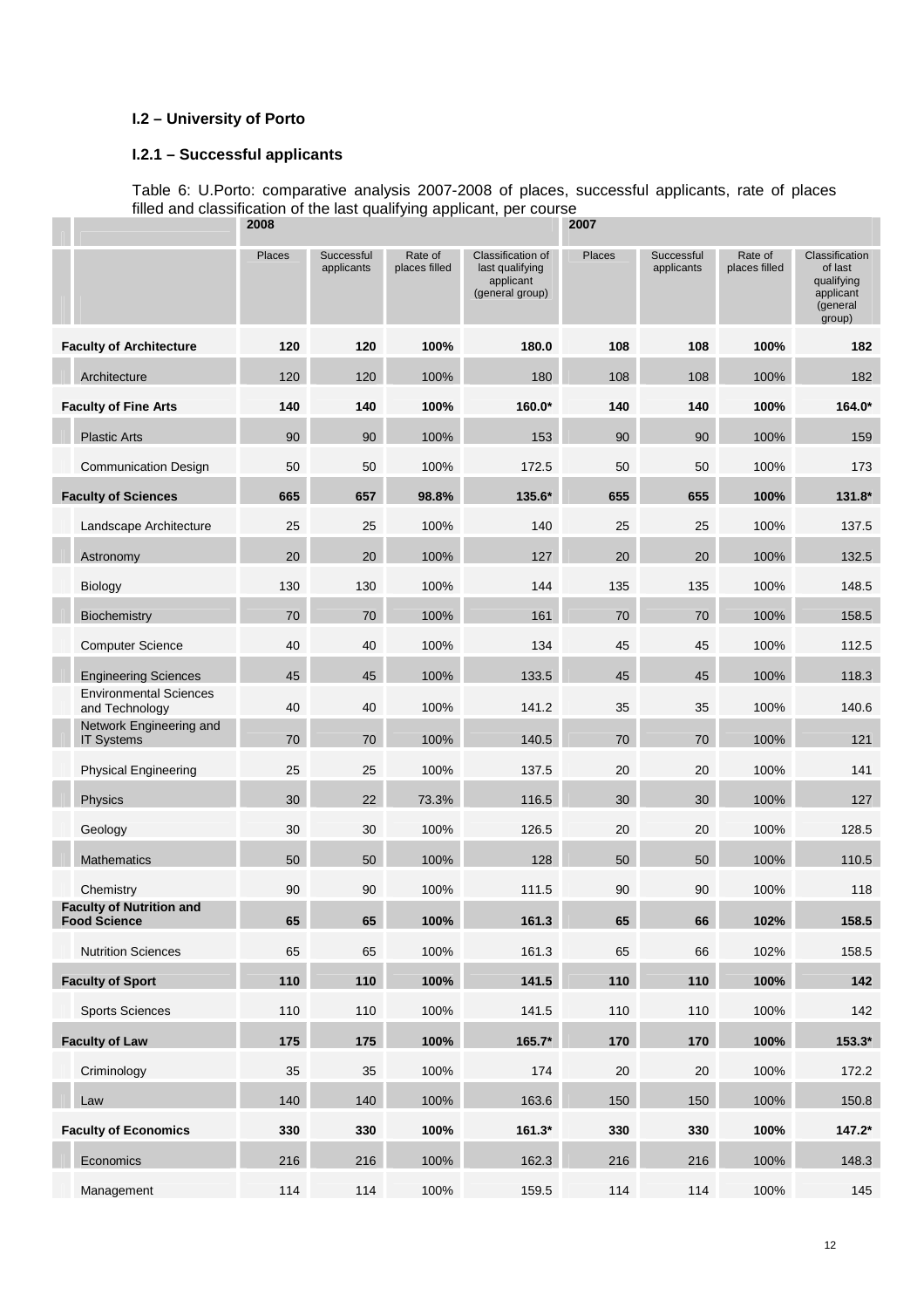|                                                                                         | 2008          |                          |                          |                                                                      | 2007          |                          |                          |                                                                            |  |
|-----------------------------------------------------------------------------------------|---------------|--------------------------|--------------------------|----------------------------------------------------------------------|---------------|--------------------------|--------------------------|----------------------------------------------------------------------------|--|
|                                                                                         | <b>Places</b> | Successful<br>applicants | Rate of<br>places filled | Classification of<br>last qualifying<br>applicant<br>(general group) | <b>Places</b> | Successful<br>applicants | Rate of<br>places filled | Classification<br>of last<br>qualifying<br>applicant<br>(general<br>group) |  |
| <b>Faculty of Engineering</b>                                                           | 830           | 830                      | 100%                     | 156.5*                                                               | 810           | 811                      | 100%                     | $146.5*$                                                                   |  |
| Bioengineering                                                                          | 60            | 60                       | 100%                     | 180.5                                                                | 40            | 40                       | 100%                     | 178.8                                                                      |  |
| Engineering Sciences-<br>Mining and Geo-<br><b>Environmental Engineering</b>            | 10            | 10                       | 100%                     | 142                                                                  | 10            | 10                       | 100%                     | 132                                                                        |  |
| Civil Engineering                                                                       | 175           | 175                      | 100%                     | 149.5                                                                | 175           | 176                      | 101%                     | 139.5                                                                      |  |
| <b>Environmental Engineering</b>                                                        | 40            | 40                       | 100%                     | 154.8                                                                | 40            | 40                       | 100%                     | 142.5                                                                      |  |
| <b>Electrical and Computers</b><br>Engineering                                          | 195           | 195                      | 100%                     | 151.8                                                                | 195           | 195                      | 100%                     | 143.8                                                                      |  |
| Industrial Engineering and<br>Management                                                | 50            | 50                       | 100%                     | 176.3                                                                | 50            | 50                       | 100%                     | 168                                                                        |  |
| Informatics and Computing<br>Engineering                                                | 102           | 102                      | 100%                     | 161.8                                                                | 102           | 102                      | 100%                     | 154.3                                                                      |  |
| <b>Mechanical Engineering</b>                                                           | 112           | 112                      | 100%                     | 162.8                                                                | 112           | 112                      | 100%                     | 150.8                                                                      |  |
| <b>Metallurgical and Materials</b><br>Engineering                                       | 21            | 21                       | 100%                     | 149                                                                  | 21            | 21                       | 100%                     | 135.3                                                                      |  |
| <b>Chemical Engineering</b>                                                             | 65            | 65                       | 100%                     | 138.3                                                                | 65            | 65                       | 100%                     | 126                                                                        |  |
| <b>Faculty of Pharmacy</b>                                                              | 185           | 185                      | 100%                     | 166.3                                                                | 185           | 185                      | 100%                     | 163                                                                        |  |
| <b>Pharmaceutical Sciences</b>                                                          | 185           | 185                      | 100%                     | 166.3                                                                | 185           | 185                      | 100%                     | 163                                                                        |  |
| <b>Faculty of Arts</b>                                                                  | 650           | 642                      | 98.8%                    | 134.6*                                                               | 650           | 625                      | 96%                      | 130.8*                                                                     |  |
| Archaeology                                                                             | 35            | 35                       | 100%                     | 125.6                                                                | 40            | 39                       | 98%                      | 109.8                                                                      |  |
| <b>Information Science</b>                                                              | 40            | 40                       | 100%                     | 142                                                                  | 40            | 40                       | 100%                     | 137.8                                                                      |  |
| <b>Communication Sciences:</b><br>Journalism, Public<br><b>Relations and Multimedia</b> | 75            | 75                       | 100%                     | 160                                                                  | 75            | 75                       | 100%                     | 161.6                                                                      |  |
| Language Sciences                                                                       | 20            | 20                       | 100%                     | 133.2                                                                | 20            | 20                       | 100%                     | 125.4                                                                      |  |
| Portuguese and<br>Lusophone Studies                                                     | 20            | 20                       | 100%                     | 119.2                                                                | 20            | 20                       | 100%                     | 125.4                                                                      |  |
| Philosophy                                                                              | 65            | 56                       | 86.2%                    | 105.8                                                                | 70            | 70                       | 100%                     | 114.6                                                                      |  |
| Geography                                                                               | 80            | 81                       | 101.3%                   | 119                                                                  | 80            | 80                       | 100%                     | 126.4                                                                      |  |
| History                                                                                 | 80            | 80                       | 100%                     | 122                                                                  | 90            | 79                       | 88%                      | 105.8                                                                      |  |
| History of Art                                                                          | 35            | 35                       | 100%                     | 118.8                                                                | 40            | 27                       | 68%                      | 117.4                                                                      |  |
| Applied Languages                                                                       | 30            | 30                       | 100%                     | 156.8                                                                | 20            | 20                       | 100%                     | 156.8                                                                      |  |
| Languages and<br><b>International Relations</b>                                         | 35            | 35                       | 100%                     | 160.4                                                                | 20            | 20                       | 100%                     | 175.4                                                                      |  |
| Languages, Literatures<br>and Cultures                                                  | 85            | 85                       | 100%                     | 146.4                                                                | 85            | 85                       | 100%                     | 137.6                                                                      |  |
| Sociology                                                                               | 50            | 50                       | 100%                     | 141.2                                                                | 50            | 50                       | 100%                     | 135.8                                                                      |  |
| <b>Faculty of Medicine</b>                                                              | 245           | 245                      | 100%                     | 185.2                                                                | 240           | 241                      | 100%                     | 186.3                                                                      |  |
| Medicine                                                                                | 245           | 245                      | 100%                     | 185.2                                                                | 240           | 241                      | 100%                     | 186.3                                                                      |  |
| <b>Faculty of Dental Medicine</b>                                                       | 90            | 90                       | 100%                     | 173.3                                                                | 90            | 90                       | 100%                     | 171.5                                                                      |  |
| <b>Dental Medicine</b>                                                                  | 90            | 90                       | 100%                     | 173.3                                                                | 90            | 90                       | 100%                     | 171.5                                                                      |  |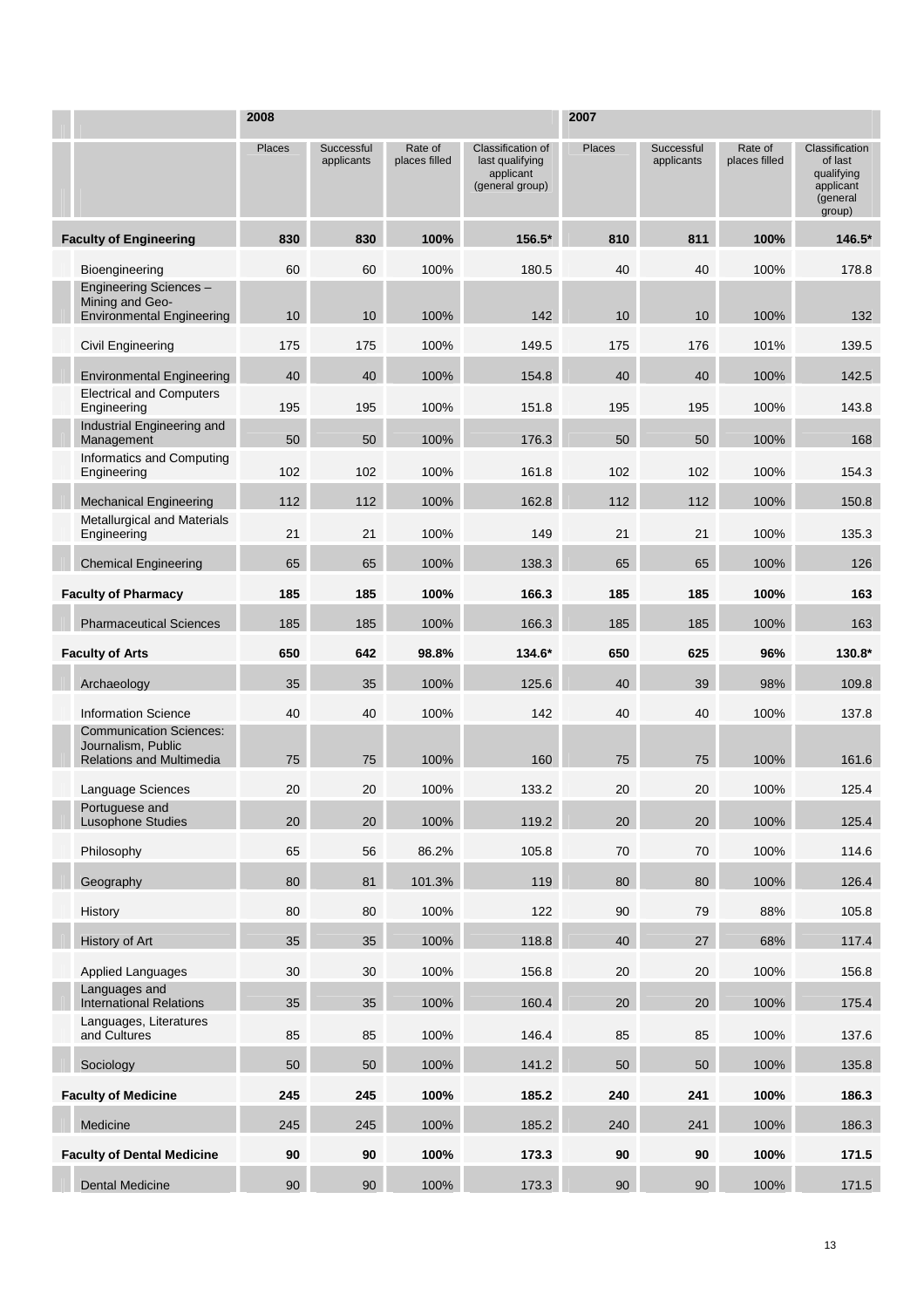|                                                              |                                                                | 2008   |                          |                          |                                                                             | 2007   |                          |                          |                                                                            |
|--------------------------------------------------------------|----------------------------------------------------------------|--------|--------------------------|--------------------------|-----------------------------------------------------------------------------|--------|--------------------------|--------------------------|----------------------------------------------------------------------------|
|                                                              |                                                                | Places | Successful<br>applicants | Rate of<br>places filled | <b>Classification of</b><br>last qualifying<br>applicant<br>(general group) | Places | Successful<br>applicants | Rate of<br>places filled | Classification<br>of last<br>qualifying<br>applicant<br>(general<br>group) |
| <b>Faculty of Psychology and</b><br><b>Education Science</b> |                                                                | 170    | 170                      | 100%                     | $146.8*$                                                                    | 170    | 170                      | 100%                     | $154.3*$                                                                   |
|                                                              | <b>Education Sciences</b>                                      | 55     | 55                       | 100%                     | 136                                                                         | 55     | 55                       | 100%                     | 147.5                                                                      |
|                                                              | Psychology                                                     | 115    | 115                      | 100%                     | 152                                                                         | 115    | 115                      | 100%                     | 157.5                                                                      |
|                                                              | <b>Institute of Biomedical</b><br><b>Sciences Abel Salazar</b> | 250    | 251                      | 100%                     | $175.5*$                                                                    | 245    | 246                      | 100%                     | $174.9*$                                                                   |
|                                                              | <b>Aquatic Sciences</b>                                        | 35     | 35                       | 100%                     | 142.5                                                                       | 35     | 35                       | 100%                     | 145.5                                                                      |
|                                                              | Medicine                                                       | 155    | 156                      | 100.6%                   | 183.7                                                                       | 150    | 150                      | 100%                     | 182                                                                        |
|                                                              | <b>Veterinary Medicine</b>                                     | 60     | 60                       | 100%                     | 173.5                                                                       | 60     | 61                       | 102%                     | 174.5                                                                      |
| <b>U.Porto total</b>                                         |                                                                | 4025   | 4010                     | 99.6%                    | $154.2*$                                                                    | 3968   | 3947                     | 99%                      | 149.5*                                                                     |

\* Average classification that would be obtained if all applicants admitted to each course had a classification equal to the classification of the last qualifying applicant in the general group. Weighting factor: no. of successful applicants to each course. Sources: MCTES – DGES A08\_1F and MCTES – DGES A07\_1F

#### Chart 5: Rate of places filled per faculty: comparative analysis 2007-2008

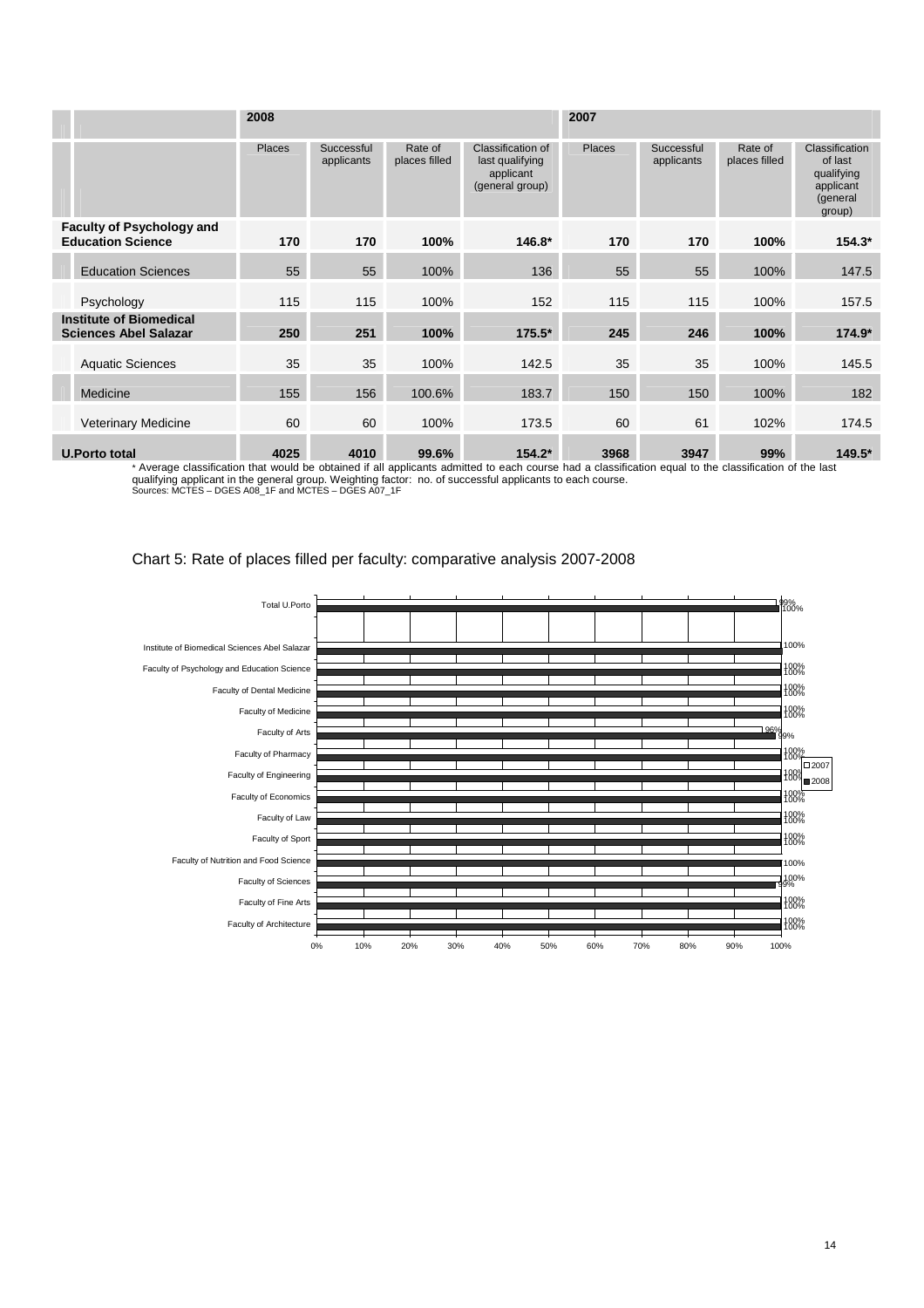Chart 6: Weighted average classification of the last qualifying applicant, per faculty: comparative analysis 2007-2008



#### Table 7: Successful applicants per placement round

|                                                        | <b>Total</b> | $\frac{0}{0}$ |
|--------------------------------------------------------|--------------|---------------|
| General                                                | 3860         | 96.3%         |
| Madeira                                                | 72           | 1.8%          |
| Azores                                                 | 31           | 0.8%          |
| Emigrants                                              | 20           | 0.5%          |
| Applicants with disabilities                           | 17           | 0.4%          |
| Military                                               | 10           | 0.2%          |
| U.Porto total<br>Source: MCTES - DGES BD_U.Porto_08_1F | 4010         | 100.0%        |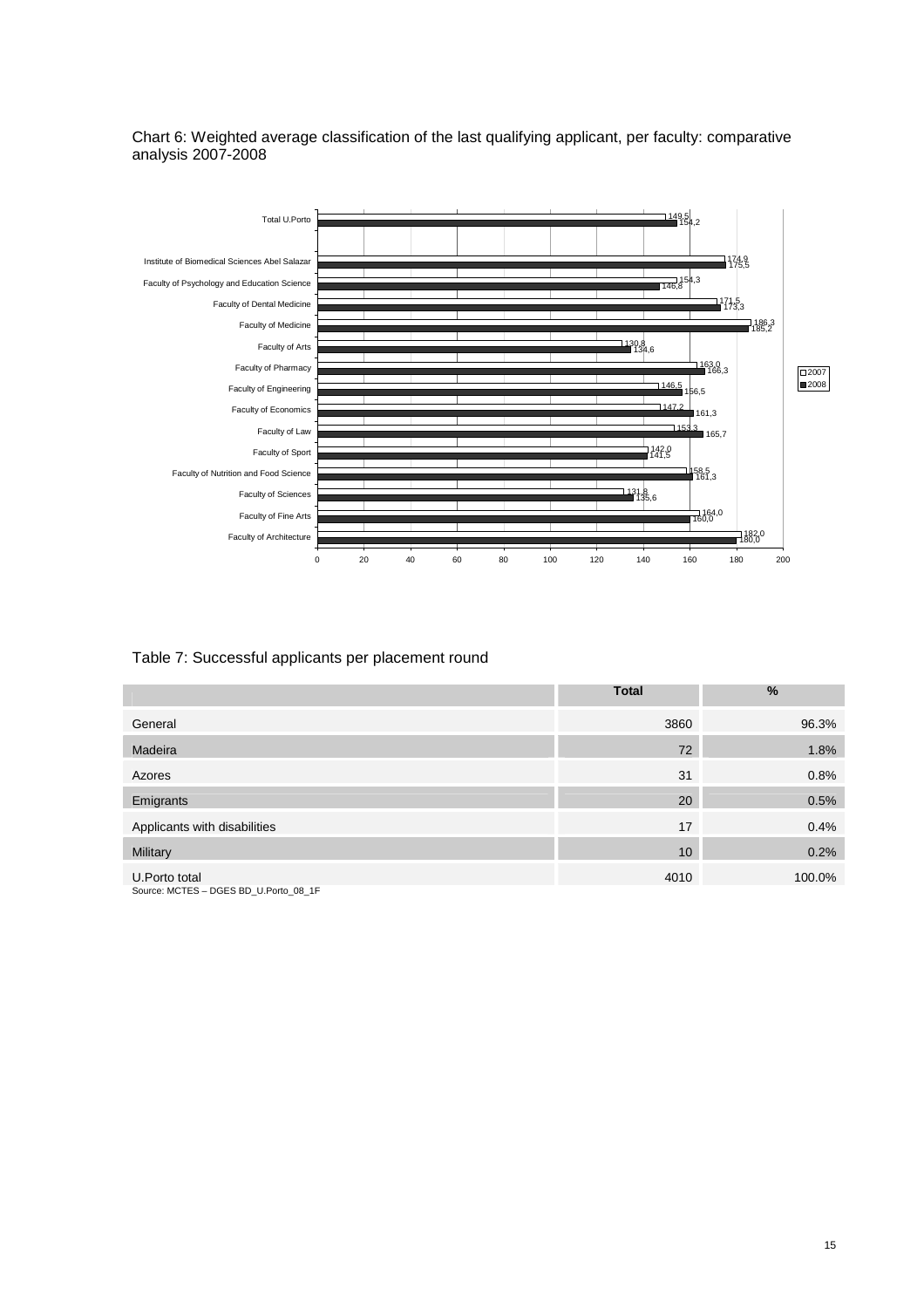|                                 | <b>Total</b> | $\%$   | <b>Cumulative %</b> |
|---------------------------------|--------------|--------|---------------------|
| Porto                           | 2432         | 60.6%  | 60.6%               |
| <b>Braga</b>                    | 404          | 10.1%  | 70.7%               |
| Aveiro                          | 396          | 9.9%   | 80.6%               |
| Viana do Castelo                | 169          | 4.2%   | 84.8%               |
| Vila Real                       | 118          | 2.9%   | 87.8%               |
| Viseu                           | 118          | 2.9%   | 90.7%               |
| Autonomous Region of Madeira    | 78           | 1.9%   | 92.6%               |
| Bragança                        | 73           | 1.8%   | 94.5%               |
| Autonomous Region of the Azores | 39           | 1.0%   | 95.4%               |
| Coimbra                         | 38           | 0.9%   | 96.4%               |
| Leiria                          | 29           | 0.7%   | 97.1%               |
| Guarda                          | 21           | 0.5%   | 97.6%               |
| Lisboa                          | 20           | 0.5%   | 98.1%               |
| Santarém                        | 16           | 0.4%   | 98.5%               |
| Castelo Branco                  | 11           | 0.3%   | 98.8%               |
| Faro                            | 10           | 0.2%   | 99.1%               |
| Overseas                        | $\,6$        | 0.1%   | 99.2%               |
| Setúbal                         | 5            | 0.1%   | 99.3%               |
| Beja                            | 3            | 0.1%   | 99.4%               |
| Portalegre                      | 3            | 0.1%   | 99.5%               |
| Évora                           | 1            | 0.0%   | 99.5%               |
| (blank)                         | 20           | 0.5%   | 100.0%              |
| U.Porto total                   | 4010         | 100.0% |                     |

| Table 8: Successful applicants per school district where exams took place |  |
|---------------------------------------------------------------------------|--|
|                                                                           |  |

Source: MCTES – DGES BD\_U.Porto\_08\_1F

 $\overline{\phantom{a}}$ 

Chart 7: Total and cumulative percentage of successful applicants per school district where exams took place

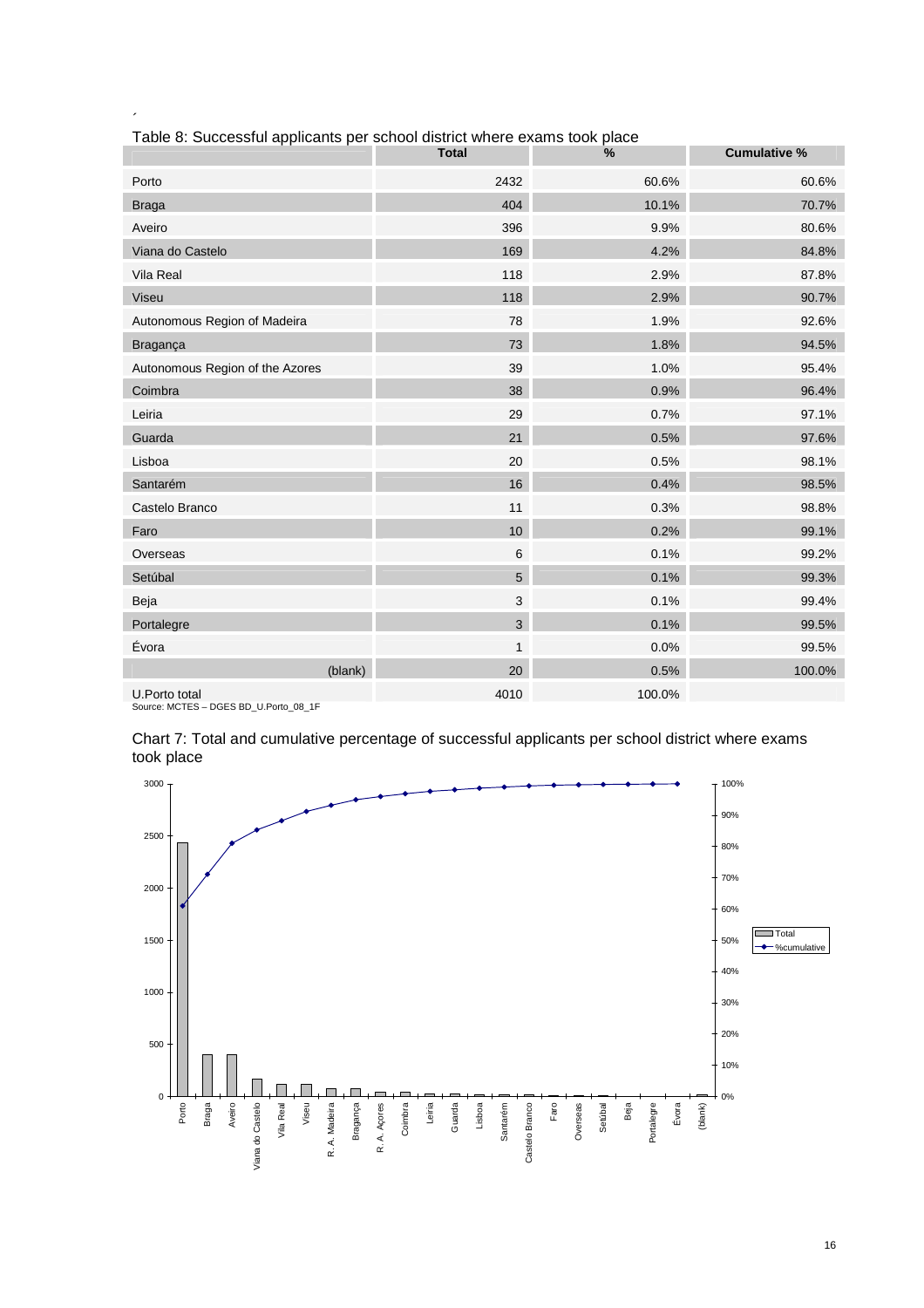Table 9: Successful applicants per school where exams took place (top 50)

|                                                    | <b>Total</b> |
|----------------------------------------------------|--------------|
| Externato Ribadouro                                | 153          |
| Escola Secundária/3 Garcia de Orta                 | 112          |
| Escola Secundária/3 de Almeida Garrett             | 88           |
| Escola Secundária/3 Aurélia de Sousa               | 80           |
| Escola Secundária/3 de Rio Tinto                   | 75           |
| Colégio Internato dos Carvalhos                    | 68           |
| Escola Secundária/3 Filipa de Vilhena              | 63           |
| Escola Secundária/3 Augusto Gomes                  | 62           |
| Colégio Nossa Senhora do Rosário                   | 59           |
| Escola Secundária/3 da Maia                        | 59           |
| Escola Secundária Eça de Queirós - Póvoa de Varzim | 55           |
| Escola Secundária/3 de Ermesinde                   | 54           |
| Escola Secundária Alves Martins                    | 51           |
| Escola Secundária/3 Alexandre Herculano            | 51           |
| Escola Secundária/3 Rodrigues de Freitas           | 48           |
| Escola Secundária/3 de Valongo                     | 46           |
| Escola Secundária/3 Dr. Manuel Gomes de Almeida    | 44           |
| Escola Secundária/3 Dr. Manuel Laranjeira          | 43           |
| Escola Secundária/3 de Gondomar                    | 43           |
| Escola Secundária/3 António Sérgio                 | 41           |
| Escola Secundária/3 de Penafiel                    | 41           |
| Colégio Liceal de Santa Maria de Lamas             | 41           |
| Colégio Luso-Francês                               | 40           |
| Externato D. Duarte                                | 39           |
| Escola Secundária Soares dos Reis                  | 38           |
| Escola Secundária/3 de Águas Santas                | 37           |
| Externato Paulo VI                                 | 36           |
| Escola Secundária/3 Francisco de Holanda           | 36           |
| Escola Secundária Jaime Moniz                      | 36           |
| Escola Secundária de Monserrate                    | 36           |
| Escola Secundária/3 da Trofa                       | 35           |
| Escola Secundária/3 Abel Salazar                   | 34           |
| Escola Secundária/3 Carolina Michaellis            | 34           |
| Escola Secundária/3 João Gonçalves Zarco           | 34           |
| Colégio Ellen Key                                  | 33           |
| Escola Secundária/3 da Boa Nova - Leça da Palmeira | 32           |
| Escola Secundária/3 de Padrão da Légua             | 32           |
| Escola Secundária/3 de Inês de Castro              | 31           |
| Escola Secundária/3 de Amarante                    | 30           |
| Escola Secundária/3 de Marco de Canaveses          | 29           |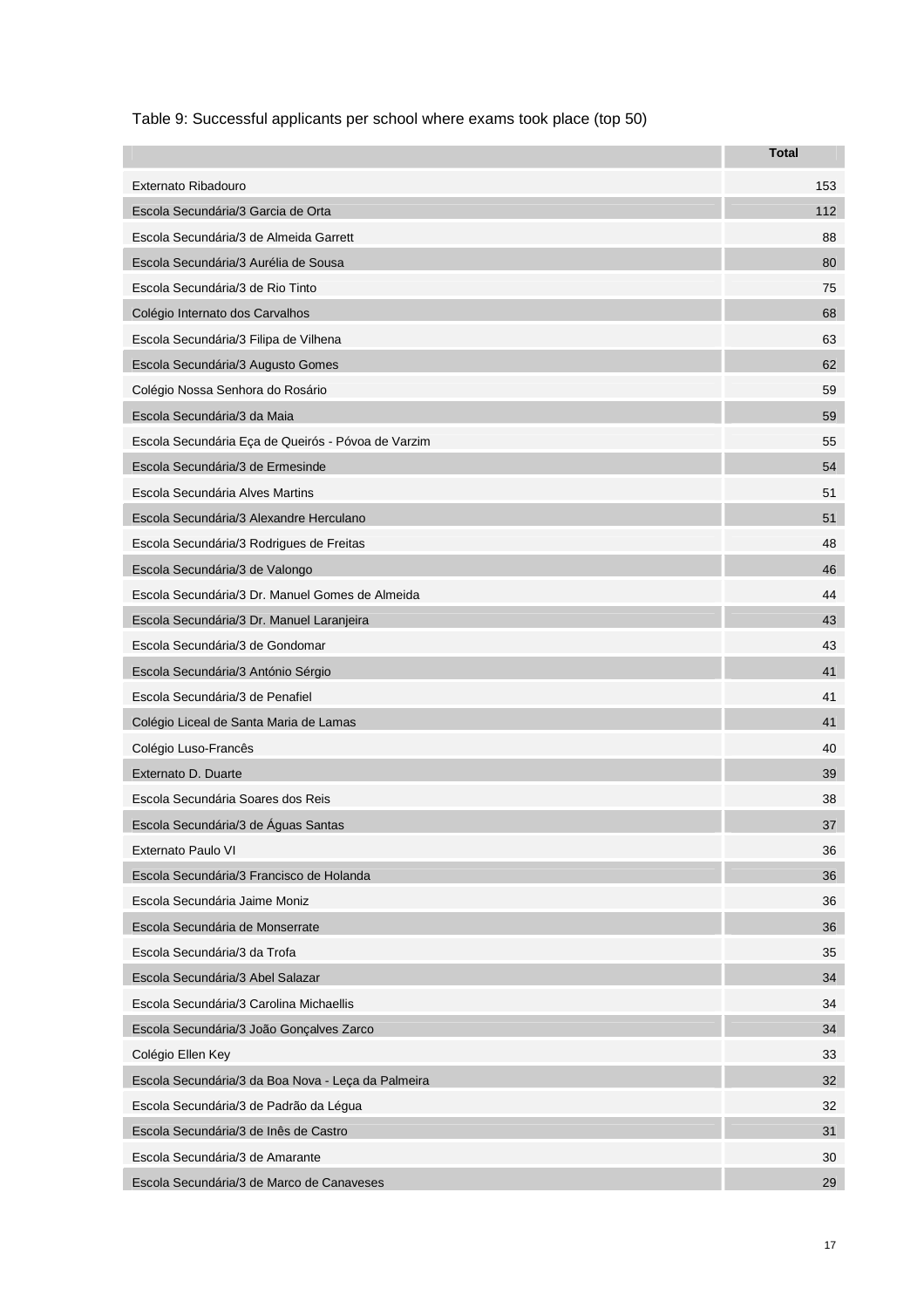|                                                                            | <b>Total</b> |
|----------------------------------------------------------------------------|--------------|
| Escola Secundária/3 D. Sancho I                                            | 29           |
| Escola Secundária/3 de Santa Maria da Feira                                | 29           |
| Escola Secundária/3 José Régio                                             | 29           |
| Escola Secundária/3 do Castêlo da Maia                                     | 28           |
| Escola Secundária/3 de Paços de Ferreira                                   | 27           |
| Escola Secundária/3 D. Dinis (Santo Tirso)                                 | 27           |
| Escola Secundária/3 de Paredes                                             | 27           |
| Escola Secundária/3 Henrique Medina                                        | 26           |
| Escola Secundária D. Afonso Sanches                                        | 25           |
| Escola Secundária/3 da Senhora da Hora                                     | 25           |
| Escola Secundária/3 António Nobre<br>Source: MCTES - DGES BD U.Porto 08 1F | 25           |

### Table 10: Successful applicants per gender and course

|                                              | F              | M   | <b>Total</b> |
|----------------------------------------------|----------------|-----|--------------|
| <b>Faculty of Architecture</b>               | 68             | 52  | 120          |
| Architecture                                 | 68             | 52  | 120          |
| <b>Faculty of Fine Arts</b>                  | 96             | 44  | 140          |
| <b>Plastic Arts</b>                          | 60             | 30  | 90           |
| <b>Communication Design</b>                  | 36             | 14  | 50           |
| <b>Faculty of Sciences</b>                   | 353            | 304 | 657          |
| Landscape Architecture                       | 14             | 11  | 25           |
| Astronomy                                    | $\overline{7}$ | 13  | 20           |
| Biology                                      | 98             | 32  | 130          |
| Biochemistry                                 | 45             | 25  | 70           |
| <b>Computer Science</b>                      | 8              | 32  | 40           |
| <b>Engineering Sciences</b>                  | 26             | 19  | 45           |
| Environmental Sciences and Technology        | 23             | 17  | 40           |
| Network Engineering and IT Systems           | 10             | 60  | 70           |
| <b>Physical Engineering</b>                  | 10             | 15  | 25           |
| Physics                                      | 5              | 17  | 22           |
| Geology                                      | 13             | 17  | 30           |
| Mathematics                                  | 29             | 21  | 50           |
| Chemistry                                    | 65             | 25  | 90           |
| <b>Faculty of Nutrition and Food Science</b> | 55             | 10  | 65           |
| <b>Nutrition Sciences</b>                    | 55             | 10  | 65           |
| <b>Faculty of Sport</b>                      | 42             | 68  | 110          |
| <b>Sports Sciences</b>                       | 42             | 68  | 110          |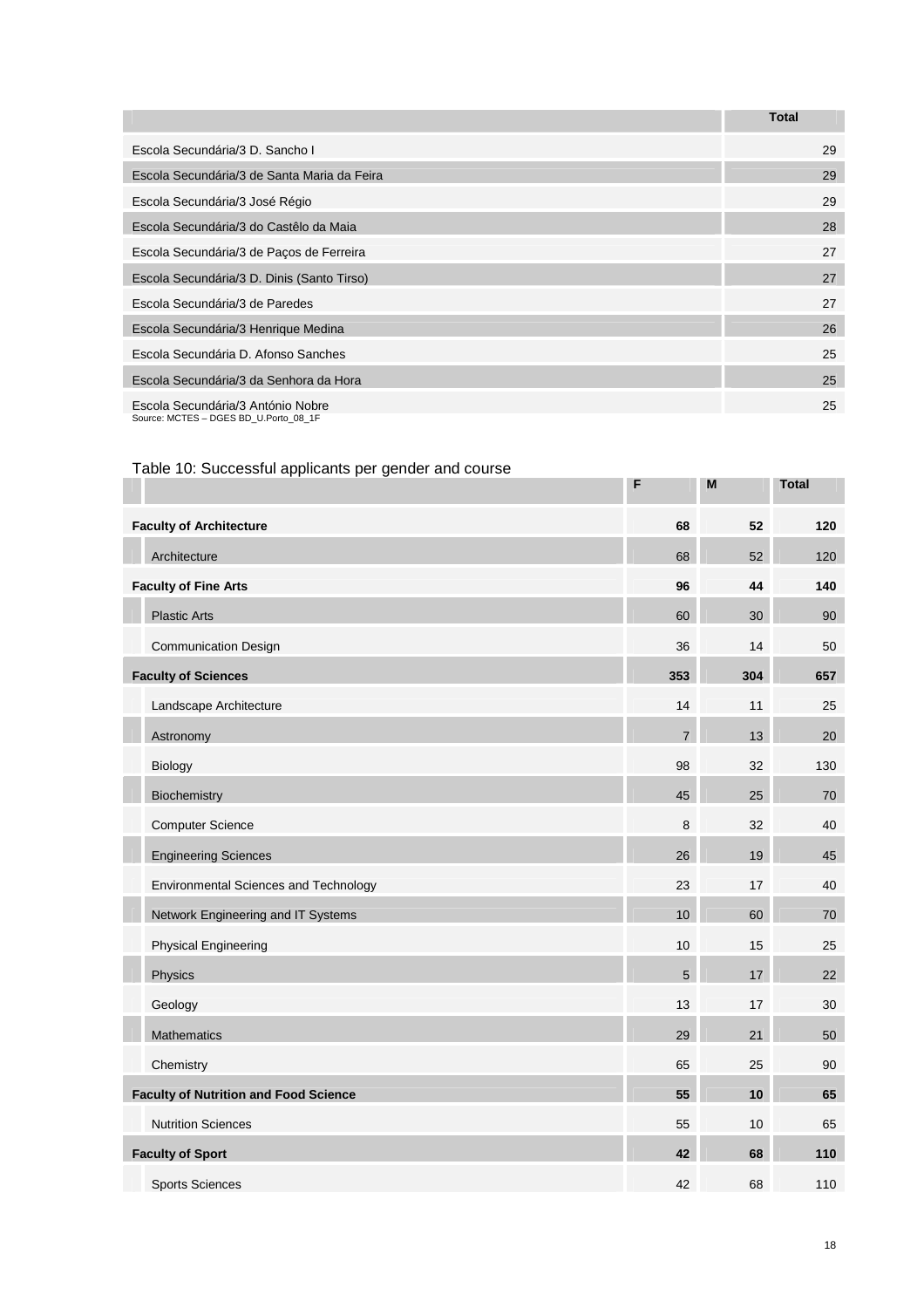|                                                                     | F              | M                | <b>Total</b> |
|---------------------------------------------------------------------|----------------|------------------|--------------|
| <b>Faculty of Law</b>                                               | 126            | 49               | 175          |
| Criminology                                                         | 29             | 6                | 35           |
| Law                                                                 | 97             | 43               | 140          |
| <b>Faculty of Economics</b>                                         | 147            | 183              | 330          |
| Economics                                                           | 96             | 120              | 216          |
| Management                                                          | 51             | 63               | 114          |
| <b>Faculty of Engineering</b>                                       | 245            | 585              | 830          |
| Bioengineering                                                      | 36             | 24               | 60           |
| Engineering Sciences - Mining and Geo-Environmental Engineering     | 3              | $\overline{7}$   | 10           |
| Civil Engineering                                                   | 60             | 115              | 175          |
| <b>Environmental Engineering</b>                                    | 19             | 21               | 40           |
| <b>Electrical and Computers Engineering</b>                         | 24             | 171              | 195          |
| Industrial Engineering and Management                               | 20             | 30               | 50           |
| Informatics and Computing Engineering                               | 20             | 82               | 102          |
| <b>Mechanical Engineering</b>                                       | 17             | 95               | 112          |
| Metallurgical and Materials Engineering                             | $\overline{7}$ | 14               | 21           |
| <b>Chemical Engineering</b>                                         | 39             | 26               | 65           |
| <b>Faculty of Pharmacy</b>                                          | 137            | 48               | 185          |
| <b>Pharmaceutical Sciences</b>                                      | 137            | 48               | 185          |
| <b>Faculty of Arts</b>                                              | 424            | 218              | 642          |
| Archeology                                                          | 18             | 17               | 35           |
| <b>Information Science</b>                                          | 25             | 15               | 40           |
| Communication Sciences: Journalism, Public Relations and Multimedia | 60             | 15               | 75           |
| Language Sciences                                                   | 19             | $\mathbf{1}$     | 20           |
| Portuguese and Lusophone Studies                                    | 13             | $\overline{7}$   | 20           |
| Philosophy                                                          | 28             | 28               | 56           |
| Geography                                                           | 45             | 36               | 81           |
| History                                                             | 42             | 38               | 80           |
| History of Art                                                      | 24             | 11               | 35           |
| <b>Applied Languages</b>                                            | 21             | $\boldsymbol{9}$ | 30           |
| Languages and International Relations                               | 26             | 9                | 35           |
| Languages, Literatures and Cultures                                 | 65             | 20               | 85           |
| Sociology                                                           | 38             | 12               | 50           |
| <b>Faculty of Medicine</b>                                          | 140            | 105              | 245          |
| Medicine                                                            | 140            | 105              | 245          |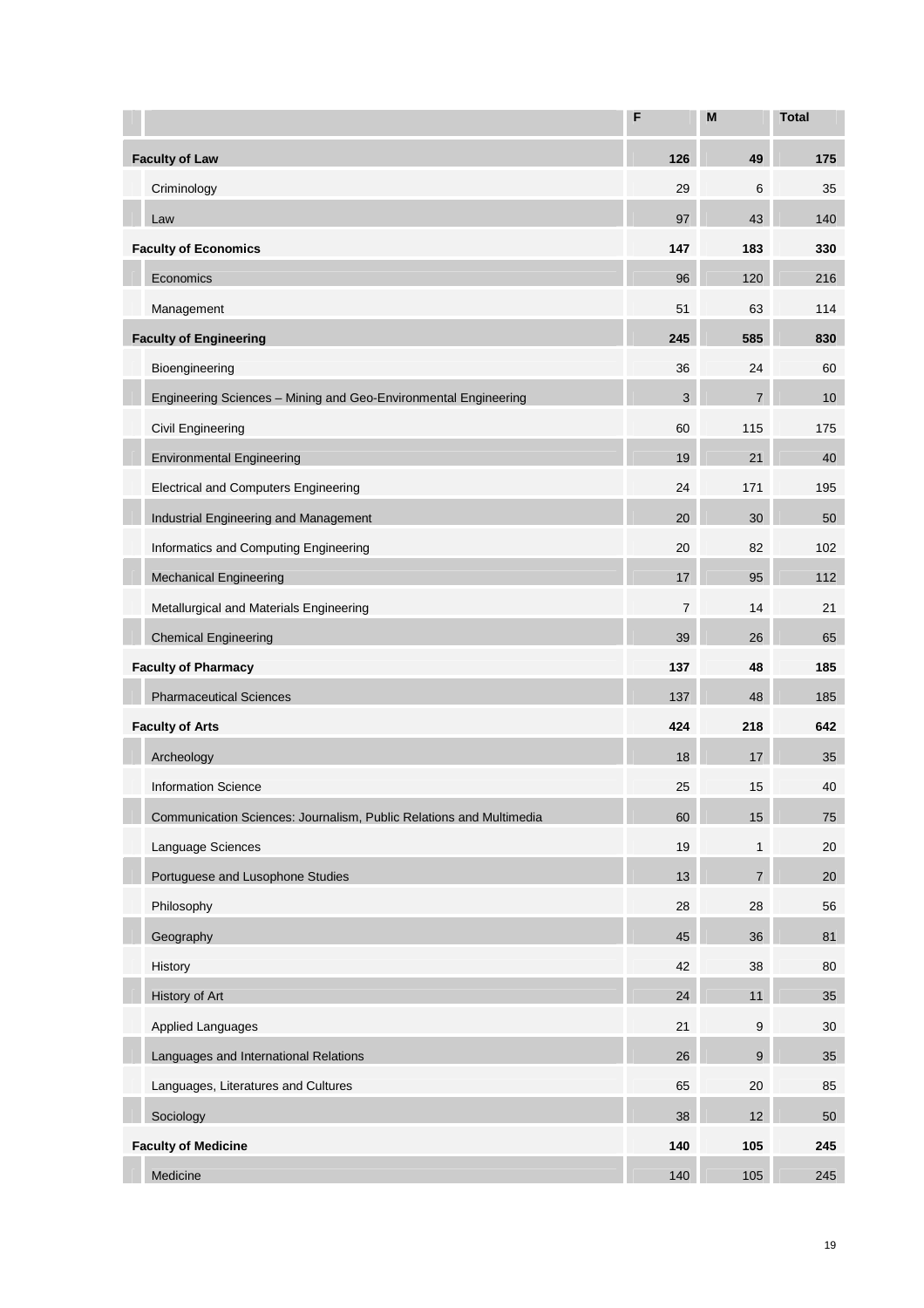|                                                    | F    | M    | <b>Total</b> |
|----------------------------------------------------|------|------|--------------|
| <b>Faculty of Dental Medicine</b>                  | 57   | 33   | 90           |
| <b>Dental Medicine</b>                             | 57   | 33   | 90           |
| <b>Faculty of Psychology and Education Science</b> | 150  | 20   | 170          |
| <b>Education Sciences</b>                          | 50   | 5    | 55           |
| Psychology                                         | 100  | 15   | 115          |
| Institute of Biomedical Sciences Abel Salazar      | 167  | 84   | 251          |
| <b>Aquatic Sciences</b>                            | 20   | 15   | 35           |
| Medicine                                           | 104  | 52   | 156          |
| <b>Veterinary Medicine</b>                         | 43   | 17   | 60           |
| <b>U.Porto total</b>                               | 2207 | 1803 | 4010         |
| Source: MCTES - DGES BD_U.Porto_08_1F              |      |      |              |

Table 11: Successful applicants per gender and faculty

|                                               | É.   | M    | <b>Total</b> |
|-----------------------------------------------|------|------|--------------|
| Faculty of Architecture                       | 68   | 52   | 120          |
| <b>Faculty of Fine Arts</b>                   | 96   | 44   | 140          |
| <b>Faculty of Sciences</b>                    | 353  | 304  | 657          |
| Faculty of Nutrition and Food Science         | 55   | 10   | 65           |
| Faculty of Sport                              | 42   | 68   | 110          |
| Faculty of Law                                | 126  | 49   | 175          |
| Faculty of Economics                          | 147  | 183  | 330          |
| <b>Faculty of Engineering</b>                 | 245  | 585  | 830          |
| Faculty of Pharmacy                           | 137  | 48   | 185          |
| Faculty of Arts                               | 424  | 218  | 642          |
| Faculty of Medicine                           | 140  | 105  | 245          |
| <b>Faculty of Dental Medicine</b>             | 57   | 33   | 90           |
| Faculty of Psychology and Education Science   | 150  | 20   | 170          |
| Institute of Biomedical Sciences Abel Salazar | 167  | 84   | 251          |
| <b>U.Porto total</b>                          | 2207 | 1803 | 4010         |
|                                               | 55%  | 45%  |              |

Source: MCTES – DGES BD\_U.Porto\_08\_1F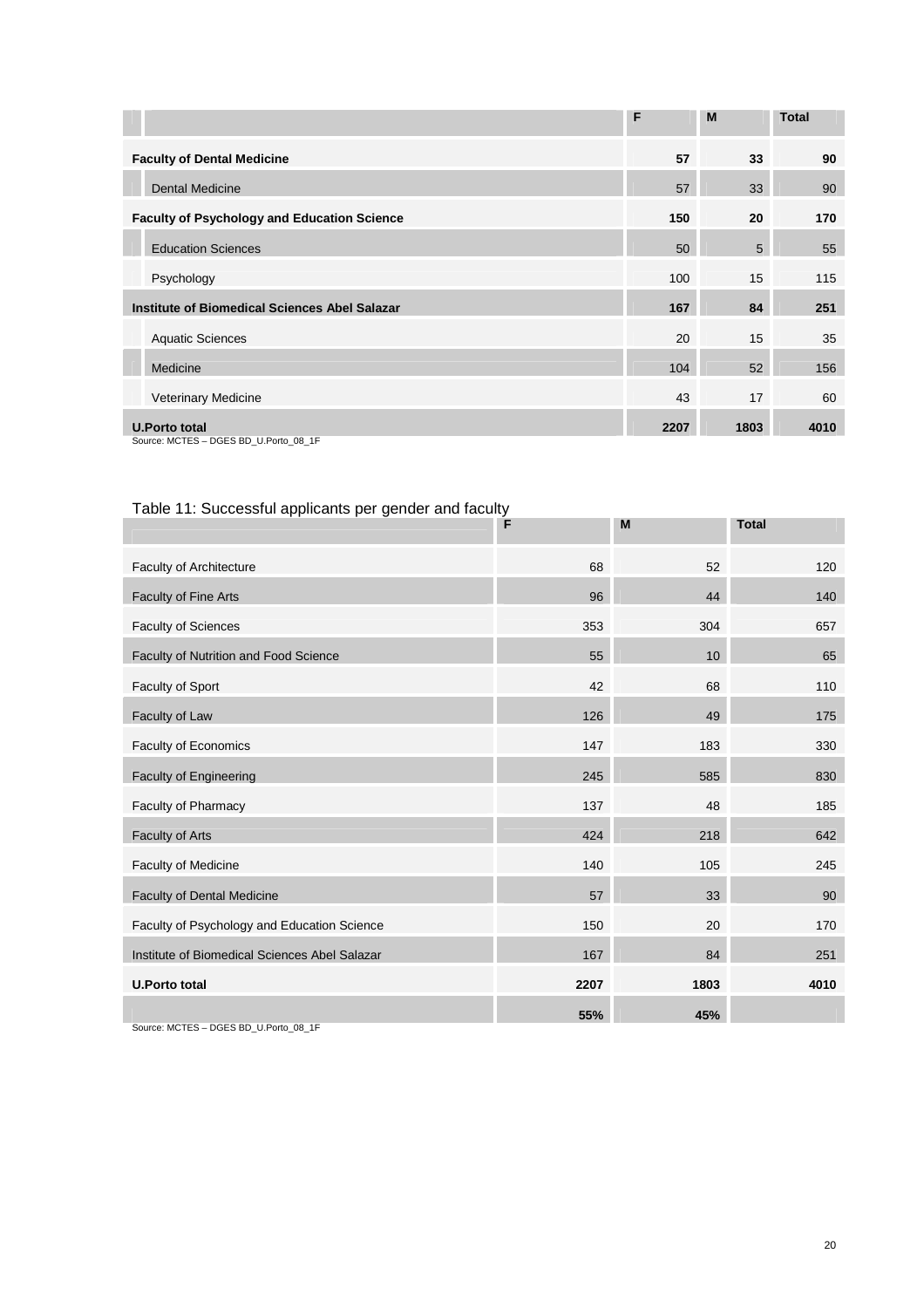

## Chart 8: Successful applicants per gender and faculty, in percentage

| Table 12: Successful applicants per admission preference and course | 1   | $\mathbf{2}$    | 3              | 4              | 5              | 6              | <b>Total</b> |
|---------------------------------------------------------------------|-----|-----------------|----------------|----------------|----------------|----------------|--------------|
| <b>Faculty of Architecture</b>                                      | 113 | $\mathbf{3}$    |                |                | $\mathbf{2}$   | $\mathbf{2}$   | 120          |
| Architecture                                                        | 113 | 3               |                |                | $\overline{2}$ | $\overline{2}$ | 120          |
| <b>Faculty of Fine Arts</b>                                         | 99  | 35              | 5              | 1              |                |                | 140          |
| <b>Plastic Arts</b>                                                 | 58  | 26              | 5              | $\mathbf{1}$   |                |                | 90           |
| <b>Communication Design</b>                                         | 41  | 9               |                |                |                |                | 50           |
| <b>Faculty of Sciences</b>                                          | 252 | 142             | 97             | 80             | 50             | 36             | 657          |
| Landscape Architecture                                              | 15  | $\overline{4}$  | 3              | $\sqrt{2}$     |                | $\mathbf{1}$   | 25           |
| Astronomy                                                           | 12  | $\mathbf{1}$    | $\overline{2}$ | $\overline{2}$ | $\mathbf{3}$   |                | 20           |
| <b>Biology</b>                                                      | 51  | 30              | 23             | 16             | 6              | 4              | 130          |
| Biochemistry                                                        | 22  | 18              | 13             | 10             | 3              | $\overline{4}$ | 70           |
| <b>Computer Science</b>                                             | 15  | $\overline{7}$  | 8              | 5              | $\mathbf{1}$   | $\overline{4}$ | 40           |
| <b>Engineering Sciences</b>                                         | 17  | $\bf 8$         | 8              | 6              | 4              | $2^{\circ}$    | 45           |
| <b>Environmental Sciences and Technology</b>                        | 12  | 11              | $\,6\,$        | $\overline{4}$ | 6              | $\mathbf{1}$   | 40           |
| Network Engineering and IT Systems                                  | 22  | 23              | 9              | $\overline{7}$ | $6\phantom{1}$ | $\mathbf{3}$   | 70           |
| <b>Physical Engineering</b>                                         | 15  | $\,6\,$         | $\mathbf{1}$   |                | 1              | 2              | 25           |
| Physics                                                             | 13  | $5\phantom{.0}$ | $\overline{2}$ | $\mathbf{1}$   |                | $\mathbf{1}$   | 22           |
| Geology                                                             | 12  | 3               | $\overline{2}$ | $\overline{2}$ | 4              | $\overline{7}$ | 30           |
| <b>Mathematics</b>                                                  | 28  | $\overline{4}$  | 6              | $\overline{4}$ | $\overline{4}$ | $\overline{4}$ | 50           |
| Chemistry                                                           | 18  | 22              | 14             | 21             | 12             | 3              | 90           |
| <b>Faculty of Nutrition and Food Science</b>                        | 23  | 5               | 1              | 12             | $\overline{7}$ | 17             | 65           |
| <b>Nutrition Sciences</b>                                           | 23  | 5               | 1              | 12             | $\overline{7}$ | 17             | 65           |

Table 12: Successful applicants per admission preference and course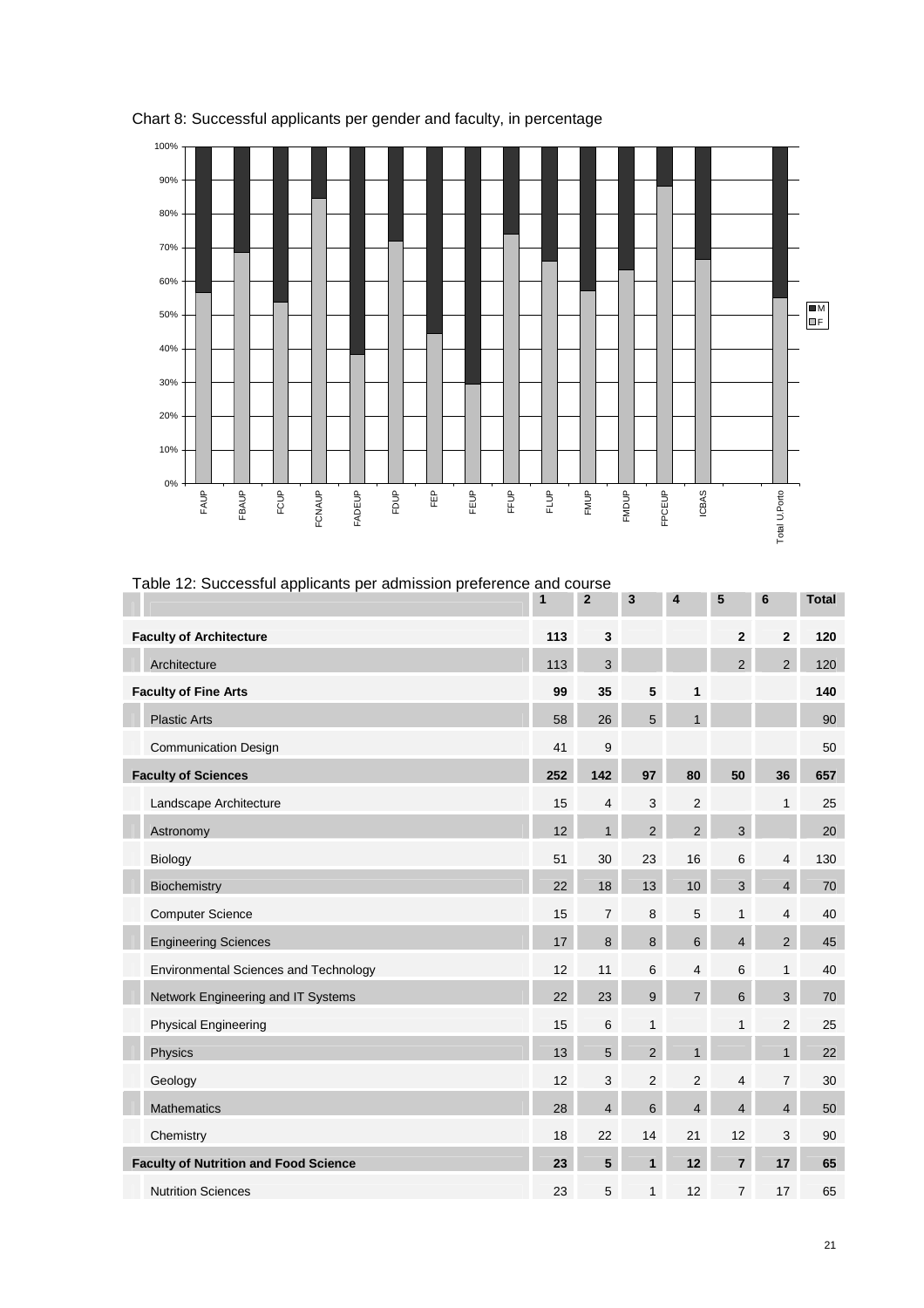|                                                                  | 1              | $\mathbf 2$      | 3                | 4                         | 5                         | $6\phantom{1}6$ | <b>Total</b> |
|------------------------------------------------------------------|----------------|------------------|------------------|---------------------------|---------------------------|-----------------|--------------|
| <b>Faculty of Sport</b>                                          | 100            | 7                | 1                | $\mathbf{1}$              | $\mathbf{1}$              |                 | 110          |
| <b>Sports Sciences</b>                                           | 100            | $\overline{7}$   | 1                | 1                         | 1                         |                 | 110          |
| <b>Faculty of Law</b>                                            | 152            | 10               | 6                | 6                         |                           | 1               | 175          |
| Criminology                                                      | 28             | $\mathbf{1}$     | 3                | $\sqrt{2}$                |                           | $\mathbf{1}$    | 35           |
| Law                                                              | 124            | 9                | 3                | $\overline{4}$            |                           |                 | 140          |
| <b>Faculty of Economics</b>                                      | 292            | 32               | 4                | 1                         |                           | 1               | 330          |
| Economics                                                        | 205            | $\overline{7}$   | 3                |                           |                           | 1               | 216          |
| Management                                                       | 87             | 25               | 1                | $\mathbf{1}$              |                           |                 | 114          |
| <b>Faculty of Engineering</b>                                    | 525            | 154              | 57               | 35                        | 42                        | 17              | 830          |
| Bioengineering                                                   | 38             | 2                | 1                | 5                         | 11                        | 3               | 60           |
| Engineering Sciences - Mining and Geo-Environmental Engineering  |                | $\overline{4}$   | 1                | $\mathbf{1}$              | $\overline{2}$            | $\overline{2}$  | 10           |
| Civil Engineering                                                | 114            | 31               | 11               | 10                        | 5                         | 4               | 175          |
| <b>Environmental Engineering</b>                                 | 18             | 11               | 3                | 3                         | $\overline{4}$            | $\mathbf{1}$    | 40           |
| <b>Electrical and Computers Engineering</b>                      | 128            | 47               | 13               | 3                         | 4                         |                 | 195          |
| Industrial Engineering and Management                            | 40             | 3                | 3                | $\mathbf{1}$              | 2                         | $\mathbf{1}$    | 50           |
| Informatics and Computing Engineering                            | 88             | $\overline{4}$   | $\overline{4}$   | $\overline{2}$            | $\overline{2}$            | 2               | 102          |
| <b>Mechanical Engineering</b>                                    | 72             | 37               | 1                | $\mathbf{1}$              |                           | 1               | 112          |
| Metallurgical and Materials Engineering                          | $\overline{4}$ | 3                | 6                | $\overline{4}$            | 4                         |                 | 21           |
| <b>Chemical Engineering</b>                                      | 23             | 12 <sup>2</sup>  | 14               | 5                         | 8                         | 3               | 65           |
| <b>Faculty of Pharmacy</b>                                       | 68             | 15               | 23               | 26                        | 32                        | 21              | 185          |
| <b>Pharmaceutical Sciences</b>                                   | 68             | 15               | 23               | 26                        | 32                        | 21              | 185          |
| <b>Faculty of Arts</b>                                           | 371            | 113              | 76               | 44                        | 17                        | 21              | 642          |
| Archaeology                                                      | 26             | $\overline{4}$   |                  | $\overline{4}$            |                           | 1               | 35           |
| <b>Information Science</b>                                       | 17             | 8                | 11               |                           | 3                         |                 | 40           |
| Communication Sciences: Journalism, Public Relations, Multimedia | 68             | $\,6$            | $\mathbf{1}$     |                           |                           |                 | 75           |
| Language Sciences                                                | $\,8\,$        | $\,6$            | 1                | 4                         |                           | 1               | 20           |
| Portuguese and Lusophone Studies                                 | 6              | $2^{\circ}$      | 3                | 8                         | $\mathbf{1}$              |                 | 20           |
| Philosophy                                                       | 13             | 13               | 13               | 6                         | $\ensuremath{\mathsf{3}}$ | 8               | 56           |
| Geography                                                        | 41             | 16               | 8                | $\bf 8$                   | $\mathbf{3}$              | $5\phantom{.0}$ | 81           |
| History                                                          | 42             | 16               | 10               | 5                         | $\sqrt{2}$                | 5               | 80           |
| History of Art                                                   | 17             | 11               | 5                |                           | $\overline{2}$            |                 | 35           |
| <b>Applied Languages</b>                                         | 24             | $\mathbf{1}$     | 3                | $\overline{2}$            |                           |                 | 30           |
| Languages and International Relations                            | 30             | $\overline{5}$   |                  |                           |                           |                 | 35           |
| Languages, Literatures and Cultures                              | 59             | 15               | $\boldsymbol{7}$ | $\ensuremath{\mathsf{3}}$ | $\mathbf{1}$              |                 | 85           |
| Sociology                                                        | 20             | $10\,$           | 14               | $\overline{4}$            | $\overline{2}$            |                 | 50           |
| <b>Faculty of Medicine</b>                                       | 233            | $\boldsymbol{9}$ | 2                | 1                         |                           |                 | 245          |
| Medicine                                                         | 233            | $\boldsymbol{9}$ | 2 <sup>1</sup>   | $\mathbf{1}$              |                           |                 | 245          |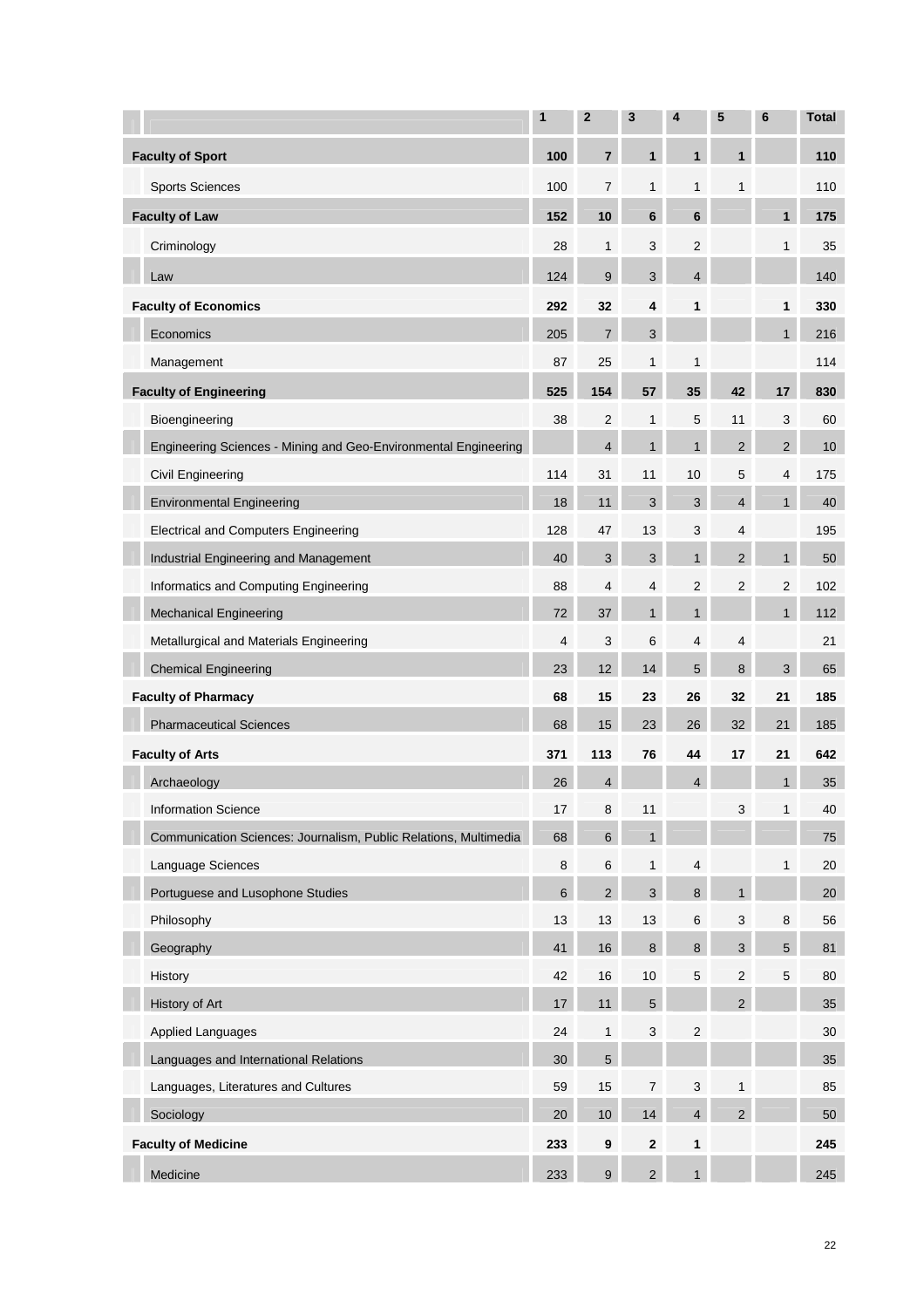|                                                               | 1    | $\overline{2}$          | 3           | 4            | 5              | 6              | <b>Total</b> |
|---------------------------------------------------------------|------|-------------------------|-------------|--------------|----------------|----------------|--------------|
| <b>Faculty of Dental Medicine</b>                             | 17   | $\overline{\mathbf{4}}$ | 11          | 11           | 23             | 24             | 90           |
| <b>Dental Medicine</b>                                        | 17   | $\overline{4}$          | 11          | 11           | 23             | 24             | 90           |
| <b>Faculty of Psychology and Education Science</b>            | 101  | 31                      | 20          | 6            | 6              | 6              | 170          |
| <b>Education Sciences</b>                                     | 21   | 18                      | 11          | $\mathbf{1}$ | $\overline{2}$ | $\overline{2}$ | 55           |
| Psychology                                                    | 80   | 13                      | 9           | 5            | $\overline{4}$ | $\overline{4}$ | 115          |
| <b>Institute of Biomedical Sciences Abel Salazar</b>          | 140  | 59                      | 15          | 15           | 10             | 12             | 251          |
| <b>Aquatic Sciences</b>                                       | 14   | 5                       | 5           | 6            | $\mathbf{1}$   | $\overline{4}$ | 35           |
| Medicine                                                      | 102  | 51                      | $2^{\circ}$ | $\mathbf{1}$ |                |                | 156          |
| <b>Veterinary Medicine</b>                                    | 24   | 3                       | 8           | 8            | 9              | 8              | 60           |
| <b>U.Porto total</b><br>Source: MCTES - DGES BD_U.Porto_08_1F | 2486 | 619                     | 318         | 239          | 190            | 158            | 4010         |

## Table 13: Successful applicants per admission preference and faculty

|                                               | 1    | $\mathbf{2}$   | 3              | 4            | 5              | 6              | <b>Total</b> |
|-----------------------------------------------|------|----------------|----------------|--------------|----------------|----------------|--------------|
| <b>Faculty of Architecture</b>                | 113  | 3              |                |              | 2              | 2              | 120          |
| <b>Faculty of Fine Arts</b>                   | 99   | 35             | 5              | $\mathbf{1}$ |                |                | 140          |
| <b>Faculty of Sciences</b>                    | 252  | 142            | 97             | 80           | 50             | 36             | 657          |
| Faculty of Nutrition and Food Science         | 23   | 5              | $\mathbf{1}$   | 12           | $\overline{7}$ | 17             | 65           |
| Faculty of Sport                              | 100  | $\overline{7}$ | $\mathbf{1}$   | $\mathbf{1}$ | $\mathbf{1}$   |                | 110          |
| Faculty of Law                                | 152  | 10             | 6              | 6            |                | 1              | 175          |
| Faculty of Economics                          | 292  | 32             | 4              | 1            |                | 1              | 330          |
| <b>Faculty of Engineering</b>                 | 525  | 154            | 57             | 35           | 42             | 17             | 830          |
| Faculty of Pharmacy                           | 68   | 15             | 23             | 26           | 32             | 21             | 185          |
| Faculty of Arts                               | 371  | 113            | 76             | 44           | 17             | 21             | 642          |
| <b>Faculty of Medicine</b>                    | 233  | 9              | $\overline{2}$ | $\mathbf{1}$ |                |                | 245          |
| <b>Faculty of Dental Medicine</b>             | 17   | $\overline{4}$ | 11             | 11           | 23             | 24             | 90           |
| Faculty of Psychology and Education Science   | 101  | 31             | 20             | 6            | 6              | $6\phantom{1}$ | 170          |
| Institute of Biomedical Sciences Abel Salazar | 140  | 59             | 15             | 15           | 10             | 12             | 251          |
| <b>U.Porto total</b>                          | 2486 | 619            | 318            | 239          | 190            | 158            | 4010         |
| Course: MCTEC DCEC DD U Deste 00 4E           | 62%  | 15%            | 8%             | 6%           | 5%             | 4%             | 100%         |
|                                               |      |                |                |              |                |                |              |

Source: MCTES – DGES BD\_U.Porto\_08\_1F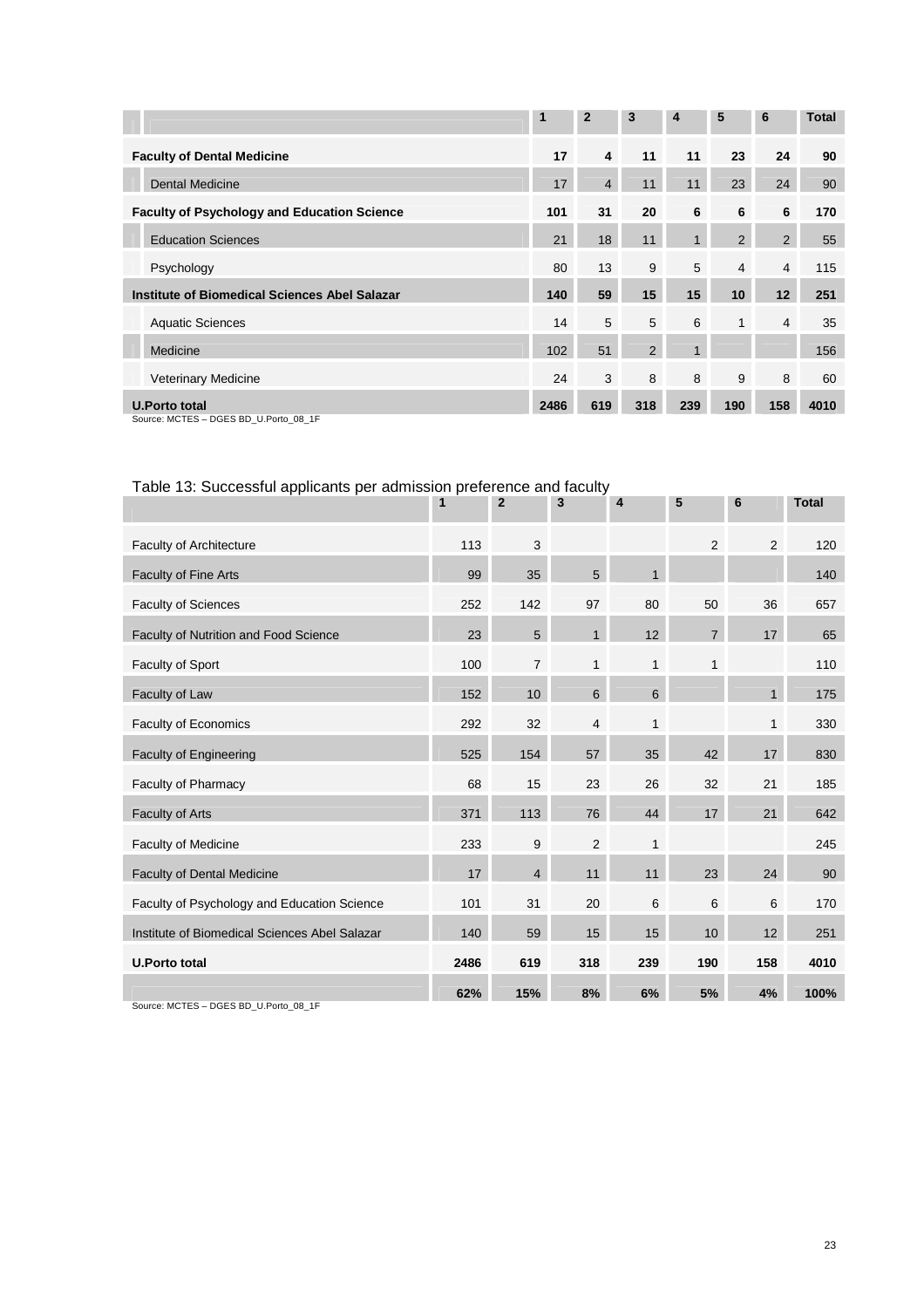

#### Chart 9: Successful applicants per admission preference and faculty, in percentage

## **I.2.2 – Applicants**

| Table 14: Applicants per school district where exams took place |              |       |                     |  |  |  |
|-----------------------------------------------------------------|--------------|-------|---------------------|--|--|--|
|                                                                 | <b>Total</b> | %     | <b>Cumulative %</b> |  |  |  |
| Porto                                                           | 5933         | 42.4% | 42.4%               |  |  |  |
| <b>Braga</b>                                                    | 1824         | 13.0% | 55.4%               |  |  |  |
| Aveiro                                                          | 1432         | 10.2% | 65.7%               |  |  |  |
| Lisboa                                                          | 721          | 5.2%  | 70.8%               |  |  |  |
| Viseu                                                           | 548          | 3.9%  | 74.8%               |  |  |  |
| Viana do Castelo                                                | 531          | 3.8%  | 78.5%               |  |  |  |
| Coimbra                                                         | 412          | 2.9%  | 81.5%               |  |  |  |
| Autonomous Region of Madeira                                    | 370          | 2.6%  | 84.1%               |  |  |  |
| Vila Real                                                       | 346          | 2.5%  | 86.6%               |  |  |  |
| Leiria                                                          | 328          | 2.3%  | 89.0%               |  |  |  |
| Santarém                                                        | 279          | 2.0%  | 91.0%               |  |  |  |
| Setúbal                                                         | 241          | 1.7%  | 92.7%               |  |  |  |
| Autonomous Region of the Azores                                 | 240          | 1.7%  | 94.4%               |  |  |  |
| Bragança                                                        | 213          | 1.5%  | 95.9%               |  |  |  |
| Guarda                                                          | 159          | 1.1%  | 97.0%               |  |  |  |
| Faro                                                            | 141          | 1.0%  | 98.1%               |  |  |  |
| Castelo Branco                                                  | 111          | 0.8%  | 98.8%               |  |  |  |
| Évora                                                           | 48           | 0.3%  | 99.2%               |  |  |  |
| Beja                                                            | 31           | 0.2%  | 99.4%               |  |  |  |
| Portalegre                                                      | 22           | 0.2%  | 99.6%               |  |  |  |
| Overseas                                                        | 20           | 0.1%  | 99.7%               |  |  |  |
| (blank)                                                         | 40           | 0.3%  | 100.0%              |  |  |  |
| U.Porto total<br>Source: MCTES - DGES BD U.Porto 08 1F          | 13990        |       |                     |  |  |  |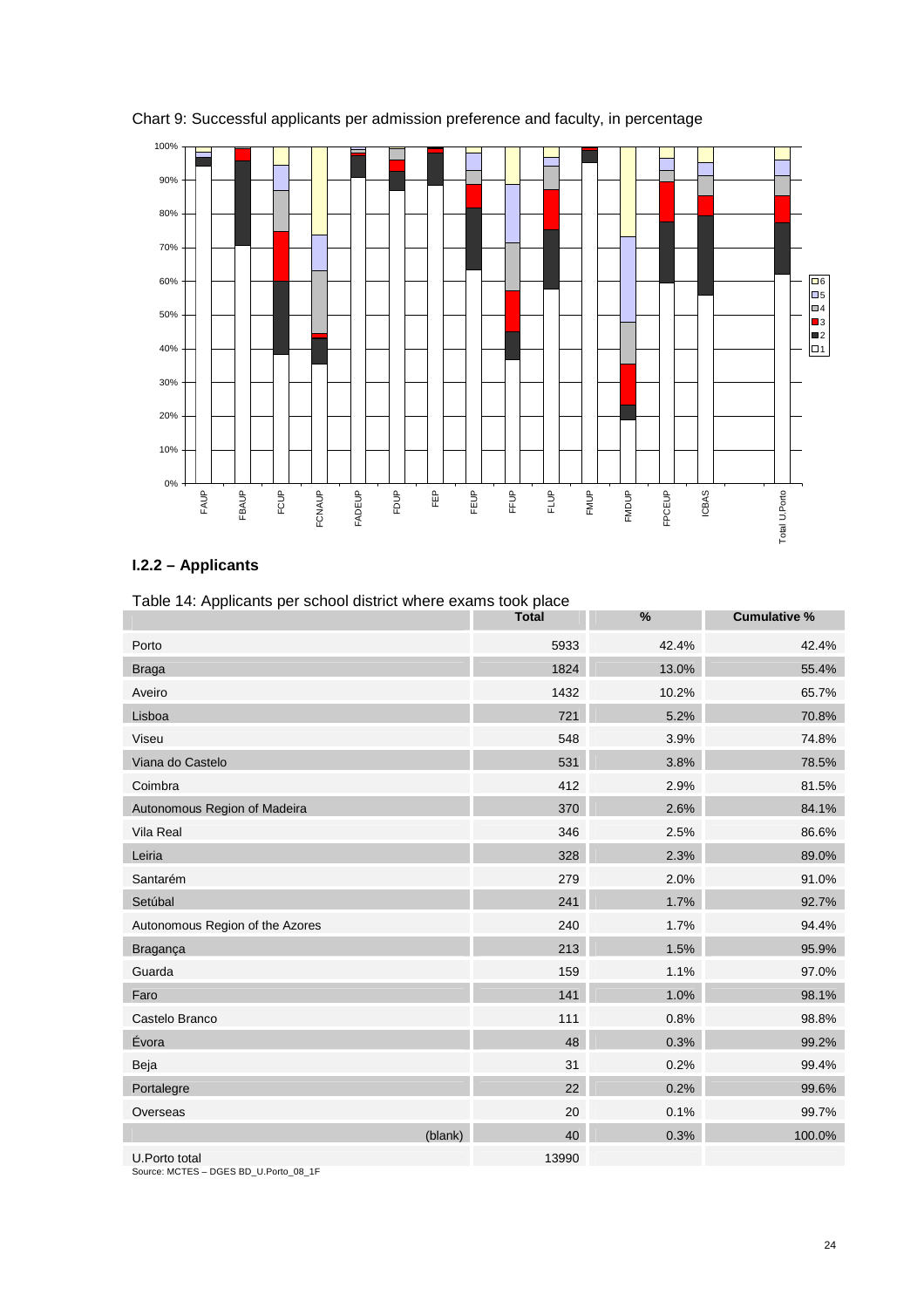

Chart 10: Total and cumulative percentage of applicants per school district where exams took place

| Table 15: Applicants per school where exams took place (top 50) |  |
|-----------------------------------------------------------------|--|
|                                                                 |  |

|                                                    | i vldi |
|----------------------------------------------------|--------|
| Externato Ribadouro                                | 258    |
| Escola Secundária/3 Garcia de Orta                 | 231    |
| Escola Secundária Alves Martins                    | 172    |
| Escola Secundária Jaime Moniz                      | 169    |
| Escola Secundária/3 de Rio Tinto                   | 166    |
| Escola Secundária/3 da Maia                        | 166    |
| Escola Secundária/3 de Almeida Garrett             | 164    |
| Escola Secundária/3 Alexandre Herculano            | 151    |
| Escola Secundária Carlos Amarante                  | 149    |
| Escola Secundária/3 Filipa de Vilhena              | 148    |
| Escola Secundária/3 Aurélia de Sousa               | 145    |
| Colégio Internato dos Carvalhos                    | 143    |
| Escola Secundária Eça de Queirós - Póvoa de Varzim | 141    |
| Escola Secundária/3 Francisco de Holanda           | 140    |
| Escola Secundária/3 Augusto Gomes                  | 131    |
| Escola Secundária/3 de Ermesinde                   | 129    |
| Externato D. Duarte                                | 128    |
| Escola Secundária de Monserrate                    | 122    |
| Escola Secundária/3 de Penafiel                    | 120    |
| Escola Secundária/3 de Valongo                     | 114    |
| Escola Secundária/3 de Gondomar                    | 113    |
| Escola Secundária/3 D. Maria II                    | 104    |
| Colégio Liceal de Santa Maria de Lamas             | 103    |

**Total**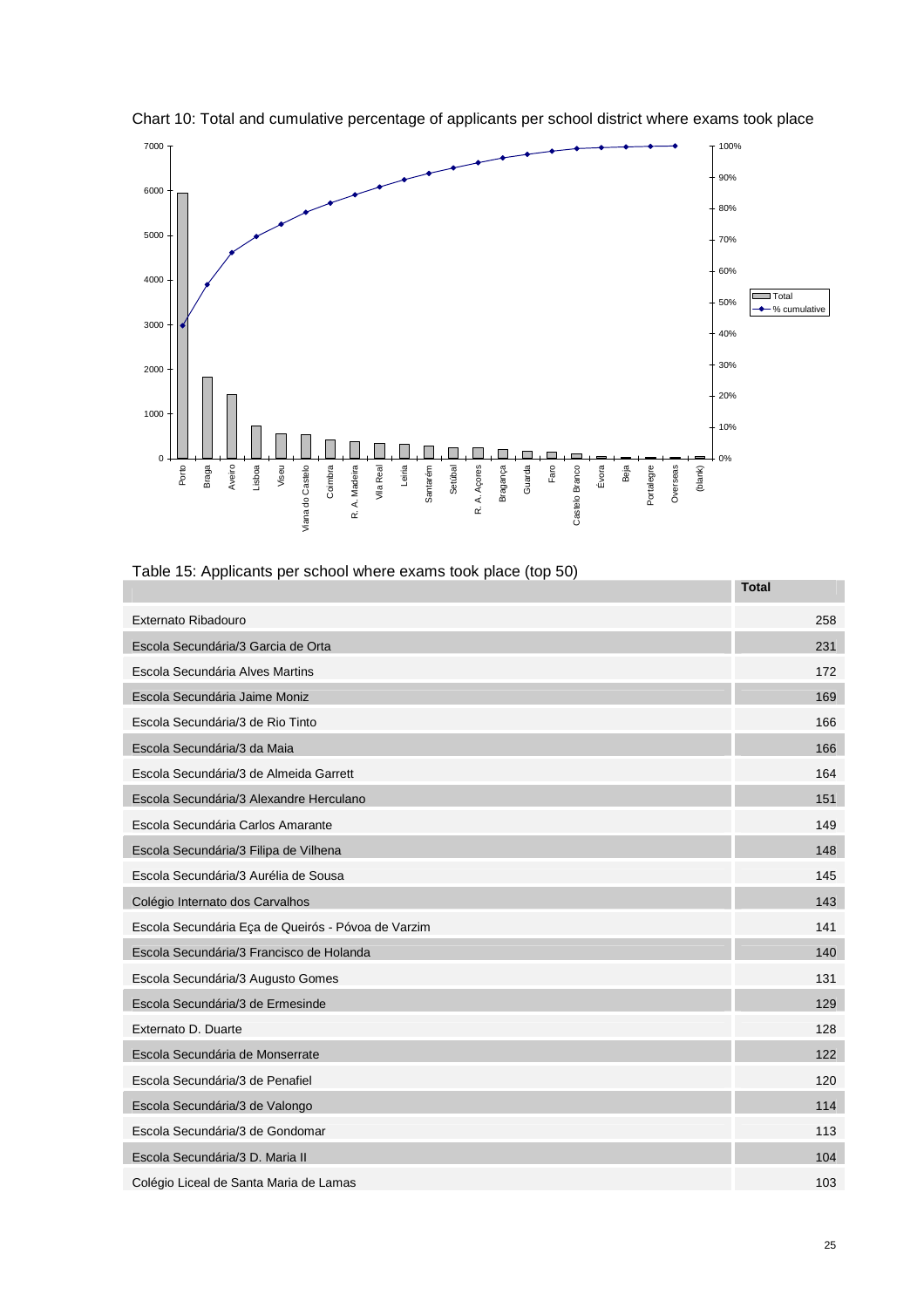|                                                                                                  | <b>Total</b> |
|--------------------------------------------------------------------------------------------------|--------------|
| Escola Secundária/3 Rodrigues de Freitas                                                         | 102          |
| Escola Secundária/3 Alcaides de Faria - Arcozelo                                                 | 102          |
| Escola Secundária/3 Dr. Manuel Gomes de Almeida                                                  | 100          |
| Escola Secundária/3 Sá de Miranda                                                                | 97           |
| Escola Secundária Santa Maria Maior                                                              | 97           |
| Escola Secundária/3 António Sérgio                                                               | 96           |
| Escola Secundária/3 da Trofa                                                                     | 95           |
| Escola Secundária/3 da Boa Nova - Leça da Palmeira                                               | 94           |
| Escola Secundária Soares dos Reis                                                                | 91           |
| Externato Carvalho Araújo                                                                        | 90           |
| Escola Secundária/3 Alberto Sampaio                                                              | 90           |
| Escola Secundária/3 de Águas Santas                                                              | 87           |
| Colégio Nossa Senhora do Rosário                                                                 | 87           |
| Escola Secundária/3 Dr. Manuel Laranjeira                                                        | 86           |
| Escola Secundária/3 Carolina Michaellis                                                          | 85           |
| Escola Secundária/3 D. Sancho I                                                                  | 85           |
| Escola Secundária/3 de Amarante                                                                  | 83           |
| Escola Secundária/3 de Marco de Canaveses                                                        | 82           |
| Escola Secundária/3 de Paços de Ferreira                                                         | 82           |
| Escola Secundária/3 de Santa Maria da Feira                                                      | 81           |
| Escola Secundária D. Afonso Sanches                                                              | 81           |
| Escola Secundária/3 de Felgueiras                                                                | 81           |
| Escola Secundária/3 António Nobre                                                                | 80           |
| Escola Secundária/3 João Gonçalves Zarco                                                         | 80           |
| <b>Externato Paulo VI</b>                                                                        | 79           |
| Escola Secundária/3 de Fafe                                                                      | 79           |
| Escola Secundária/3 Camilo Castelo Branco-V.N.Famalicão<br>Source: MCTES - DGES BD U.Porto 08 1F | 78           |

## Table 16: Applicants per gender and course

|                                | F    | M    | <b>Total</b> |
|--------------------------------|------|------|--------------|
| <b>Faculty of Architecture</b> | 314  | 257  | 571          |
| Architecture                   | 314  | 257  | 571          |
| <b>Faculty of Fine Arts</b>    | 355  | 194  | 549          |
| <b>Plastic Arts</b>            | 232  | 124  | 356          |
| <b>Communication Design</b>    | 224  | 133  | 357          |
| <b>Faculty of Sciences</b>     | 1244 | 1304 | 2548         |
| Landscape Architecture         | 91   | 59   | 150          |
| Astronomy                      | 48   | 52   | 100          |
| Biology                        | 411  | 190  | 601          |
| Biochemistry                   | 391  | 160  | 551          |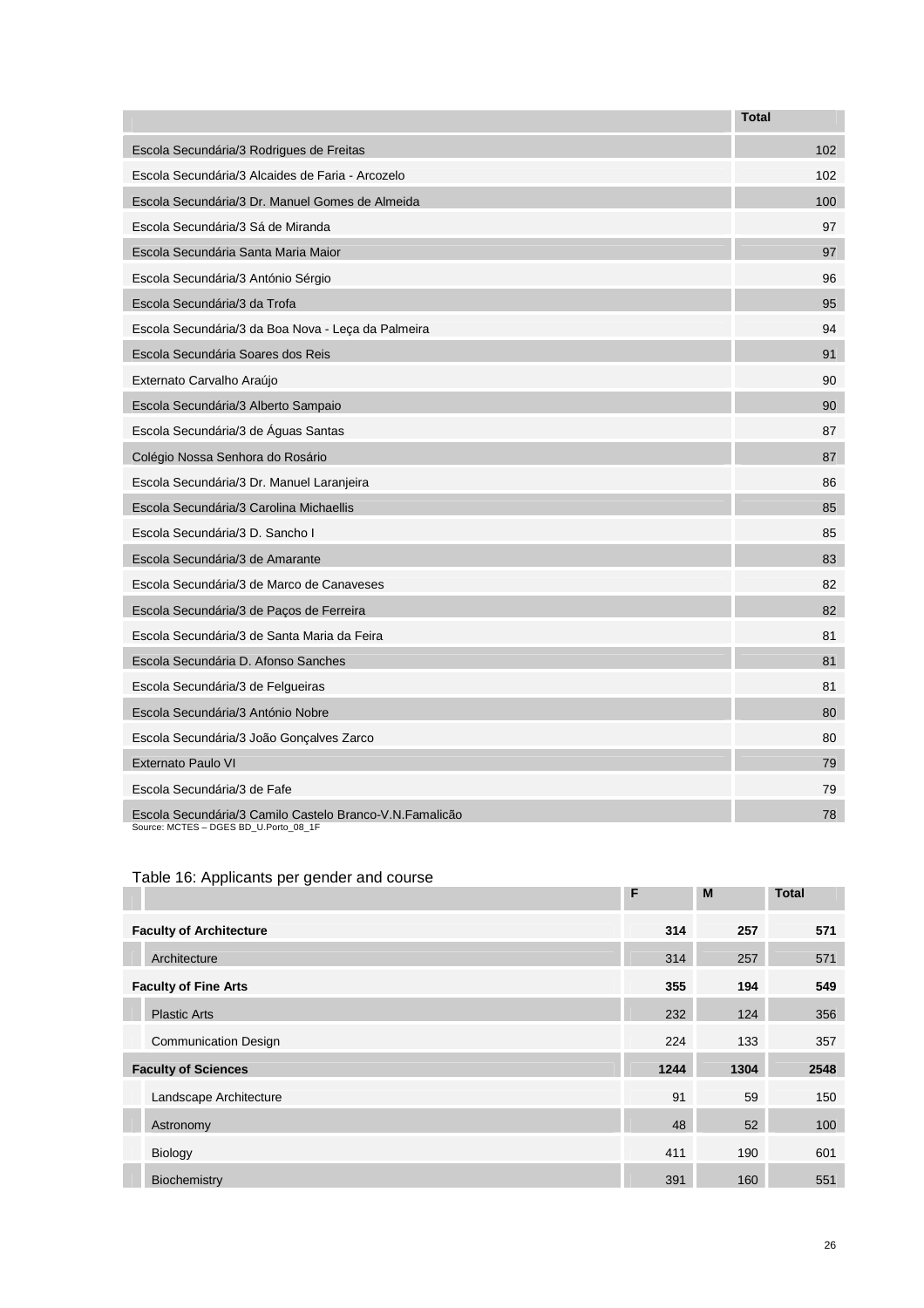|                                                                     | F    | M    | <b>Total</b> |
|---------------------------------------------------------------------|------|------|--------------|
| <b>Computer Science</b>                                             | 53   | 267  | 320          |
| <b>Engineering Sciences</b>                                         | 98   | 88   | 186          |
| Environmental Sciences and Technology                               | 166  | 122  | 288          |
| Network Engineering and IT Systems                                  | 62   | 517  | 579          |
| <b>Physical Engineering</b>                                         | 39   | 111  | 150          |
| Physics                                                             | 22   | 83   | 105          |
| Geology                                                             | 71   | 73   | 144          |
| <b>Mathematics</b>                                                  | 117  | 88   | 205          |
| Chemistry                                                           | 166  | 70   | 236          |
| <b>Faculty of Nutrition and Food Science</b>                        | 444  | 72   | 516          |
| <b>Nutrition Sciences</b>                                           | 444  | 72   | 516          |
| <b>Faculty of Sport</b>                                             | 144  | 295  | 439          |
| <b>Sports Sciences</b>                                              | 144  | 295  | 439          |
| <b>Faculty of Law</b>                                               | 1213 | 510  | 1723         |
| Criminology                                                         | 579  | 210  | 789          |
| Law                                                                 | 891  | 400  | 1291         |
| <b>Faculty of Economics</b>                                         | 531  | 566  | 1097         |
| Economics                                                           | 380  | 457  | 837          |
| Management                                                          | 437  | 460  | 897          |
| <b>Faculty of Engineering</b>                                       | 1142 | 2357 | 3499         |
| Bioengineering                                                      | 297  | 248  | 545          |
| Engineering Sciences - Mining and Geo-Environmental Engineering     | 34   | 69   | 103          |
| Civil Engineering                                                   | 253  | 547  | 800          |
| <b>Environmental Engineering</b>                                    | 287  | 248  | 535          |
| <b>Electrical and Computers Engineering</b>                         | 113  | 902  | 1015         |
| Industrial Engineering and Management                               | 184  | 369  | 553          |
| Informatics and Computing Engineering                               | 122  | 630  | 752          |
| <b>Mechanical Engineering</b>                                       | 137  | 844  | 981          |
| Metallurgical and Materials Engineering                             | 67   | 171  | 238          |
| <b>Chemical Engineering</b>                                         | 191  | 119  | 310          |
| <b>Faculty of Pharmacy</b>                                          | 841  | 287  | 1128         |
| <b>Pharmaceutical Sciences</b>                                      | 841  | 287  | 1128         |
| <b>Faculty of Arts</b>                                              | 1516 | 678  | 2194         |
| Archaeology                                                         | 71   | 60   | 131          |
| Information Science                                                 | 206  | 120  | 326          |
| Communication Sciences: Journalism, Public Relations and Multimedia | 436  | 159  | 595          |
| Language Sciences                                                   | 124  | 42   | 166          |
| Portuguese and Lusophone Studies                                    | 53   | 31   | 84           |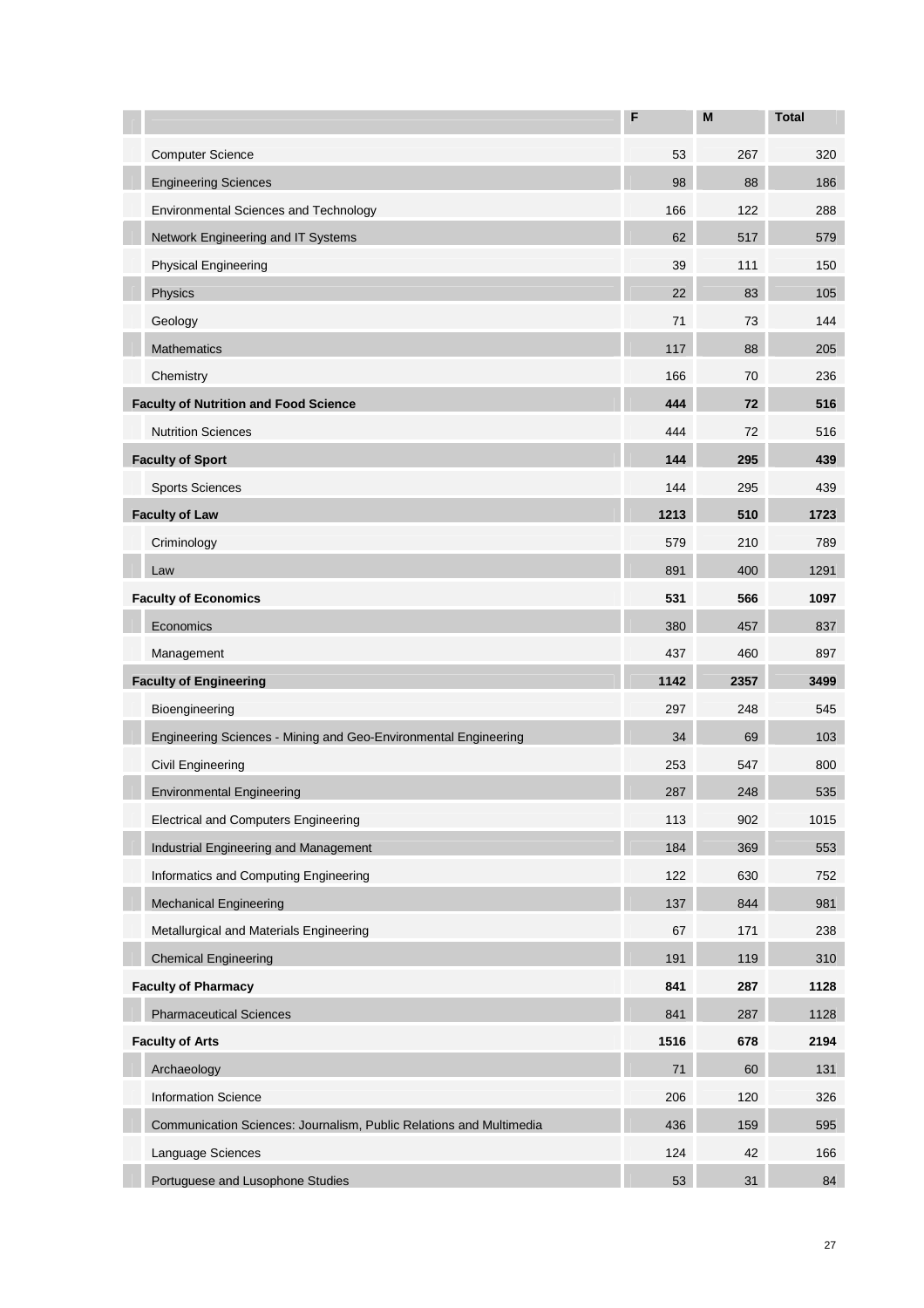|                                                      | F    | M    | <b>Total</b> |
|------------------------------------------------------|------|------|--------------|
| Philosophy                                           | 83   | 75   | 158          |
| Geography                                            | 136  | 128  | 264          |
| History                                              | 160  | 155  | 315          |
| History of Art                                       | 66   | 23   | 89           |
| <b>Applied Languages</b>                             | 154  | 59   | 213          |
| Languages and International Relations                | 256  | 113  | 369          |
| Languages, Literatures and Cultures                  | 244  | 92   | 336          |
| Sociology                                            | 370  | 127  | 497          |
| <b>Faculty of Medicine</b>                           | 910  | 460  | 1370         |
| Medicine                                             | 910  | 460  | 1370         |
| <b>Faculty of Dental Medicine</b>                    | 522  | 219  | 741          |
| <b>Dental Medicine</b>                               | 522  | 219  | 741          |
| <b>Faculty of Psychology and Education Science</b>   | 637  | 96   | 733          |
| <b>Education Sciences</b>                            | 246  | 32   | 278          |
| Psychology                                           | 453  | 69   | 522          |
| <b>Institute of Biomedical Sciences Abel Salazar</b> | 1256 | 631  | 1887         |
| <b>Aquatic Sciences</b>                              | 105  | 53   | 158          |
| Medicine                                             | 930  | 484  | 1414         |
| Veterinary Medicine                                  | 272  | 115  | 387          |
| <b>U.Porto total</b>                                 | 7856 | 6140 | 13990        |

Note: In the sub-totals of faculties with more than one course and in the U.Porto total (as applicants may have applied to more than one course),each applicant is counted only once. Source: MCTES – DGES BD\_U.Porto\_08\_1F

#### Table 17: Applicants per gender and faculty

|                                               | F    | M    | <b>Total</b> |
|-----------------------------------------------|------|------|--------------|
| Faculty of Architecture                       | 314  | 257  | 571          |
| <b>Faculty of Fine Arts</b>                   | 355  | 194  | 549          |
| <b>Faculty of Sciences</b>                    | 1244 | 1304 | 2548         |
| Faculty of Nutrition and Food Science         | 444  | 72   | 516          |
| Faculty of Sport                              | 144  | 295  | 439          |
| Faculty of Law                                | 1213 | 510  | 1723         |
| Faculty of Economics                          | 531  | 566  | 1097         |
| <b>Faculty of Engineering</b>                 | 1142 | 2357 | 3499         |
| Faculty of Pharmacy                           | 841  | 287  | 1128         |
| <b>Faculty of Arts</b>                        | 1516 | 678  | 2194         |
| <b>Faculty of Medicine</b>                    | 910  | 460  | 1370         |
| <b>Faculty of Dental Medicine</b>             | 522  | 219  | 741          |
| Faculty of Psychology and Education Science   | 637  | 96   | 733          |
| Institute of Biomedical Sciences Abel Salazar | 1256 | 631  | 1887         |
| <b>U.Porto total</b>                          | 7856 | 6140 | 13990        |
|                                               | 56%  | 44%  |              |

Source: MCTES – DGES BD\_U.Porto\_08\_1F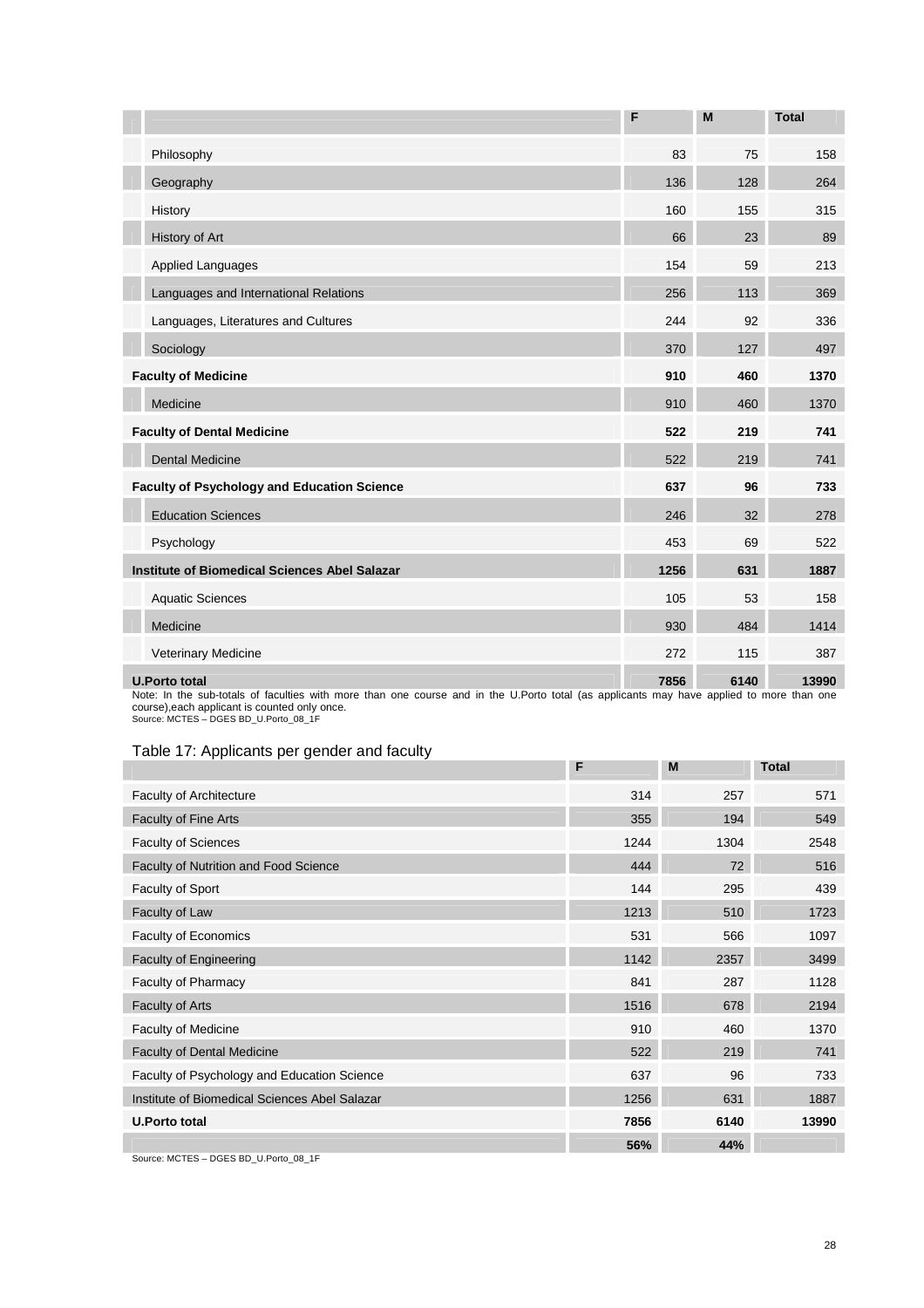

## Chart 11: Applicants per gender and faculty, in percentage

| Table 18: Applicants per application choice and course |     |                |     |                         |     |     |              |
|--------------------------------------------------------|-----|----------------|-----|-------------------------|-----|-----|--------------|
|                                                        | 1   | $\mathbf{2}$   | 3   | $\overline{\mathbf{4}}$ | 5   | 6   | <b>Total</b> |
| <b>Faculty of Architecture</b>                         | 284 | 104            | 69  | 39                      | 44  | 31  | 571          |
| Architecture                                           | 284 | 104            | 69  | 39                      | 44  | 31  | 571          |
| <b>Faculty of Fine Arts</b>                            | 275 | 109            | 71  | 43                      | 32  | 19  | 549          |
| <b>Plastic Arts</b>                                    | 136 | 94             | 57  | 27                      | 21  | 21  | 356          |
| <b>Communication Design</b>                            | 139 | 101            | 51  | 27                      | 28  | 11  | 357          |
| <b>Faculty of Sciences</b>                             | 535 | 472            | 467 | 403                     | 370 | 301 | 2548         |
| Landscape Architecture                                 | 44  | 18             | 33  | 21                      | 21  | 13  | 150          |
| Astronomy                                              | 13  | $6\phantom{1}$ | 15  | 21                      | 21  | 24  | 100          |
| Biology                                                | 114 | 123            | 103 | 104                     | 85  | 72  | 601          |
| Biochemistry                                           | 81  | 101            | 88  | 92                      | 107 | 82  | 551          |
| <b>Computer Science</b>                                | 34  | 54             | 59  | 73                      | 51  | 49  | 320          |
| <b>Engineering Sciences</b>                            | 33  | 22             | 29  | 30                      | 33  | 39  | 186          |
| Environmental Sciences and Technology                  | 37  | 61             | 67  | 45                      | 50  | 28  | 288          |
| Network Engineering and IT Systems                     | 76  | 112            | 128 | 106                     | 100 | 57  | 579          |
| <b>Physical Engineering</b>                            | 21  | 24             | 36  | 20                      | 24  | 25  | 150          |
| Physics                                                | 13  | 23             | 13  | 21                      | 15  | 20  | 105          |
| Geology                                                | 23  | 23             | 25  | 27                      | 20  | 26  | 144          |
| <b>Mathematics</b>                                     | 28  | 30             | 31  | 27                      | 31  | 58  | 205          |
| Chemistry                                              | 18  | 36             | 47  | 57                      | 42  | 36  | 236          |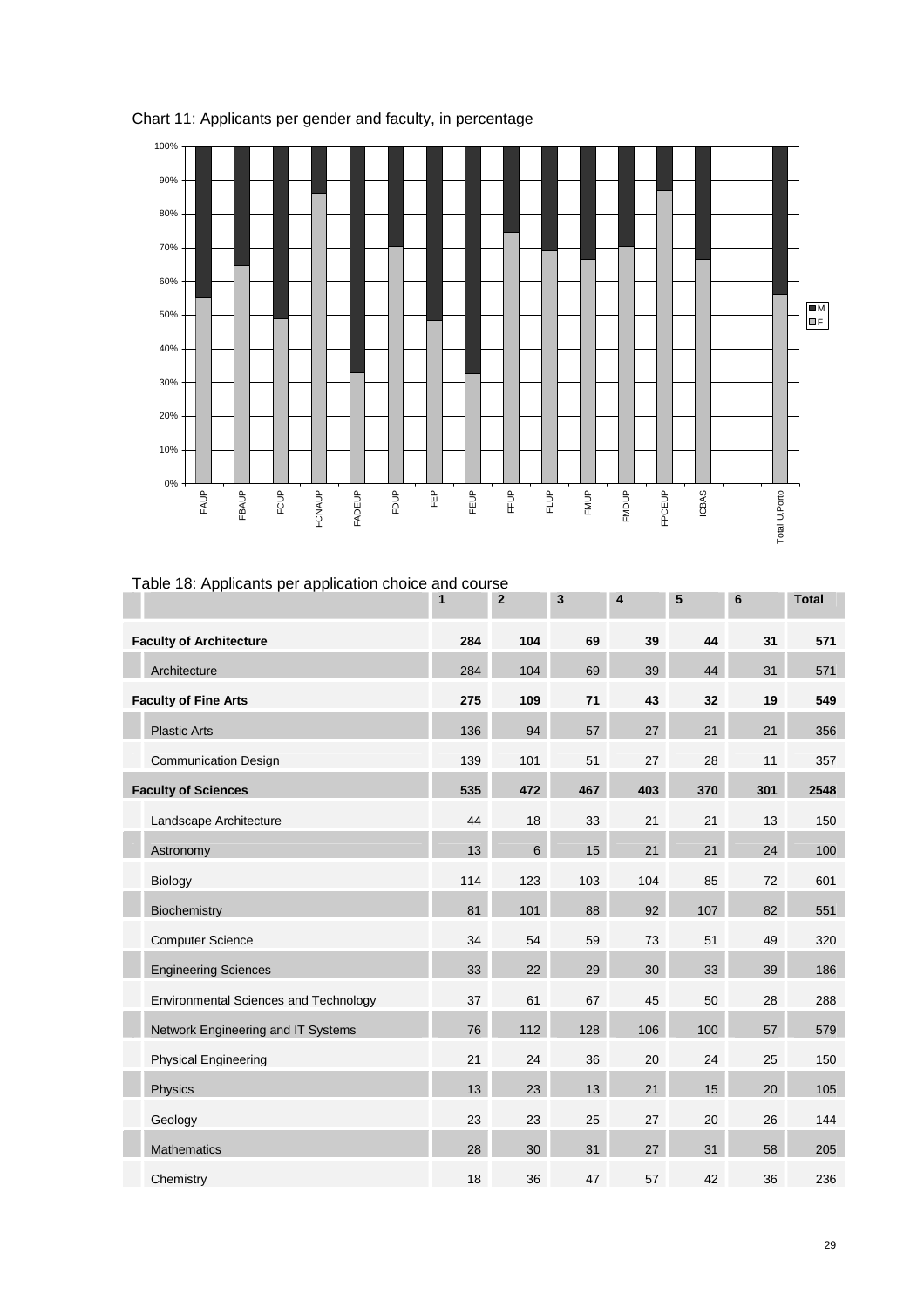|                                                                               | 1               | $\mathbf{2}$ | 3   | $\overline{\mathbf{4}}$ | 5       | 6           | <b>Total</b> |
|-------------------------------------------------------------------------------|-----------------|--------------|-----|-------------------------|---------|-------------|--------------|
| <b>Faculty of Nutrition and Food Science</b>                                  | 156             | 77           | 59  | 70                      | 69      | 85          | 516          |
| <b>Nutrition Sciences</b>                                                     | 156             | 77           | 59  | 70                      | 69      | 85          | 516          |
| <b>Faculty of Sport</b>                                                       | 258             | 75           | 53  | 31                      | 14      | 8           | 439          |
| <b>Sports Sciences</b>                                                        | 258             | 75           | 53  | 31                      | 14      | 8           | 439          |
| <b>Faculty of Law</b>                                                         | 647             | 313          | 226 | 280                     | 141     | 116         | 1723         |
| Criminology                                                                   | 254             | 122          | 105 | 124                     | 83      | 101         | 789          |
| Law                                                                           | 393             | 302          | 188 | 225                     | 110     | 73          | 1291         |
| <b>Faculty of Economics</b>                                                   | 709             | 111          | 104 | 70                      | 61      | 42          | 1097         |
| Economics                                                                     | 420             | 205          | 65  | 65                      | 47      | 35          | 837          |
| Management                                                                    | 289             | 319          | 90  | 95                      | 61      | 43          | 897          |
| <b>Faculty of Engineering</b>                                                 | 1654            | 539          | 446 | 323                     | 317     | 220         | 3499         |
| Bioengineering                                                                | 174             | 90           | 80  | 83                      | 68      | 50          | 545          |
| Engineering Sciences - Mining and Geo-<br><b>Environmental Engineering</b>    | 11              | 19           | 20  | 19                      | 21      | 13          | 103          |
| Civil Engineering                                                             | 220             | 164          | 147 | 113                     | 89      | 67          | 800          |
| <b>Environmental Engineering</b>                                              | 110             | 81           | 81  | 83                      | 101     | 79          | 535          |
| <b>Electrical and Computers Engineering</b>                                   | 262             | 270          | 186 | 122                     | 106     | 69          | 1015         |
| Industrial Engineering and Management                                         | 223             | 82           | 107 | 43                      | 62      | 36          | 553          |
| Informatics and Computing Engineering                                         | 280             | 139          | 104 | 102                     | 74      | 53          | 752          |
| <b>Mechanical Engineering</b>                                                 | 298             | 245          | 162 | 115                     | 96      | 65          | 981          |
| Metallurgical and Materials Engineering                                       | 28              | 38           | 58  | 44                      | 39      | 31          | 238          |
| <b>Chemical Engineering</b>                                                   | 48              | 42           | 56  | 45                      | 61      | 58          | 310          |
| <b>Faculty of Pharmacy</b>                                                    | 348             | 182          | 178 | 147                     | 143     | 130         | 1128         |
| <b>Pharmaceutical Sciences</b>                                                | 348             | 182          | 178 | 147                     | 143     | 130         | 1128         |
| <b>Faculty of Arts</b>                                                        | 785             | 401          | 347 | 290                     | 205     | 166         | 2194         |
| Archaeology                                                                   | 37              | 23           | 15  | 21                      | 20      | 15          | 131          |
| <b>Information Science</b>                                                    | 51              | 53           | 73  | 61                      | 50      | 38          | 326          |
| Communication Sciences: Journalism, Public<br><b>Relations and Multimedia</b> | 257             | 116          | 74  | 67                      | 48      | 33          | 595          |
| Language Sciences                                                             | 21              | 29           | 30  | 37                      | 30      | 19          | 166          |
| Portuguese and Lusophone Studies                                              | $6\phantom{1}6$ | $10$         | 20  | 23                      | 11      | 14          | 84           |
| Philosophy                                                                    | 13              | 22           | 38  | 30                      | 24      | 31          | 158          |
| Geography                                                                     | 48              | 47           | 50  | 46                      | 35      | 38          | 264          |
| History                                                                       | 54              | 52           | 59  | 50                      | 52      | 48          | 315          |
| History of Art                                                                | 17              | 17           | 24  | 15                      | $\bf 8$ | $\,$ 8 $\,$ | 89           |
| <b>Applied Languages</b>                                                      | 46              | 59           | 39  | 37                      | 17      | 15          | 213          |
| Languages and International Relations                                         | 73              | 80           | 83  | 57                      | 51      | 25          | 369          |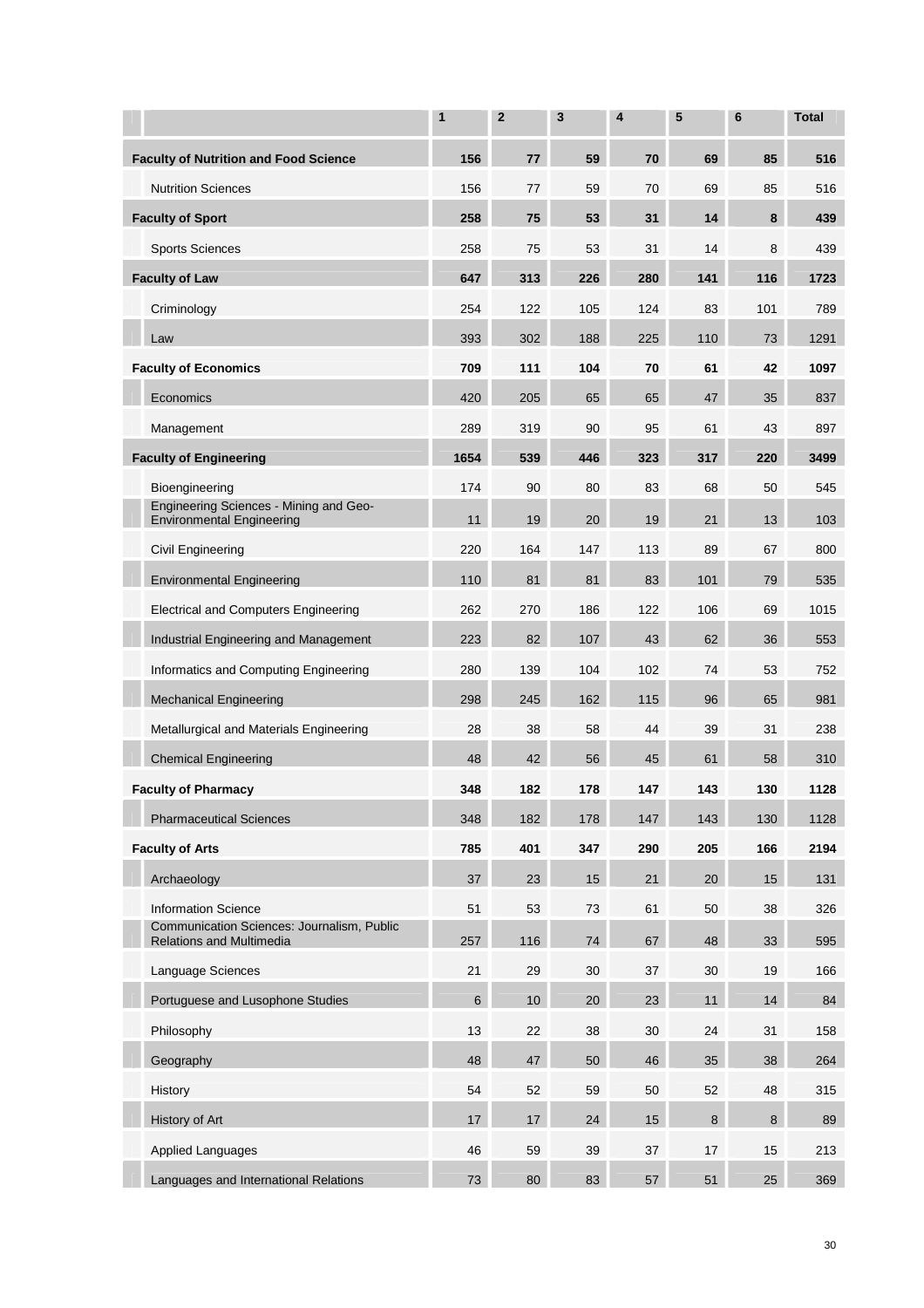|                                                    | 1    | $\overline{2}$ | 3    | $\overline{4}$ | 5   | 6   | <b>Total</b> |
|----------------------------------------------------|------|----------------|------|----------------|-----|-----|--------------|
| Languages, Literatures and Cultures                | 100  | 75             | 64   | 49             | 27  | 21  | 336          |
| Sociology                                          | 62   | 100            | 91   | 98             | 87  | 59  | 497          |
| <b>Faculty of Medicine</b>                         | 547  | 328            | 161  | 212            | 94  | 28  | 1370         |
| Medicine                                           | 547  | 328            | 161  | 212            | 94  | 28  | 1370         |
| <b>Faculty of Dental Medicine</b>                  | 150  | 93             | 94   | 98             | 134 | 172 | 741          |
| <b>Dental Medicine</b>                             | 150  | 93             | 94   | 98             | 134 | 172 | 741          |
| <b>Faculty of Psychology and Education Science</b> | 218  | 134            | 131  | 96             | 93  | 61  | 733          |
| <b>Education Sciences</b>                          | 48   | 70             | 52   | 36             | 44  | 28  | 278          |
| Psychology                                         | 170  | 88             | 92   | 72             | 59  | 41  | 522          |
| Institute of Biomedical Sciences Abel Salazar      | 479  | 619            | 298  | 218            | 195 | 78  | 1887         |
| <b>Aquatic Sciences</b>                            | 31   | 18             | 33   | 36             | 17  | 23  | 158          |
| Medicine                                           | 333  | 536            | 207  | 156            | 150 | 32  | 1414         |
| Veterinary Medicine                                | 115  | 69             | 73   | 41             | 46  | 43  | 387          |
| <b>U.Porto total</b>                               | 7045 | 2299           | 1693 | 1442           | 961 | 550 | 13990        |

Note: In the sub-totals of faculties with more than one course and in the U.Porto total (as applicants may have applied to more than one course), each applicant is counted only in their highest (valid) choice. Source: MCTES – DGES BD\_U.Porto\_08\_1F

#### Table 19: Applicants per application choice and faculty

|                                               | $\mathbf{1}$ | $\overline{2}$ | 3    | 4    | 5   | $6\phantom{1}6$ | <b>Total</b> |
|-----------------------------------------------|--------------|----------------|------|------|-----|-----------------|--------------|
| <b>Faculty of Architecture</b>                | 284          | 104            | 69   | 39   | 44  | 31              | 571          |
| <b>Faculty of Fine Arts</b>                   | 275          | 109            | 71   | 43   | 32  | 19              | 549          |
| <b>Faculty of Sciences</b>                    | 535          | 472            | 467  | 403  | 370 | 301             | 2548         |
| <b>Faculty of Nutrition and Food Science</b>  | 156          | 77             | 59   | 70   | 69  | 85              | 516          |
| <b>Faculty of Sport</b>                       | 258          | 75             | 53   | 31   | 14  | 8               | 439          |
| Faculty of Law                                | 647          | 313            | 226  | 280  | 141 | 116             | 1723         |
| Faculty of Economics                          | 709          | 111            | 104  | 70   | 61  | 42              | 1097         |
| <b>Faculty of Engineering</b>                 | 1654         | 539            | 446  | 323  | 317 | 220             | 3499         |
| Faculty of Pharmacy                           | 348          | 182            | 178  | 147  | 143 | 130             | 1128         |
| <b>Faculty of Arts</b>                        | 785          | 401            | 347  | 290  | 205 | 166             | 2194         |
| <b>Faculty of Medicine</b>                    | 547          | 328            | 161  | 212  | 94  | 28              | 1370         |
| <b>Faculty of Dental Medicine</b>             | 150          | 93             | 94   | 98   | 134 | 172             | 741          |
| Faculty of Psychology and Education Science   | 218          | 134            | 131  | 96   | 93  | 61              | 733          |
| Institute of Biomedical Sciences Abel Salazar | 479          | 619            | 298  | 218  | 195 | 78              | 1887         |
| <b>U.Porto total</b>                          | 7045         | 2299           | 1693 | 1442 | 961 | 550             | 13990        |
|                                               | 50%          | 16%            | 12%  | 10%  | 7%  | 4%              |              |

Note: In the sub-totals of faculties with more than one course and in the U.Porto total (as applicants may have applied to more than one course), each applicant is counted only in their highest (valid) choice. Source: MCTES – DGES BD\_U.Porto\_08\_1F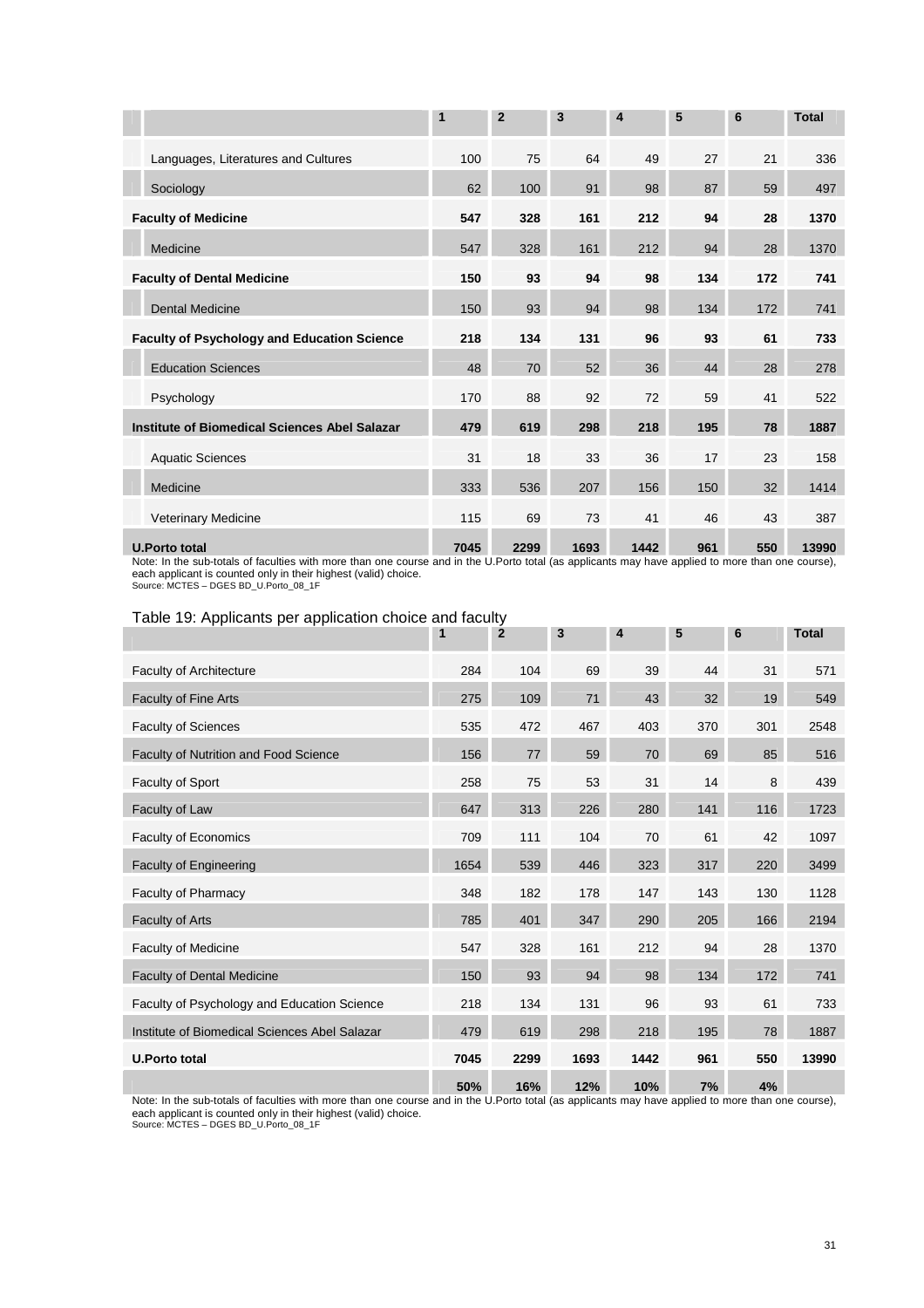

## Chart 12: Applicants per application choice and faculty, in percentage

| Table 20: U. Porto: Rate of places filled and demand per course |  |  |  |
|-----------------------------------------------------------------|--|--|--|
|                                                                 |  |  |  |

|                                                 | Places | Successful<br>applicants | Rate of<br>places filled | Applicants * | Applicants<br>per place | Applicants 1 <sup>st</sup><br>choice | Applicants 1 <sup>st</sup><br>choice per<br>place |
|-------------------------------------------------|--------|--------------------------|--------------------------|--------------|-------------------------|--------------------------------------|---------------------------------------------------|
| <b>Faculty of Architecture</b>                  | 120    | 120                      | 100%                     | 571          | 4.8                     | 284                                  | 2.4                                               |
| Architecture                                    | 120    | 120                      | 100%                     | 571          | 4.8                     | 284                                  | 2.4                                               |
| <b>Faculty of Fine Arts</b>                     | 140    | 140                      | 100%                     | 549*         | 3.9                     | 275                                  | 2.0                                               |
| <b>Plastic Arts</b>                             | 90     | 90                       | 100%                     | 356          | 4.0                     | 136                                  | 1.5                                               |
| <b>Communication Design</b>                     | 50     | 50                       | 100%                     | 357          | 7.1                     | 139                                  | 2.8                                               |
| <b>Faculty of Sciences</b>                      | 665    | 657                      | 98.8%                    | 2548*        | 3.8                     | 535                                  | 0.8                                               |
| Landscape Architecture                          | 25     | 25                       | 100%                     | 150          | 6.0                     | 44                                   | 1.8                                               |
| Astronomy                                       | 20     | 20                       | 100%                     | 100          | 5.0                     | 13                                   | 0.7                                               |
| <b>Biology</b>                                  | 130    | 130                      | 100%                     | 601          | 4.6                     | 114                                  | 0.9                                               |
| Biochemistry                                    | 70     | 70                       | 100%                     | 551          | 7.9                     | 81                                   | 1.2                                               |
| <b>Computer Science</b>                         | 40     | 40                       | 100%                     | 320          | 8.0                     | 34                                   | 0.9                                               |
| <b>Engineering Sciences</b>                     | 45     | 45                       | 100%                     | 186          | 4.1                     | 33                                   | 0.7                                               |
| <b>Environmental Sciences and</b><br>Technology | 40     | 40                       | 100%                     | 288          | 7.2                     | 37                                   | 0.9                                               |
| Network Engineering and IT<br>Systems           | 70     | 70                       | 100%                     | 579          | 8.3                     | 76                                   | 1.1                                               |
| <b>Physical Engineering</b>                     | 25     | 25                       | 100%                     | 150          | 6.0                     | 21                                   | 0.8                                               |
| Physics                                         | 30     | 22                       | 73.3%                    | 105          | 3.5                     | 13                                   | 0.4                                               |
| Geology                                         | 30     | 30                       | 100%                     | 144          | 4.8                     | 23                                   | 0.8                                               |
| <b>Mathematics</b>                              | 50     | 50                       | 100%                     | 205          | 4.1                     | 28                                   | 0.6                                               |
| Chemistry                                       | 90     | 90                       | 100%                     | 236          | 2.6                     | 18                                   | 0.2                                               |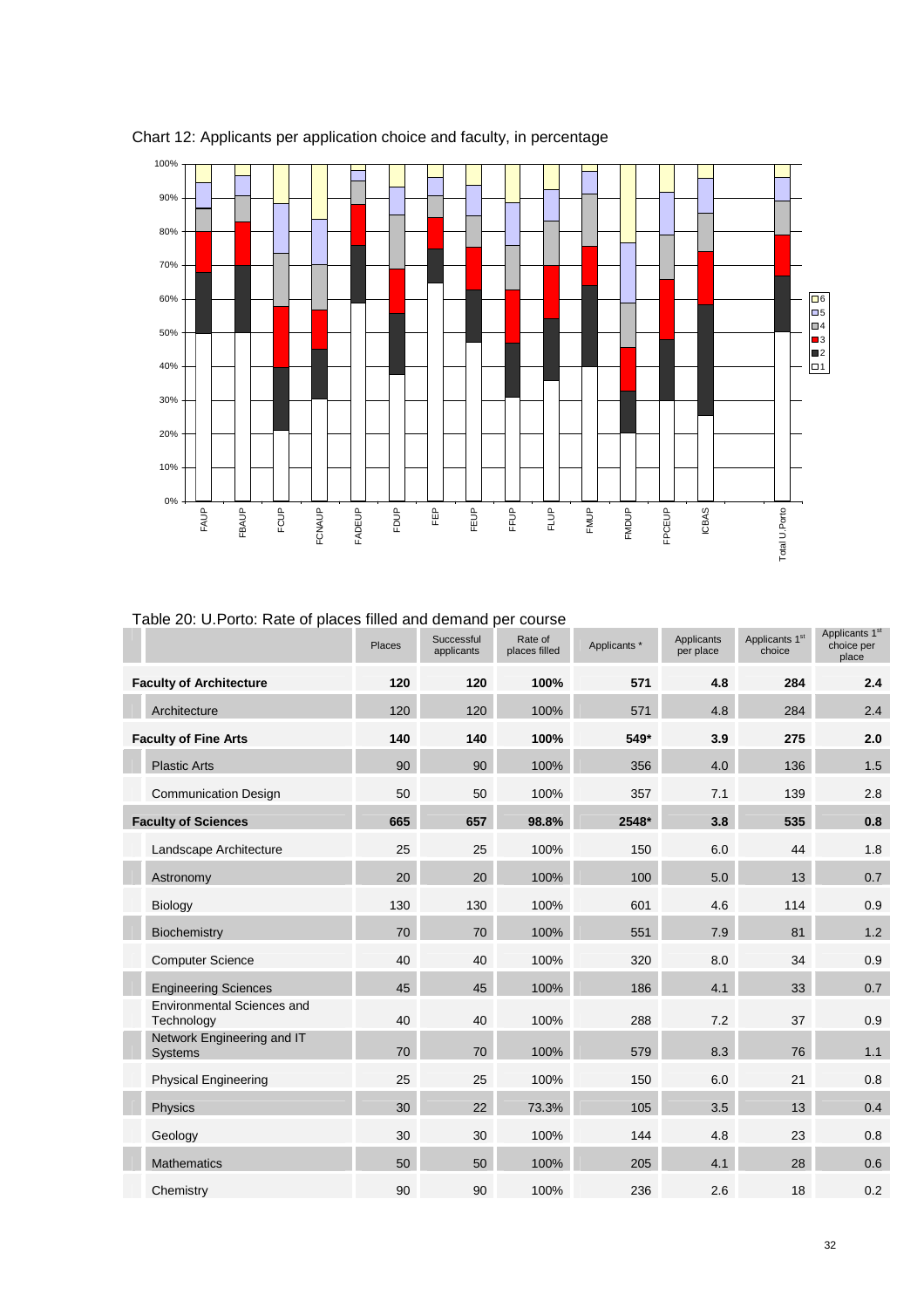|                                                                    | Places          | Successful<br>applicants | Rate of<br>places filled | Applicants * | Applicants<br>per place | Applicants 1 <sup>st</sup><br>choice | Applicants 1 <sup>st</sup><br>choice per<br>place |
|--------------------------------------------------------------------|-----------------|--------------------------|--------------------------|--------------|-------------------------|--------------------------------------|---------------------------------------------------|
| <b>Faculty of Nutrition and Food</b><br><b>Science</b>             | 65              | 65                       | 100%                     | 516          | 7.9                     | 156                                  | 2.4                                               |
| <b>Nutrition Sciences</b>                                          | 65              | 65                       | 100%                     | 516          | 7.9                     | 156                                  | 2.4                                               |
| <b>Faculty of Sport</b>                                            | 110             | 110                      | 100%                     | 439          | 4.0                     | 258                                  | 2.3                                               |
| <b>Sports Sciences</b>                                             | 110             | 110                      | 100%                     | 439          | 4.0                     | 258                                  | 2.3                                               |
| <b>Faculty of Law</b>                                              | 175             | 175                      | 100%                     | 1723*        | 9.8                     | 647                                  | 3.7                                               |
| Criminology                                                        | 35              | 35                       | 100%                     | 789          | 22.5                    | 254                                  | 7.3                                               |
| Law                                                                | 140             | 140                      | 100%                     | 1291         | 9.2                     | 393                                  | 2.8                                               |
| <b>Faculty of Economics</b>                                        | 330             | 330                      | 100%                     | 1097*        | 3.3                     | 709                                  | 2.1                                               |
| Economics                                                          | 216             | 216                      | 100%                     | 837          | 3.9                     | 420                                  | 1.9                                               |
| Management                                                         | 114             | 114                      | 100%                     | 897          | 7.9                     | 289                                  | 2.5                                               |
| <b>Faculty of Engineering</b>                                      | 830             | 830                      | 100%                     | 3499*        | 4.2                     | 1654                                 | 2.0                                               |
| Bioengineering                                                     | 60              | 60                       | 100%                     | 545          | 9.1                     | 174                                  | 2.9                                               |
| Engineering Sciences - Mining and<br>Geo-Environmental Engineering | 10              | 10                       | 100%                     | 103          | 10.3                    | 11                                   | 1.1                                               |
| Civil Engineering                                                  | 175             | 175                      | 100%                     | 800          | 4.6                     | 220                                  | 1.3                                               |
| <b>Environmental Engineering</b>                                   | 40              | 40                       | 100%                     | 535          | 13.4                    | 110                                  | 2.8                                               |
| <b>Electrical and Computers</b><br>Engineering                     | 195             | 195                      | 100%                     | 1015         | 5.2                     | 262                                  | 1.3                                               |
| Industrial Engineering and<br>Management                           | 50              | 50                       | 100%                     | 553          | 11.1                    | 223                                  | 4.5                                               |
| Informatics and Computing<br>Engineering                           | 102             | 102                      | 100%                     | 752          | 7.4                     | 280                                  | 2.7                                               |
| <b>Mechanical Engineering</b>                                      | 112             | 112                      | 100%                     | 981          | 8.8                     | 298                                  | 2.7                                               |
| <b>Metallurgical and Materials</b><br>Engineering                  | 21              | 21                       | 100%                     | 238          | 11.3                    | 28                                   | 1.3                                               |
| <b>Chemical Engineering</b>                                        | 65              | 65                       | 100%                     | 310          | 4.8                     | 48                                   | 0.7                                               |
| <b>Faculty of Pharmacy</b>                                         | 185             | 185                      | 100%                     | 1128         | 6.1                     | 348                                  | 1.9                                               |
| <b>Pharmaceutical Sciences</b>                                     | 185             | 185                      | 100%                     | 1128         | 6.1                     | 348                                  | 1.9                                               |
| <b>Faculty of Arts</b>                                             | 650             | 642                      | 98.8%                    | 2194*        | 3.4                     | 785                                  | $1.2$                                             |
| Archaeology                                                        | 35              | 35                       | 100%                     | 131          | 3.7                     | 37                                   | 1.1                                               |
| <b>Information Science</b>                                         | 40              | 40                       | 100%                     | 326          | 8.2                     | 51                                   | 1.3                                               |
| <b>Communication Sciences:</b><br>Journalism, Public Relations and |                 |                          |                          |              |                         |                                      |                                                   |
| Multimedia                                                         | 75              | 75                       | 100%                     | 595          | 7.9                     | 257                                  | 3.4                                               |
| Language Sciences                                                  | 20              | 20                       | 100%                     | 166          | 8.3                     | 21                                   | 1.1                                               |
| Portuguese and Lusophone<br><b>Studies</b>                         | 20              | 20                       | 100%                     | 84           | 4.2                     | 6                                    | 0.3                                               |
| Philosophy                                                         | 65              | 56                       | 86.2%                    | 158          | 2.4                     | 13                                   | 0.2                                               |
| Geography                                                          | 80              | 81                       | 101.3%                   | 264          | 3.3                     | 48                                   | 0.6                                               |
| History                                                            | 80              | 80                       | 100%                     | 315          | 3.9                     | 54                                   | 0.7                                               |
| History of Art                                                     | 35 <sup>5</sup> | 35                       | 100%                     | 89           | 2.5                     | 17                                   | 0.5                                               |
| <b>Applied Languages</b>                                           | 30              | 30                       | 100%                     | 213          | 7.1                     | 46                                   | 1.5                                               |
| Languages and International<br><b>Relations</b>                    | 35              | 35                       | 100%                     | 369          | 10.5                    | 73                                   | 2.1                                               |
| Languages, Literatures and<br>Cultures                             | 85              | 85                       | 100%                     | 336          | 4.0                     | 100                                  | 1.2                                               |
| Sociology                                                          | 50              | 50                       | 100%                     | 497          | 9.9                     | 62                                   | 1.2                                               |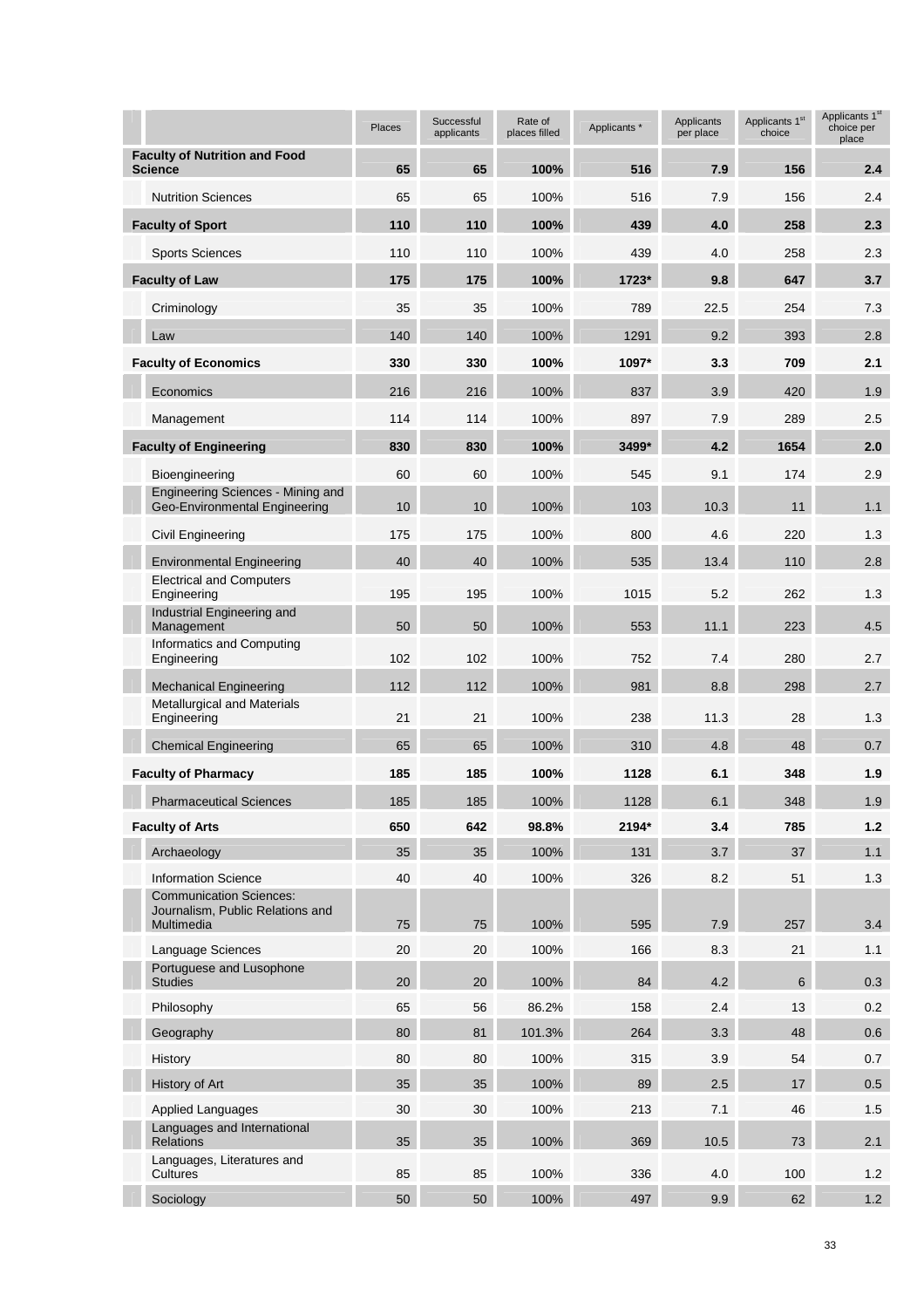|                                                                | Places | Successful<br>applicants | Rate of<br>places filled | Applicants * | Applicants<br>per place | Applicants 1 <sup>st</sup><br>choice | Applicants 1 <sup>st</sup><br>choice per<br>place |
|----------------------------------------------------------------|--------|--------------------------|--------------------------|--------------|-------------------------|--------------------------------------|---------------------------------------------------|
| <b>Faculty of Medicine</b>                                     | 245    | 245                      | 100%                     | 1370         | 5.6                     | 547                                  | 2.2                                               |
| Medicine                                                       | 245    | 245                      | 100%                     | 1370         | 5.6                     | 547                                  | 2.2                                               |
| <b>Faculty of Dental Medicine</b>                              | 90     | 90                       | 100%                     | 741          | 8.2                     | 150                                  | 1.7                                               |
| <b>Dental Medicine</b>                                         | 90     | 90                       | 100%                     | 741          | 8.2                     | 150                                  | 1.7                                               |
| <b>Faculty of Psychology and</b><br><b>Education Science</b>   | 170    | 170                      | 100%                     | $733*$       | 4.3                     | 218                                  | 1.3                                               |
| <b>Education Sciences</b>                                      | 55     | 55                       | 100%                     | 278          | 5.1                     | 48                                   | 0.9                                               |
| Psychology                                                     | 115    | 115                      | 100%                     | 522          | 4.5                     | 170                                  | 1.5                                               |
| <b>Institute of Biomedical Sciences</b><br><b>Abel Salazar</b> | 250    | 251                      | 100%                     | 1887*        | 7.5                     | 479                                  | 1.9                                               |
| <b>Aquatic Sciences</b>                                        | 35     | 35                       | 100%                     | 158          | 4.5                     | 31                                   | 0.9                                               |
| Medicine                                                       | 155    | 156                      | 100.6%                   | 1414         | 9.1                     | 333                                  | 2.1                                               |
| <b>Veterinary Medicine</b>                                     | 60     | 60                       | 100%                     | 387          | 6.5                     | 115                                  | 1.9                                               |
| <b>U.Porto total</b>                                           | 4025   | 4010                     | 99.6%                    | 13990*       | 3.5                     | 7045                                 | 1.8                                               |

\* Actual no. of applicants applying in any (valid) choice to a faculty's courses, and not the sum of applications to each course in the said faculty. In the faculties with more than one course (as applicants may have applied to more than one), we cannot compare this figure with those prior to 2007, where the total per faculty was the sum of applications to courses. Source: MCTES – DGES BD\_U.Porto\_08\_1F

Chart 13: Rate of places filled and demand, per faculty

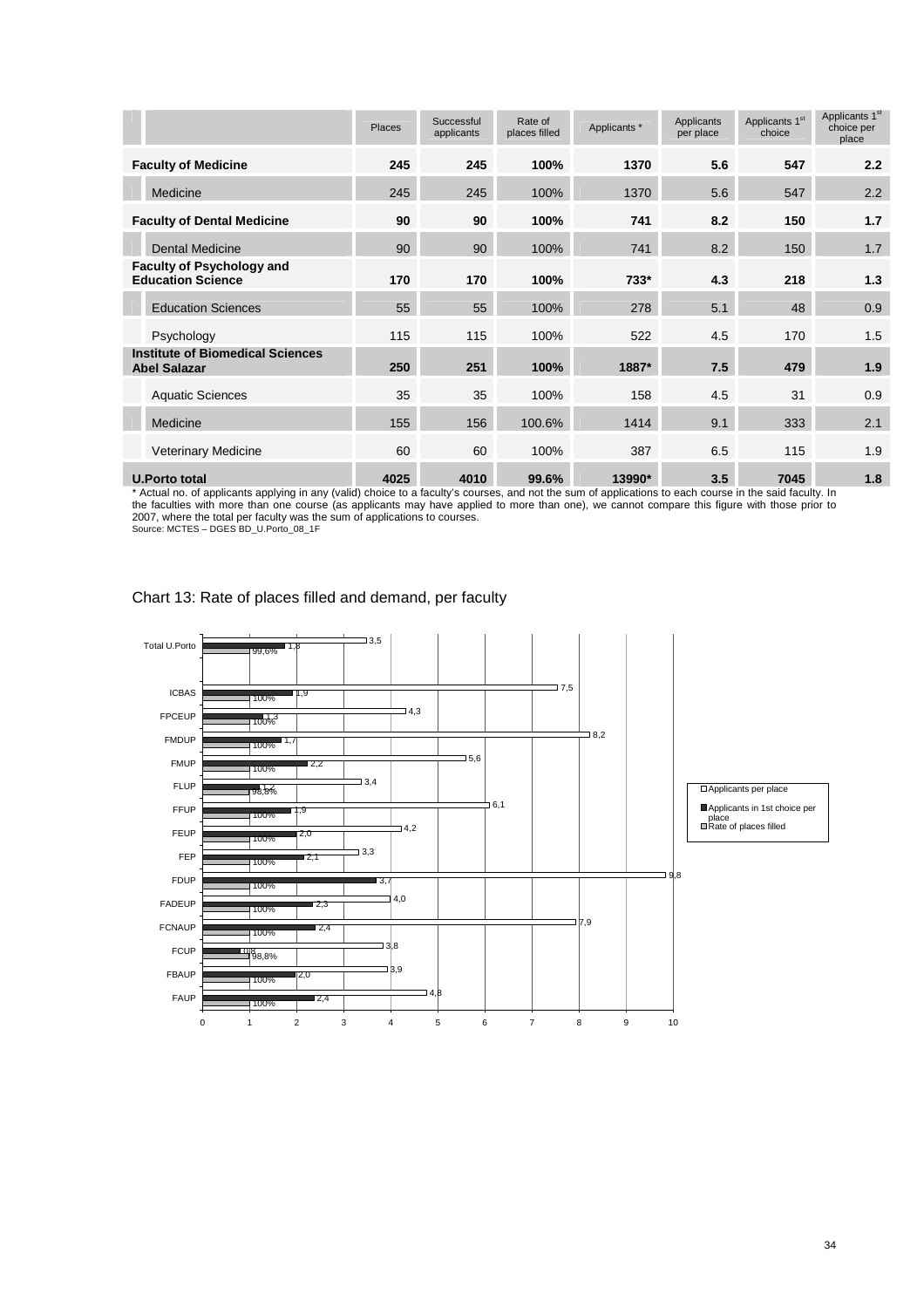

Chart 14: Rate of places filled and course demand for the Faculty of Architecture

Chart 15: Rate of places filled and course demand for the Faculty of Fine Arts

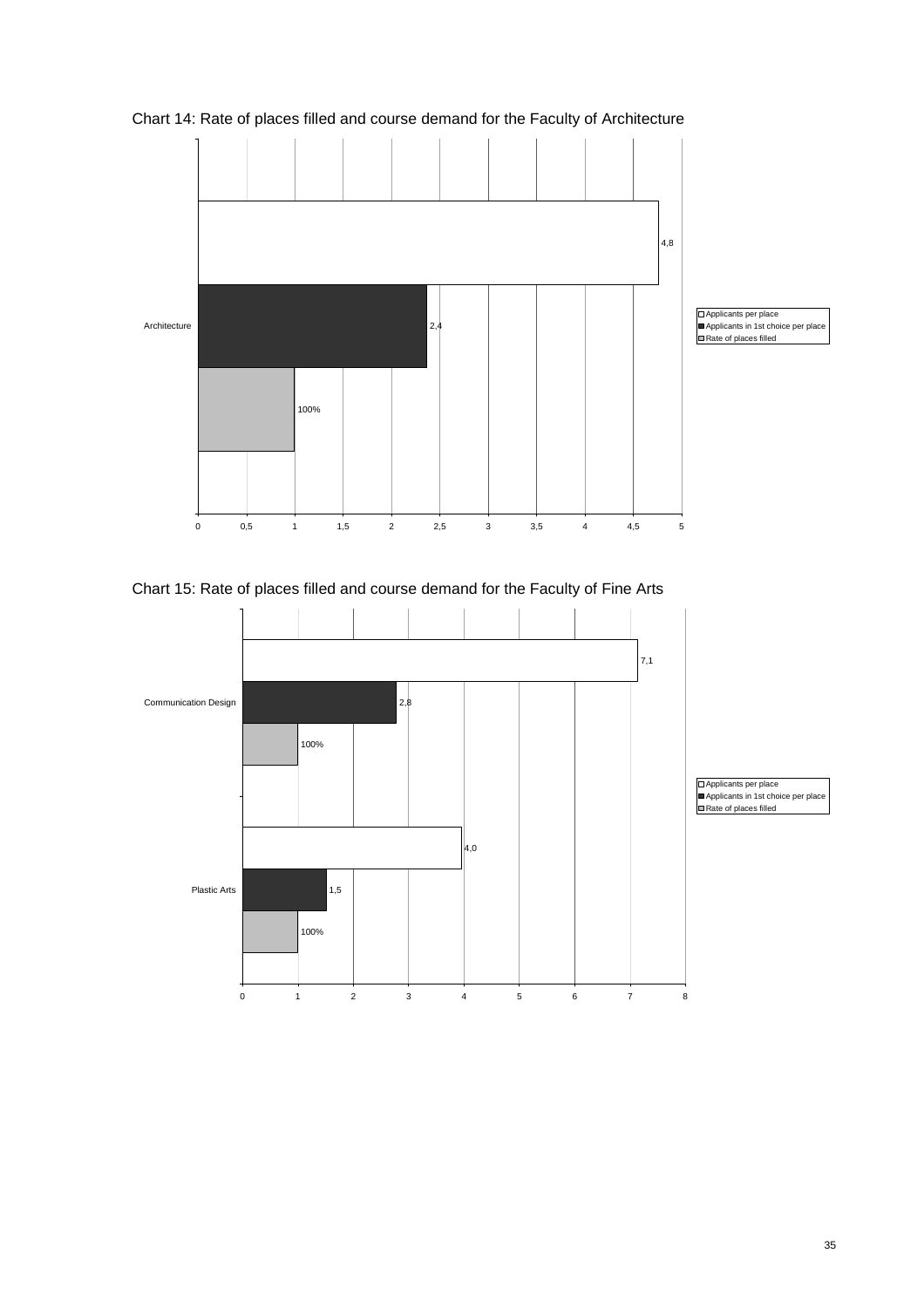

Chart 16: Rate of places filled and course demand for the Faculty of Sciences

 Applicants in 1st choice per placeRate of places filled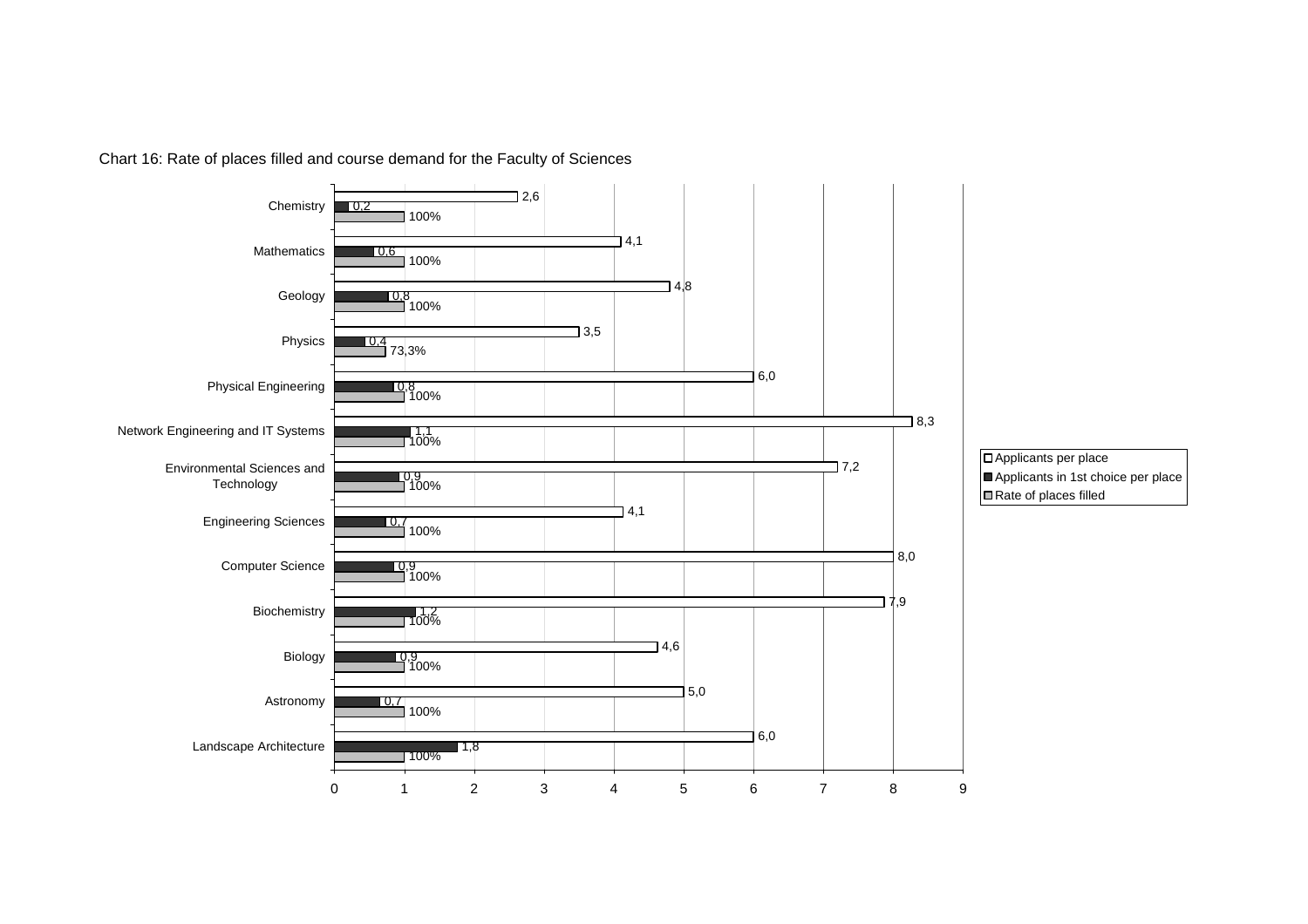

Chart 17: Rate of places filled and course demand for the Faculty of Nutrition and Food Science

Chart 18: Rate of places filled and course demand for the Faculty of Sport

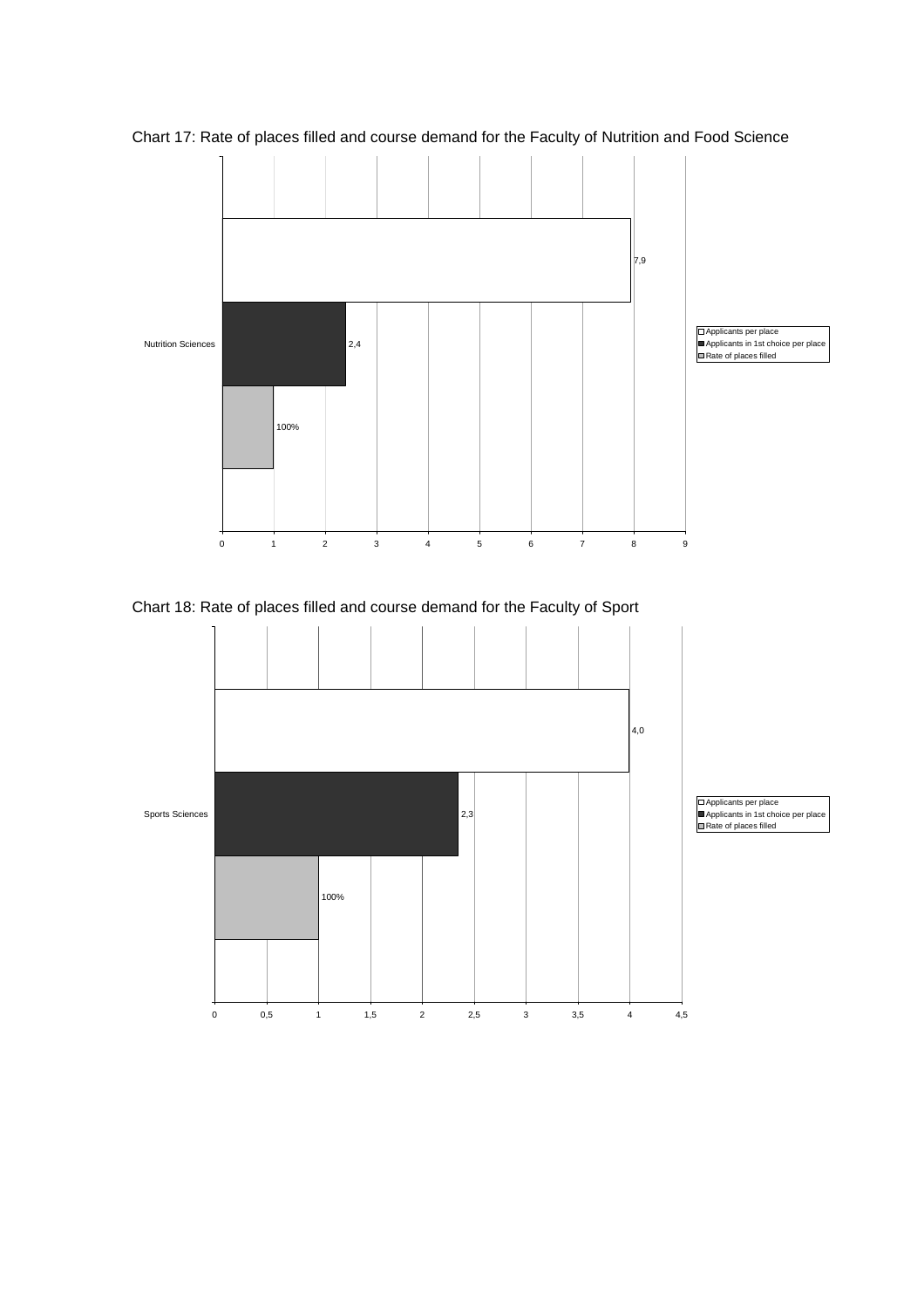

Chart 19: Rate of places filled and course demand for the Faculty of Law

Chart 20: Rate of places filled and course demand for the Faculty of Economics

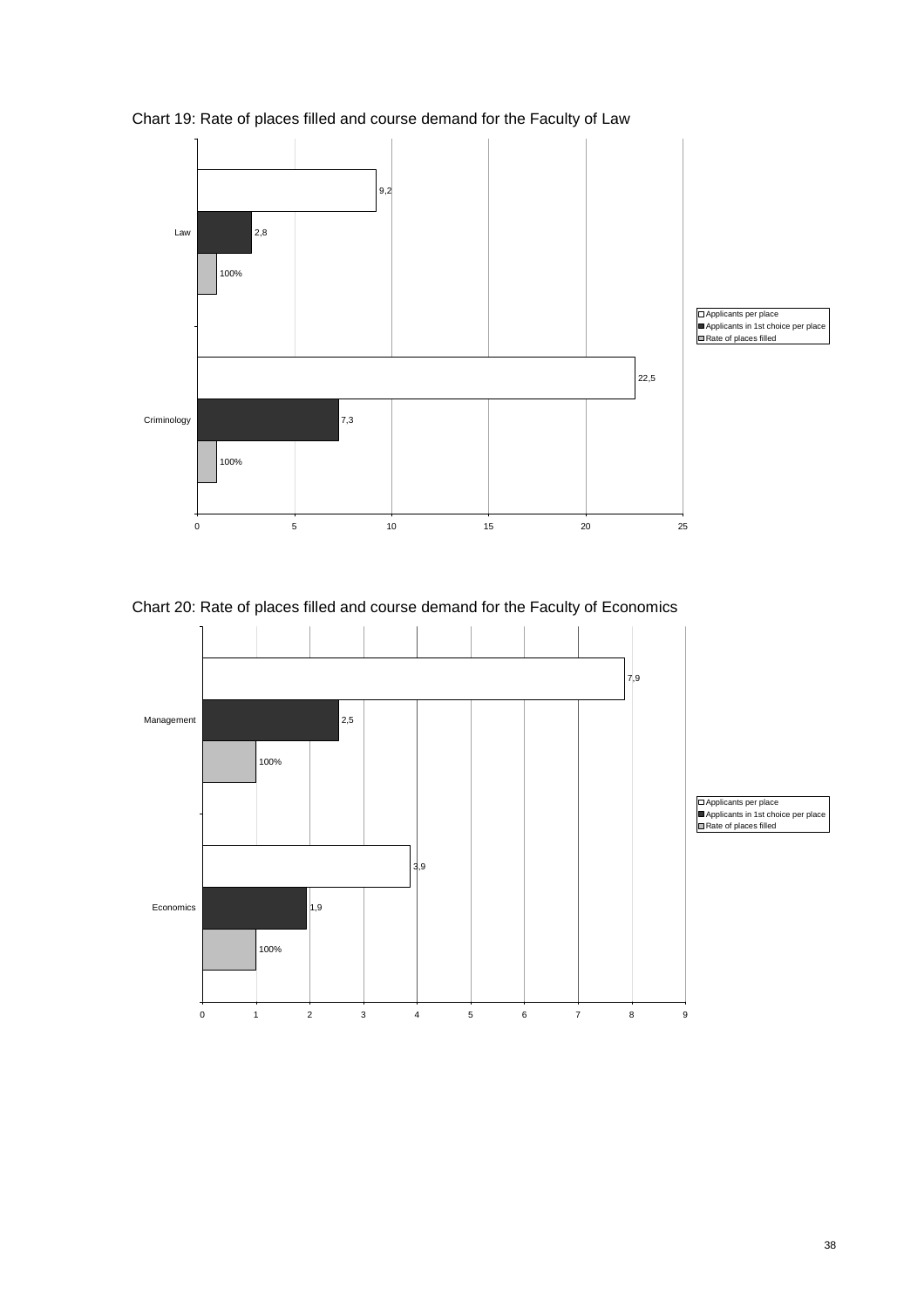

#### Chart 21: Rate of places filled and course demand for the Faculty of Engineering

Chart 22: Rate of places filled and course demand for the Faculty of Pharmacy

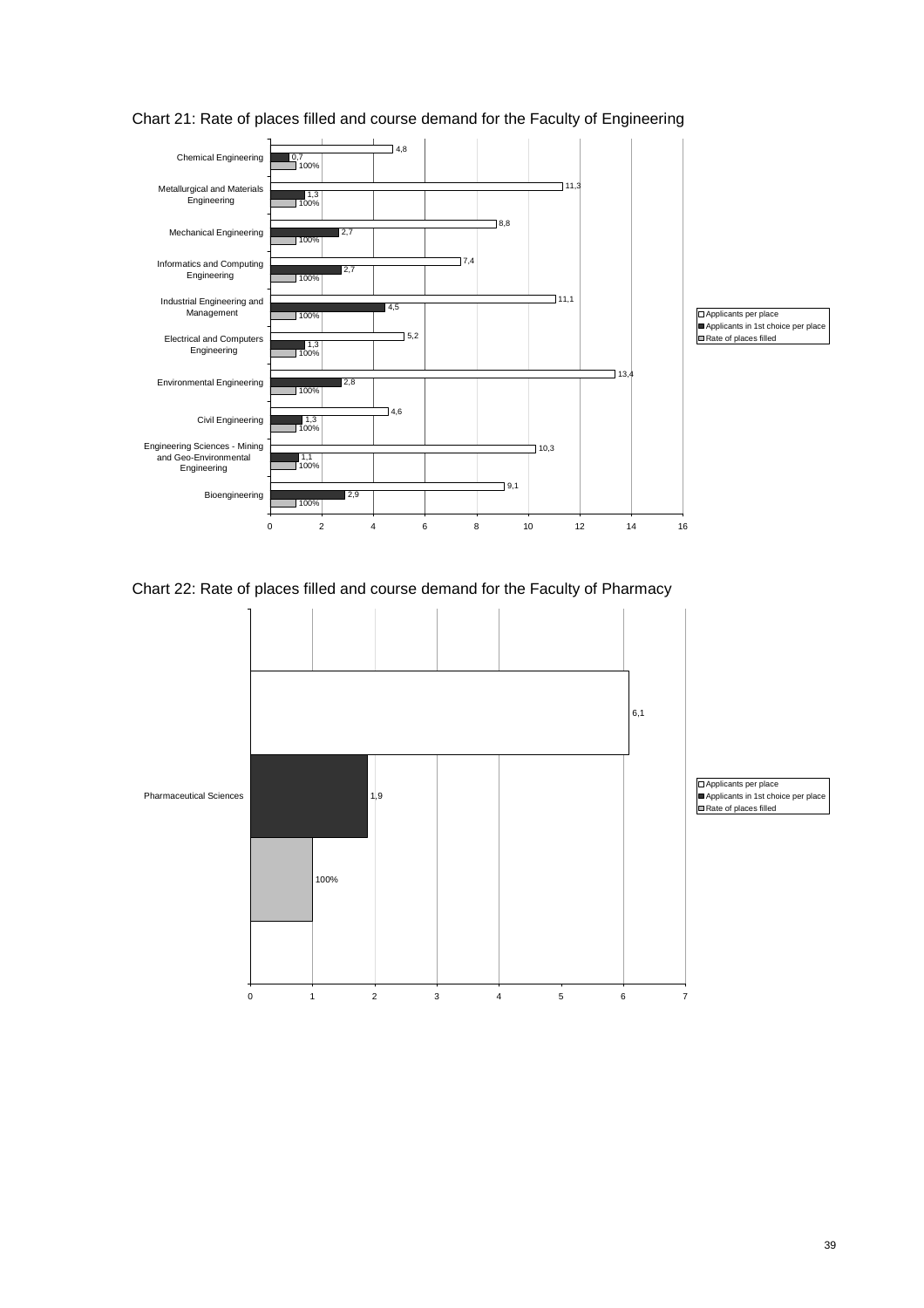Chart 23: Rate of places filled and course demand for the Faculty of Arts

![](_page_40_Figure_1.jpeg)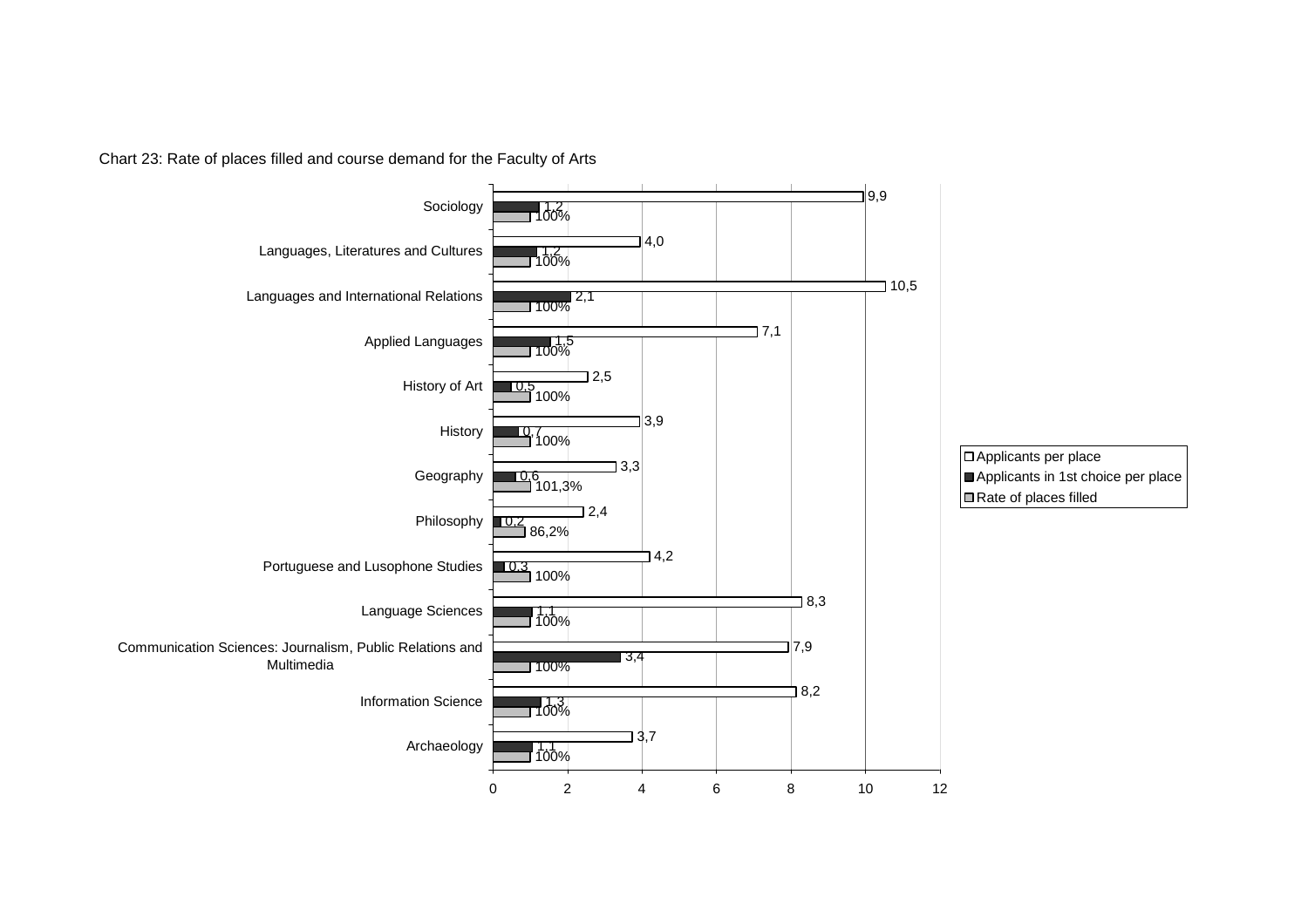![](_page_41_Figure_0.jpeg)

Chart 24: Rate of places filled and course demand for the Faculty of Medicine

Chart 25: Rate of places filled and course demand for the Faculty of Dental Medicine

![](_page_41_Figure_3.jpeg)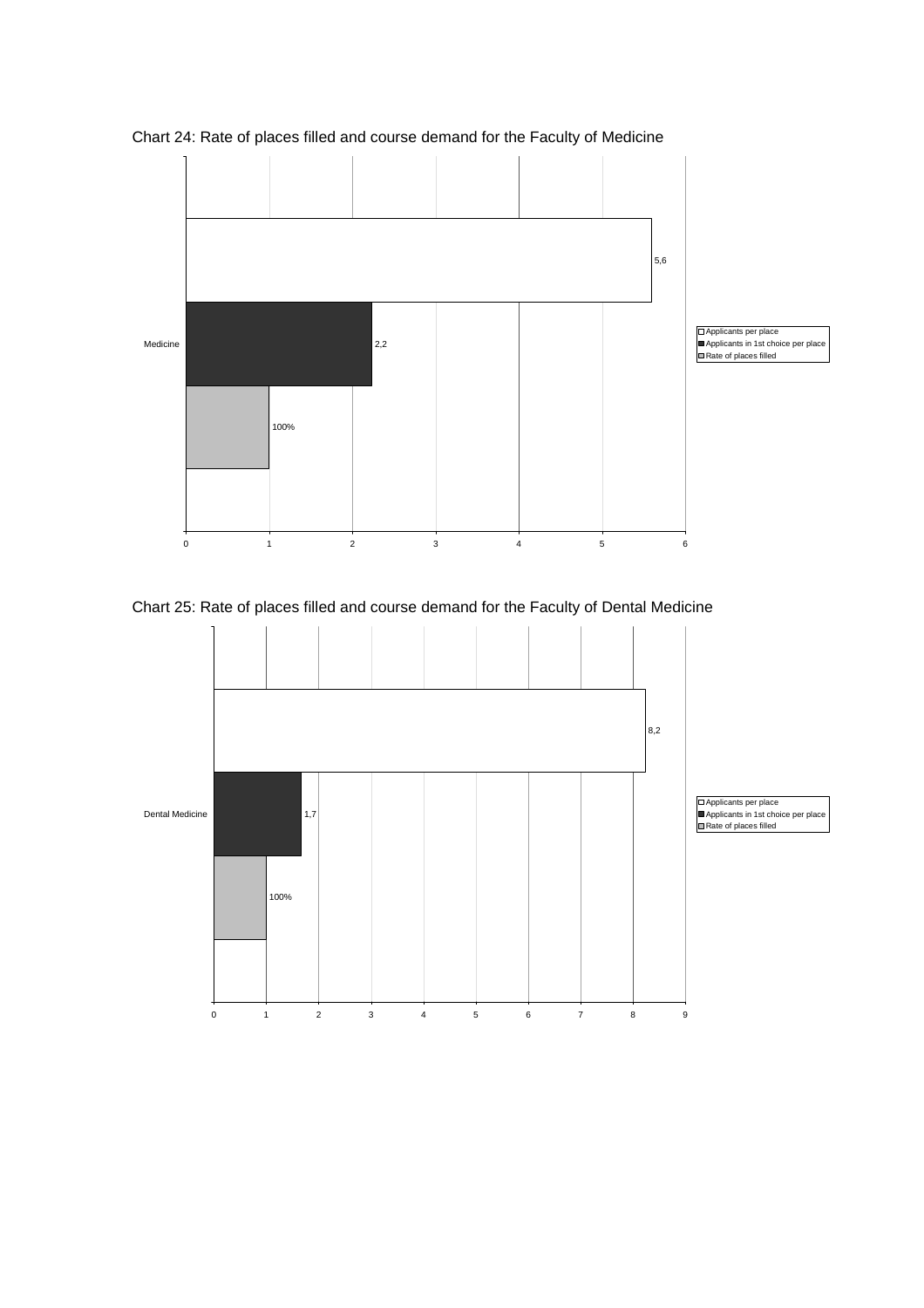Chart 26: Rate of places filled and course demand for the Faculty of Psychology and Education **Science** 

![](_page_42_Figure_1.jpeg)

Chart 27: Rate of places filled and course demand for the Institute of Biomedical Sciences Abel Salazar

![](_page_42_Figure_3.jpeg)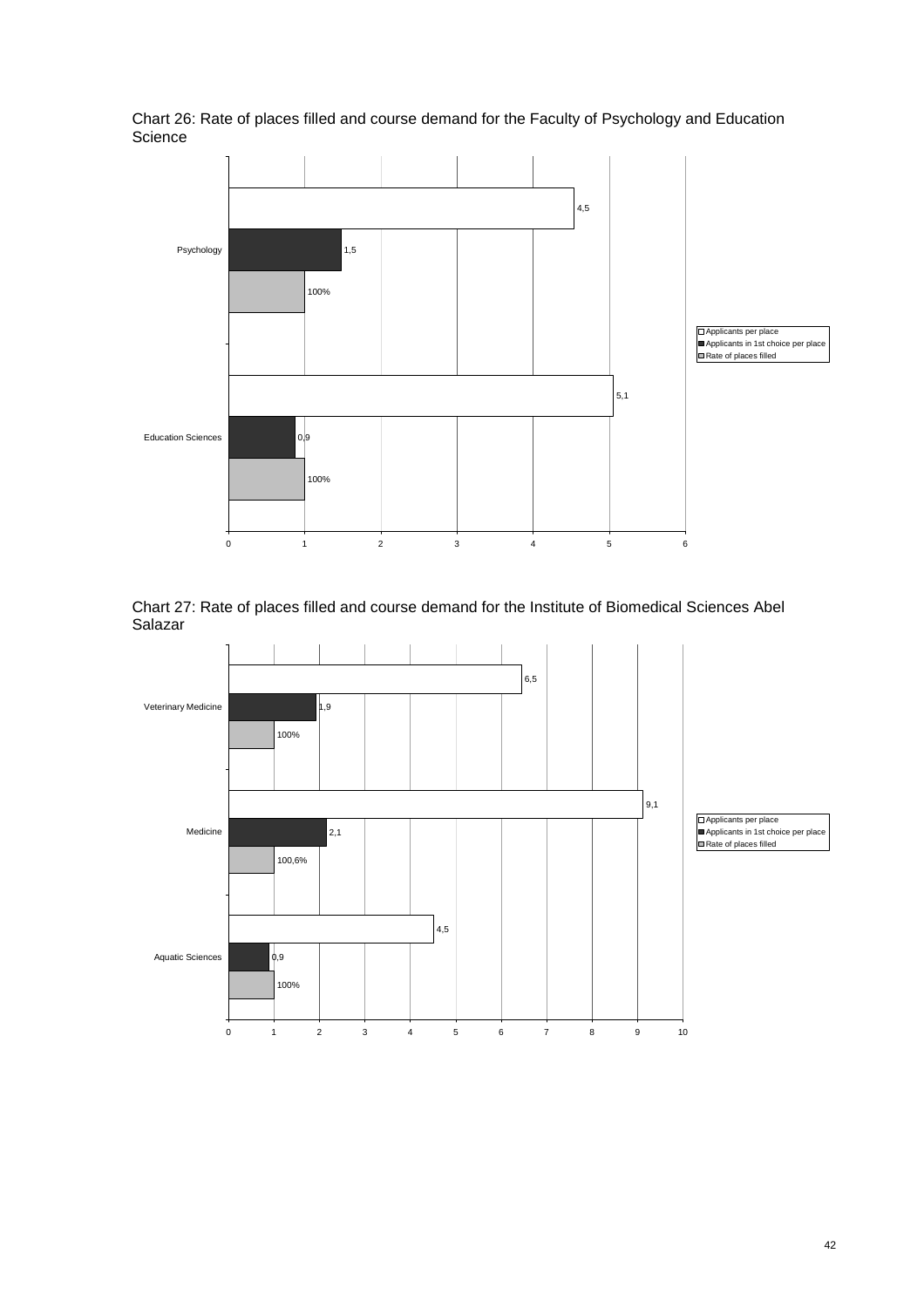## **I.2.3 – The U.Porto as 1st choice**

| Table 21: Applicants in 1 Choice per school district where exams took place | <b>Total</b>   | $\%$   | <b>Cumulative %</b> |
|-----------------------------------------------------------------------------|----------------|--------|---------------------|
| Porto                                                                       | 4230           | 60.0%  | 60.0%               |
| Aveiro                                                                      | 750            | 10.6%  | 70.7%               |
|                                                                             |                |        |                     |
| <b>Braga</b>                                                                | 730            | 10.4%  | 81.1%               |
| Viana do Castelo                                                            | 285            | 4.0%   | 85.1%               |
| Viseu                                                                       | 232            | 3.3%   | 88.4%               |
| Vila Real                                                                   | 201            | 2.9%   | 91.2%               |
| Bragança                                                                    | 109            | 1.5%   | 92.8%               |
| Autonomous Region of Madeira                                                | 84             | 1.2%   | 94.0%               |
| Coimbra                                                                     | 76             | 1.1%   | 95.1%               |
| Leiria                                                                      | 58             | 0.8%   | 95.9%               |
| Lisboa                                                                      | 49             | 0.7%   | 96.6%               |
| Autonomous Region of the Azores                                             | 45             | 0.6%   | 97.2%               |
| Santarém                                                                    | 44             | 0.6%   | 97.8%               |
| Guarda                                                                      | 43             | 0.6%   | 98.5%               |
| Faro                                                                        | 23             | 0.3%   | 98.8%               |
| Castelo Branco                                                              | 21             | 0.3%   | 99.1%               |
| Setúbal                                                                     | 18             | 0.3%   | 99.3%               |
| Overseas                                                                    | $\overline{7}$ | 0.1%   | 99.4%               |
| Beja                                                                        | $\overline{7}$ | 0.1%   | 99.5%               |
| Portalegre                                                                  | $6\phantom{a}$ | 0.1%   | 99.6%               |
| Évora                                                                       | $\mathbf 5$    | 0.1%   | 99.7%               |
| blank                                                                       | 22             | 0.3%   | 100.0%              |
| U.Porto total<br>Source: MCTES - DGES BD_U.Porto_08_1F'                     | 7045           | 100.0% |                     |

Table 21: Applicante in 1<sup>st</sup> choice per school district where exams took pla

## Chart 28: Applicants in 1<sup>st</sup> choice per district in cumulative percentage

![](_page_43_Figure_5.jpeg)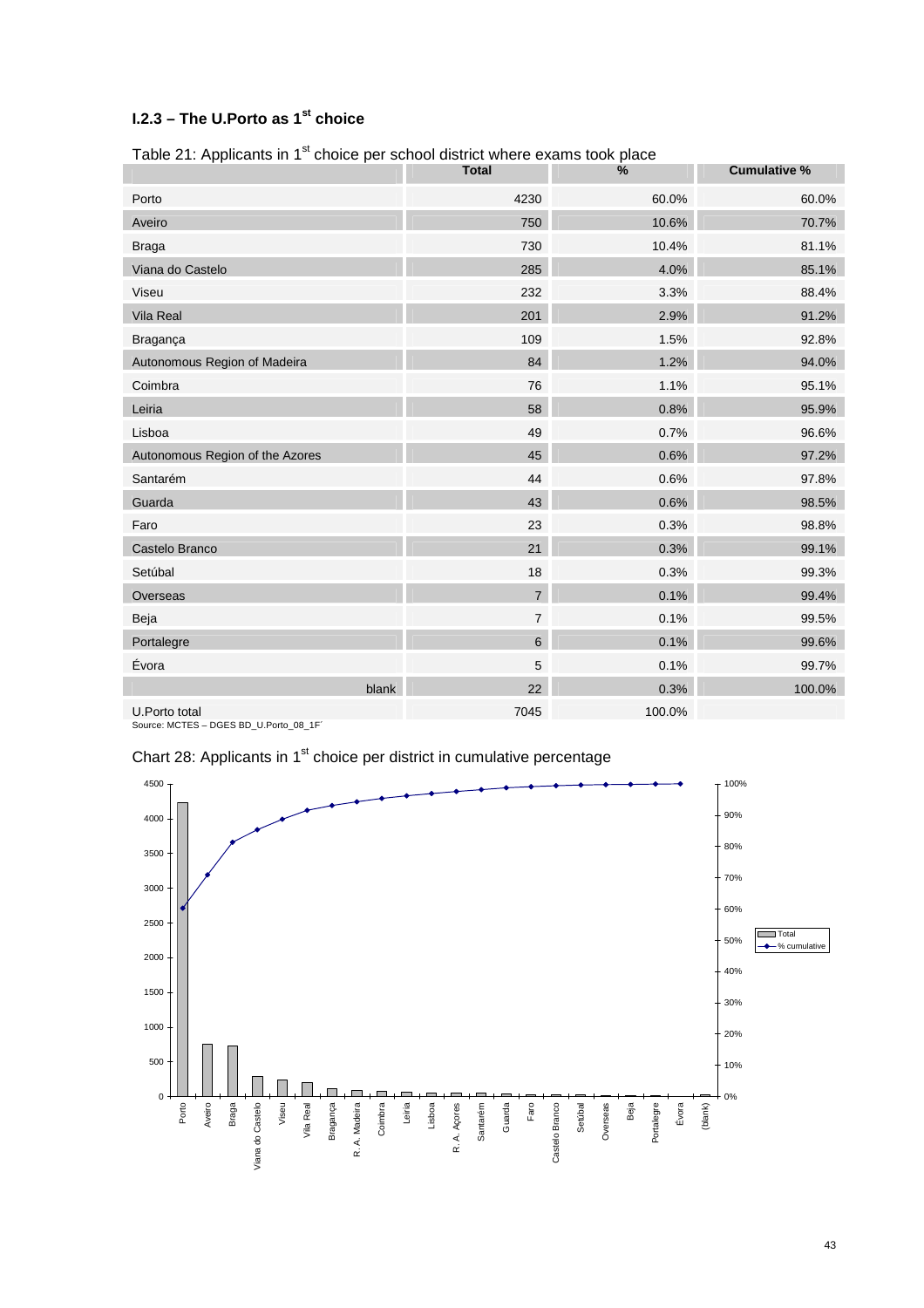|                                                        | <b>Total</b>   |        | <b>Cumulative %</b> |
|--------------------------------------------------------|----------------|--------|---------------------|
| Porto                                                  | 1487           | 59.8%  | 59.8%               |
| Aveiro                                                 | 253            | 10.2%  | 70.0%               |
| <b>Braga</b>                                           | 229            | 9.2%   | 79.2%               |
| Viana do Castelo                                       | 121            | 4.9%   | 84.1%               |
| Viseu                                                  | 81             | 3.3%   | 87.3%               |
| <b>Vila Real</b>                                       | 67             | 2.7%   | 90.0%               |
| Bragança                                               | 45             | 1.8%   | 91.8%               |
| Autonomous Region of Madeira                           | 45             | 1.8%   | 93.6%               |
| Autonomous Region of the Azores                        | 28             | 1.1%   | 94.8%               |
| Coimbra                                                | 25             | 1.0%   | 95.8%               |
| Leiria                                                 | 19             | 0.8%   | 96.5%               |
| Guarda                                                 | 17             | 0.7%   | 97.2%               |
| Lisboa                                                 | 15             | 0.6%   | 97.8%               |
| Santarém                                               | 11             | 0.4%   | 98.3%               |
| Castelo Branco                                         | $\overline{7}$ | 0.3%   | 98.6%               |
| Overseas                                               | 6              | 0.2%   | 98.8%               |
| Faro                                                   | 5              | 0.2%   | 99.0%               |
| Beja                                                   | 3              | 0.1%   | 99.1%               |
| Setúbal                                                | 3              | 0.1%   | 99.2%               |
| Portalegre                                             | $\overline{2}$ | 0.1%   | 99.3%               |
| Évora                                                  | 1              | 0.0%   | 99.4%               |
| (blank)                                                | 16             | 0.6%   | 100.0%              |
| U.Porto total<br>Source: MCTES - DGES BD_U.Porto_08_1F | 2486           | 100.0% |                     |

Table 22: Successful applicants in 1<sup>st</sup> choice per school district where exams took place

![](_page_44_Figure_3.jpeg)

Chart 29: Successful applicants in 1<sup>st</sup> choice per district in cumulative percentage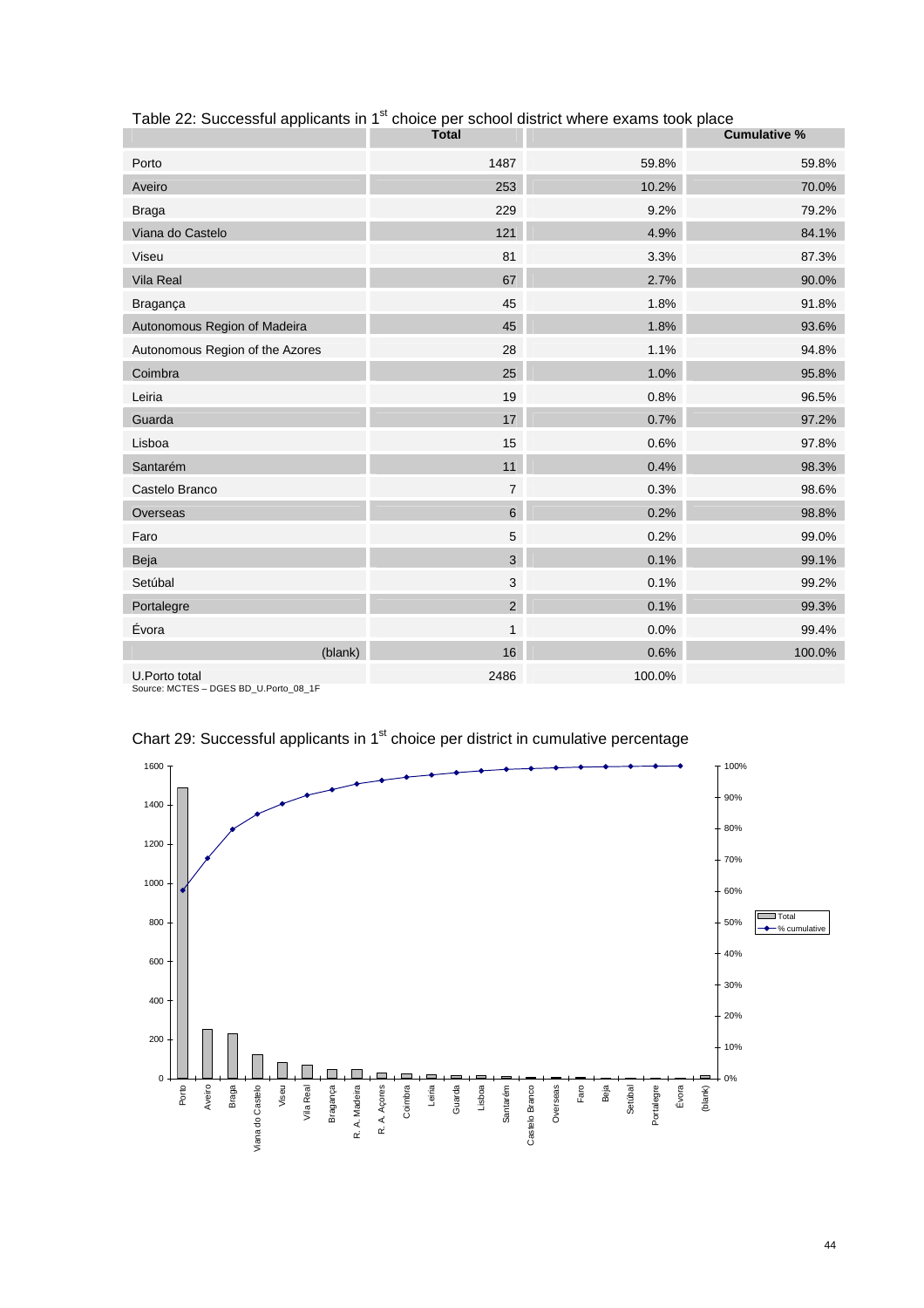|                                                    | Total |
|----------------------------------------------------|-------|
| Escola Secundária/3 Garcia de Orta                 | 206   |
| Externato Ribadouro                                | 197   |
| Escola Secundária/3 de Almeida Garrett             | 135   |
| Escola Secundária/3 de Rio Tinto                   | 118   |
| Escola Secundária/3 Aurélia de Sousa               | 113   |
| Escola Secundária/3 Filipa de Vilhena              | 110   |
| Colégio Internato dos Carvalhos                    | 110   |
| Escola Secundária/3 da Maia                        | 105   |
| Escola Secundária/3 Alexandre Herculano            | 101   |
| Escola Secundária/3 de Ermesinde                   | 99    |
| Escola Secundária/3 Augusto Gomes                  | 97    |
| Escola Secundária Eça de Queirós - Póvoa de Varzim | 95    |
| Externato D. Duarte                                | 90    |
| Escola Secundária/3 de Penafiel                    | 87    |
| Escola Secundária Alves Martins                    | 83    |
| Escola Secundária/3 Rodrigues de Freitas           | 76    |
| Colégio Nossa Senhora do Rosário                   | 74    |
| Escola Secundária/3 de Gondomar                    | 74    |
| Escola Secundária Soares dos Reis                  | 73    |
| Escola Secundária de Monserrate                    | 72    |
| Escola Secundária/3 Dr. Manuel Gomes de Almeida    | 71    |
| Colégio Liceal de Santa Maria de Lamas             | 68    |
| Escola Secundária/3 de Valongo                     | 68    |
| Escola Secundária/3 António Sérgio                 | 68    |
| Escola Secundária/3 de Águas Santas                | 67    |
| Escola Secundária/3 da Boa Nova - Leça da Palmeira | 65    |
| Escola Secundária/3 Dr. Manuel Laranjeira          | 63    |
| Escola Secundária/3 Carolina Michaellis            | 63    |
| Escola Secundária Santa Maria Maior                | 61    |
| Escola Secundária/3 João Gonçalves Zarco           | 61    |
| Externato Paulo VI                                 | 60    |
| Escola Secundária/3 da Trofa                       | 60    |
| Escola Secundária/3 de Santa Maria da Feira        | 60    |
| Escola Secundária/3 Francisco de Holanda           | 59    |
| Escola Secundária/3 de Marco de Canaveses          | 58    |
| Escola Secundária/3 de Inês de Castro              | 58    |
| Escola Secundária/3 José Régio                     | 57    |
| Escola Secundária D. Afonso Sanches                | 54    |

Table 23: Applicants in 1<sup>st</sup> choice per school where exams took place (top 50)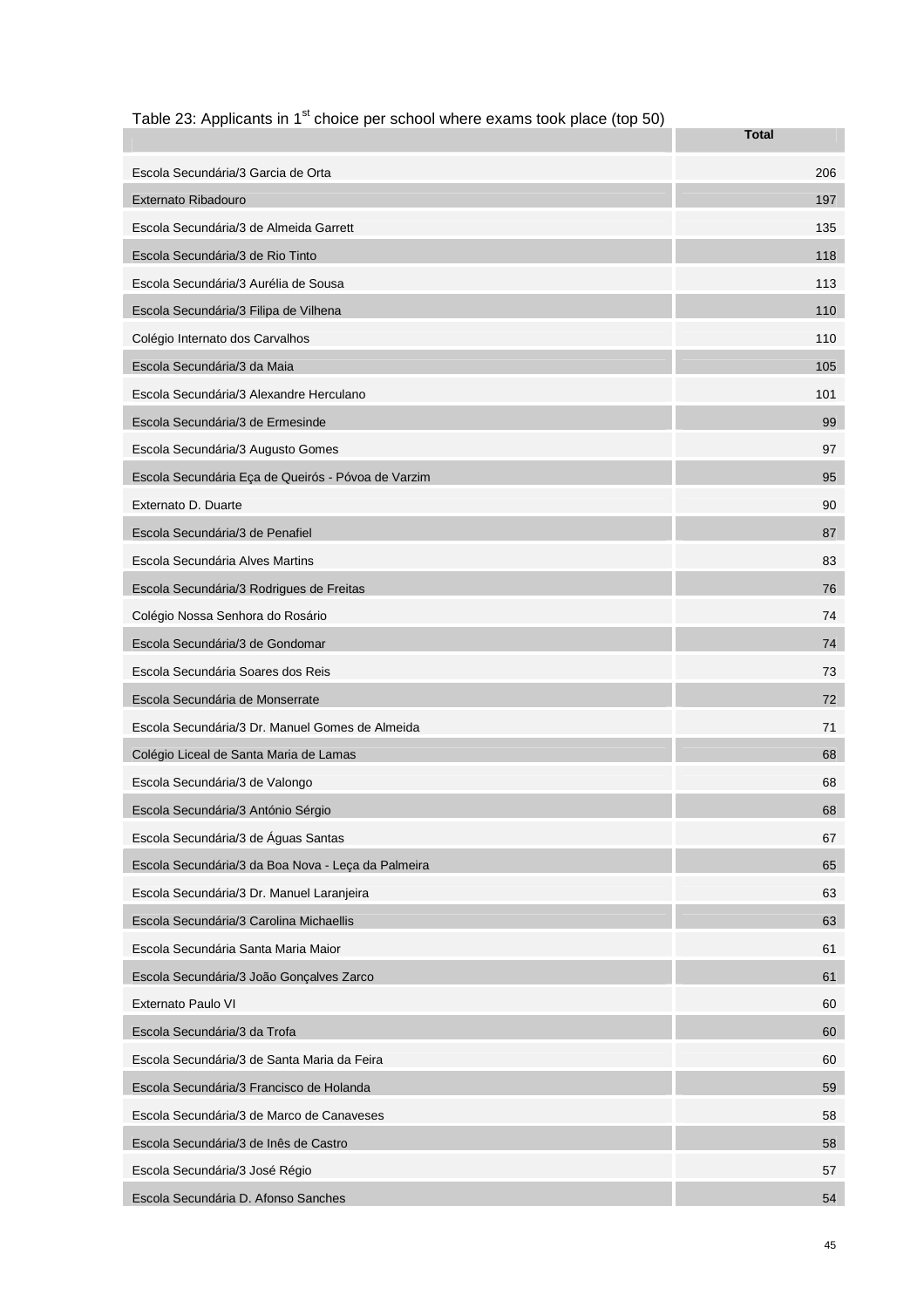|                                                                         | <b>Total</b> |
|-------------------------------------------------------------------------|--------------|
| Escola Secundária/3 de Paços de Ferreira                                | 53           |
| Colégio Ellen Key                                                       | 53           |
| Colégio Luso-Francês                                                    | 53           |
| Escola Secundária/3 António Nobre                                       | 52           |
| Escola Secundária/3 de Padrão da Légua                                  | 51           |
| Colégio de Gaia                                                         | 50           |
| Escola Secundária/3 da Senhora da Hora                                  | 50           |
| Escola Secundária/3 Alcaides de Faria - Arcozelo                        | 49           |
| Escola Secundária/3 de Amarante                                         | 48           |
| Escola Secundária/3 de Felgueiras                                       | 47           |
| Escola Secundária/3 Abel Salazar                                        | 47           |
| Escola Secundária/3 Henrique Medina                                     | 47           |
| Escola Secundária/3 D. Dinis (Santo Tirso)                              | 47           |
| Escola Secundária/3 de Paredes<br>Source: MCTES - DGES BD_U.Porto_08_1F | 47           |

#### Table 24: Successful applicants in 1<sup>st</sup> choice per school where exams took place (top 50)

|                                                    | <b>Total</b> |
|----------------------------------------------------|--------------|
| Externato Ribadouro                                | 106          |
| Escola Secundária/3 Garcia de Orta                 | 82           |
| Escola Secundária/3 de Almeida Garrett             | 62           |
| Escola Secundária/3 Aurélia de Sousa               | 47           |
| Colégio Internato dos Carvalhos                    | 46           |
| Escola Secundária/3 de Rio Tinto                   | 44           |
| Colégio Nossa Senhora do Rosário                   | 43           |
| Escola Secundária Alves Martins                    | 42           |
| Escola Secundária/3 Filipa de Vilhena              | 40           |
| Escola Secundária/3 Augusto Gomes                  | 38           |
| Escola Secundária/3 da Maia                        | 36           |
| Escola Secundária Eça de Queirós - Póvoa de Varzim | 36           |
| Escola Secundária/3 de Ermesinde                   | 34           |
| Escola Secundária/3 Rodrigues de Freitas           | 30           |
| Escola Secundária Soares dos Reis                  | 28           |
| Colégio Luso-Francês                               | 27           |
| Escola Secundária/3 Dr. Manuel Gomes de Almeida    | 26           |
| Escola Secundária de Monserrate                    | 26           |
| Escola Secundária/3 Alexandre Herculano            | 26           |
| Colégio Liceal de Santa Maria de Lamas             | 26           |
| Escola Secundária/3 Dr. Manuel Laranjeira          | 24           |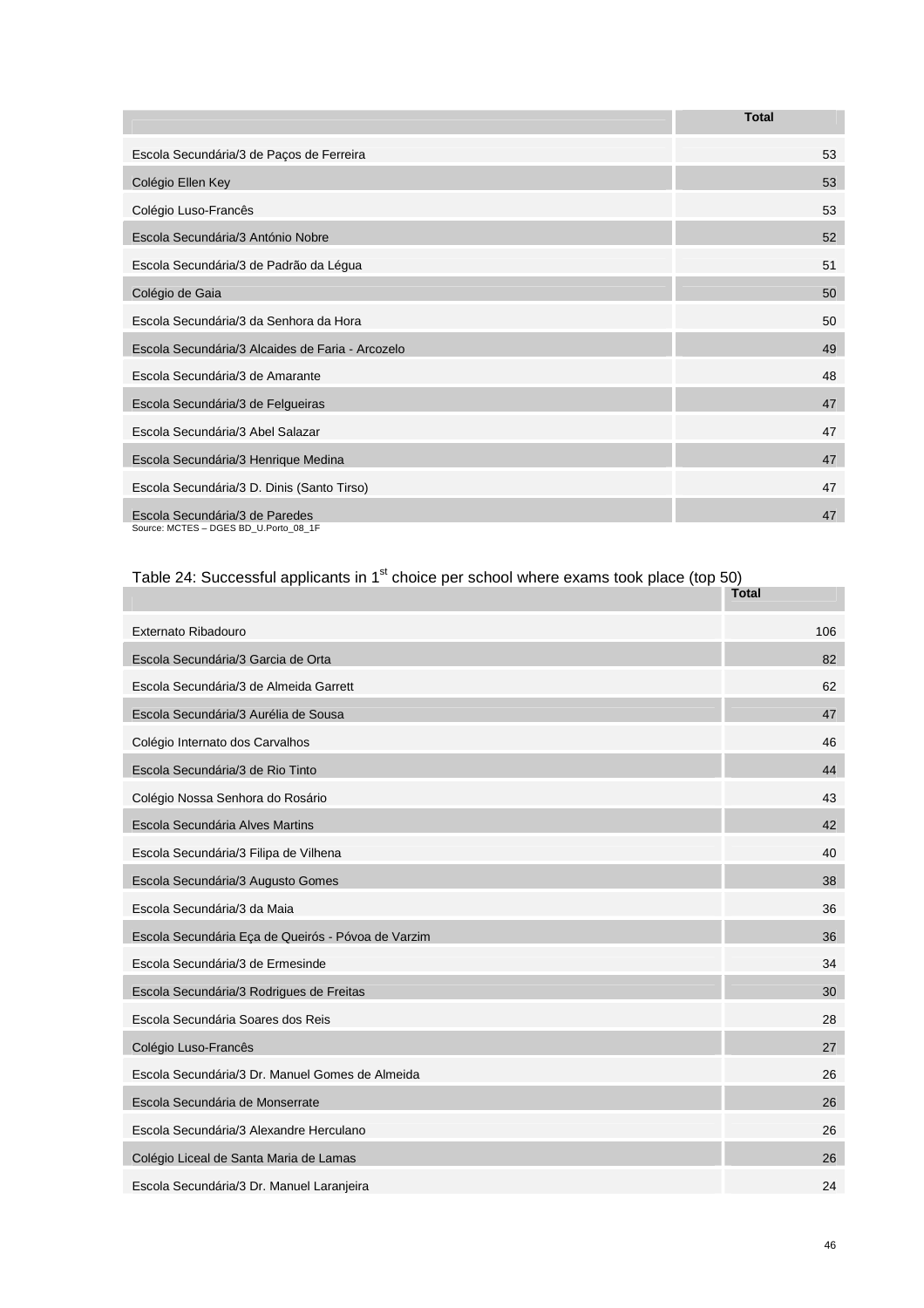|                                                            | <b>Total</b> |
|------------------------------------------------------------|--------------|
| Escola Secundária/3 de Santa Maria da Feira                | 24           |
| Escola Secundária/3 de Penafiel                            | 24           |
| Escola Secundária/3 de Gondomar                            | 24           |
| Escola Secundária/3 António Sérgio                         | 24           |
| Escola Secundária/3 de Águas Santas                        | 24           |
| Externato Paulo VI                                         | 23           |
| Escola Secundária/3 João Gonçalves Zarco                   | 23           |
| Escola Secundária/3 da Trofa                               | 23           |
| Escola Secundária Jaime Moniz                              | 21           |
| Escola Secundária/3 Francisco de Holanda                   | 21           |
| Escola Secundária/3 Abel Salazar                           | 20           |
| Escola Secundária/3 Carolina Michaellis                    | 20           |
| Escola Secundária/3 de Marco de Canaveses                  | 20           |
| Escola Secundária/3 Dr. Serafim Leite                      | 19           |
| Escola Secundária Carlos Amarante                          | 19           |
| Escola Secundária Santa Maria Maior                        | 18           |
| Escola Secundária/3 de Valongo                             | 18           |
| Colégio São Gonçalo                                        | 18           |
| Escola Secundária/3 D. Dinis (Santo Tirso)                 | 18           |
| Escola Secundária/3 de Paços de Ferreira                   | 17           |
| Escola Secundária/3 da Boa Nova - Leça da Palmeira         | 17           |
| Escola Secundária/3 de Amarante                            | 17           |
| Escola Secundária/3 D. Sancho I                            | 17           |
| Escola Secundária/3 do Castêlo da Maia                     | 17           |
| Colégio de Gaia                                            | 16           |
| Escola Secundária/3 de Monção                              | 16           |
| Escola Secundária/3 de Ponte de Lima                       | 16           |
| Equivalences (Article 20-A, item 2)                        | 16           |
| Colégio Ellen Key<br>Source: MCTES - DGES BD_U.Porto_08_1F | 16           |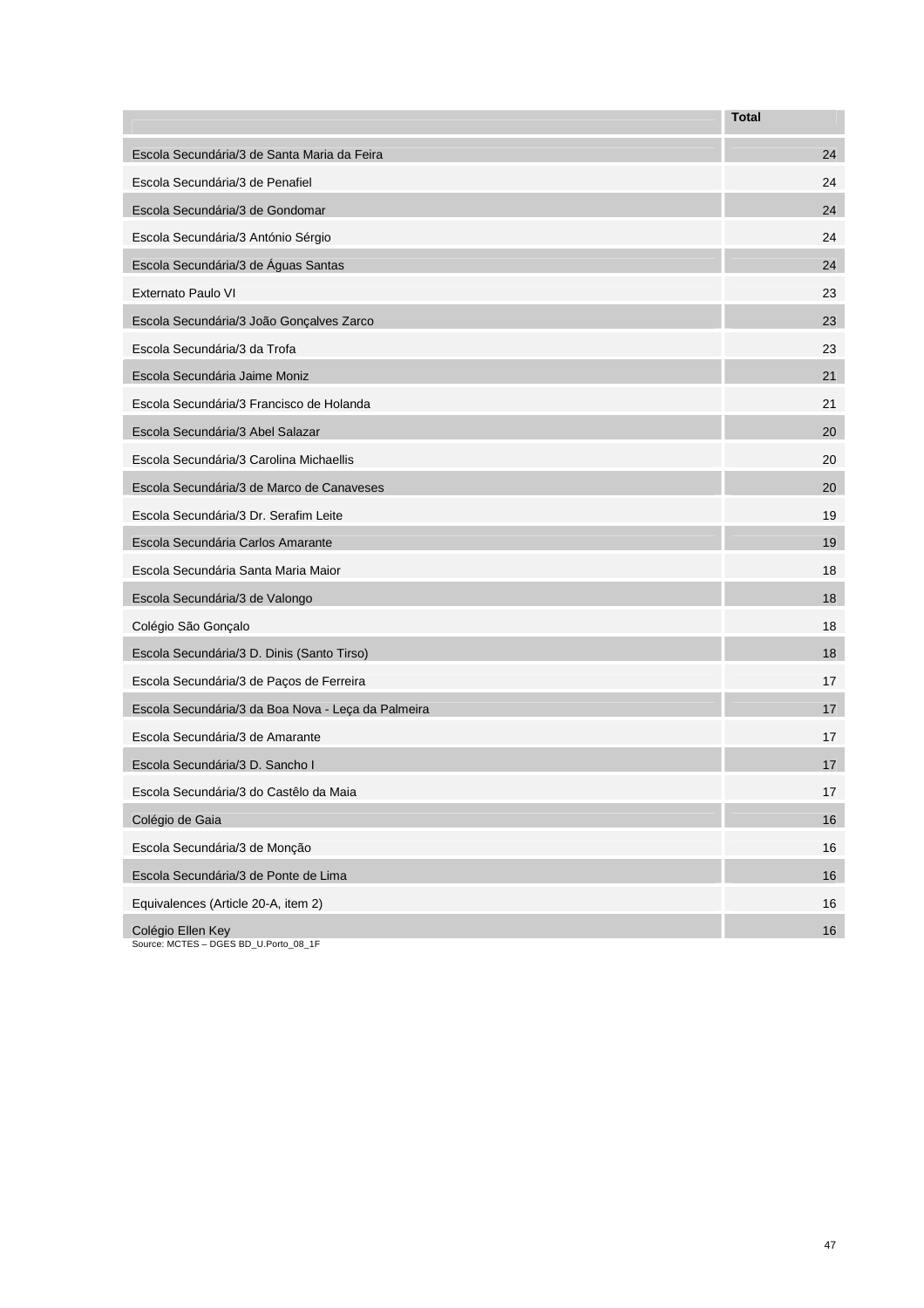|                                               |      | Applicants in 1 <sup>st</sup> choice |              |      | Successful applicants in 1 <sup>st</sup> choice |              |
|-----------------------------------------------|------|--------------------------------------|--------------|------|-------------------------------------------------|--------------|
|                                               | F    | M                                    | <b>Total</b> | F    | M                                               | <b>Total</b> |
| <b>Faculty of Architecture</b>                | 151  | 133                                  | 284          | 62   | 51                                              | 113          |
| <b>Faculty of Fine Arts</b>                   | 179  | 96                                   | 275          | 68   | 31                                              | 99           |
| <b>Faculty of Sciences</b>                    | 248  | 287                                  | 535          | 121  | 131                                             | 252          |
| <b>Faculty of Nutrition and Food Science</b>  | 139  | 17                                   | 156          | 22   | $\mathbf 1$                                     | 23           |
| Faculty of Sport                              | 87   | 171                                  | 258          | 38   | 62                                              | 100          |
| Faculty of Law                                | 463  | 184                                  | 647          | 111  | 41                                              | 152          |
| Faculty of Economics                          | 324  | 385                                  | 709          | 134  | 158                                             | 292          |
| <b>Faculty of Engineering</b>                 | 401  | 1253                                 | 1654         | 127  | 398                                             | 525          |
| Faculty of Pharmacy                           | 261  | 87                                   | 348          | 49   | 19                                              | 68           |
| <b>Faculty of Arts</b>                        | 514  | 271                                  | 785          | 248  | 123                                             | 371          |
| <b>Faculty of Medicine</b>                    | 368  | 179                                  | 547          | 131  | 102                                             | 233          |
| <b>Faculty of Dental Medicine</b>             | 103  | 47                                   | 150          | 11   | 6                                               | 17           |
| Faculty of Psychology and Education Science   | 191  | 27                                   | 218          | 88   | 13                                              | 101          |
| Institute of Biomedical Sciences Abel Salazar | 335  | 144                                  | 479          | 87   | 53                                              | 140          |
| U.Porto total                                 | 3764 | 3281                                 | 7045         | 1297 | 1189                                            | 2486         |
|                                               | 53%  | 47%                                  |              | 52%  | 48%                                             |              |

Table 25: Applicants and successful applicants in  $1<sup>st</sup>$  choice per gender and faculty

Source: MCTES – DGES BD\_U.Porto\_08\_1F

![](_page_48_Figure_3.jpeg)

## Chart 30: Applicants in 1<sup>st</sup> choice per gender and faculty in percentage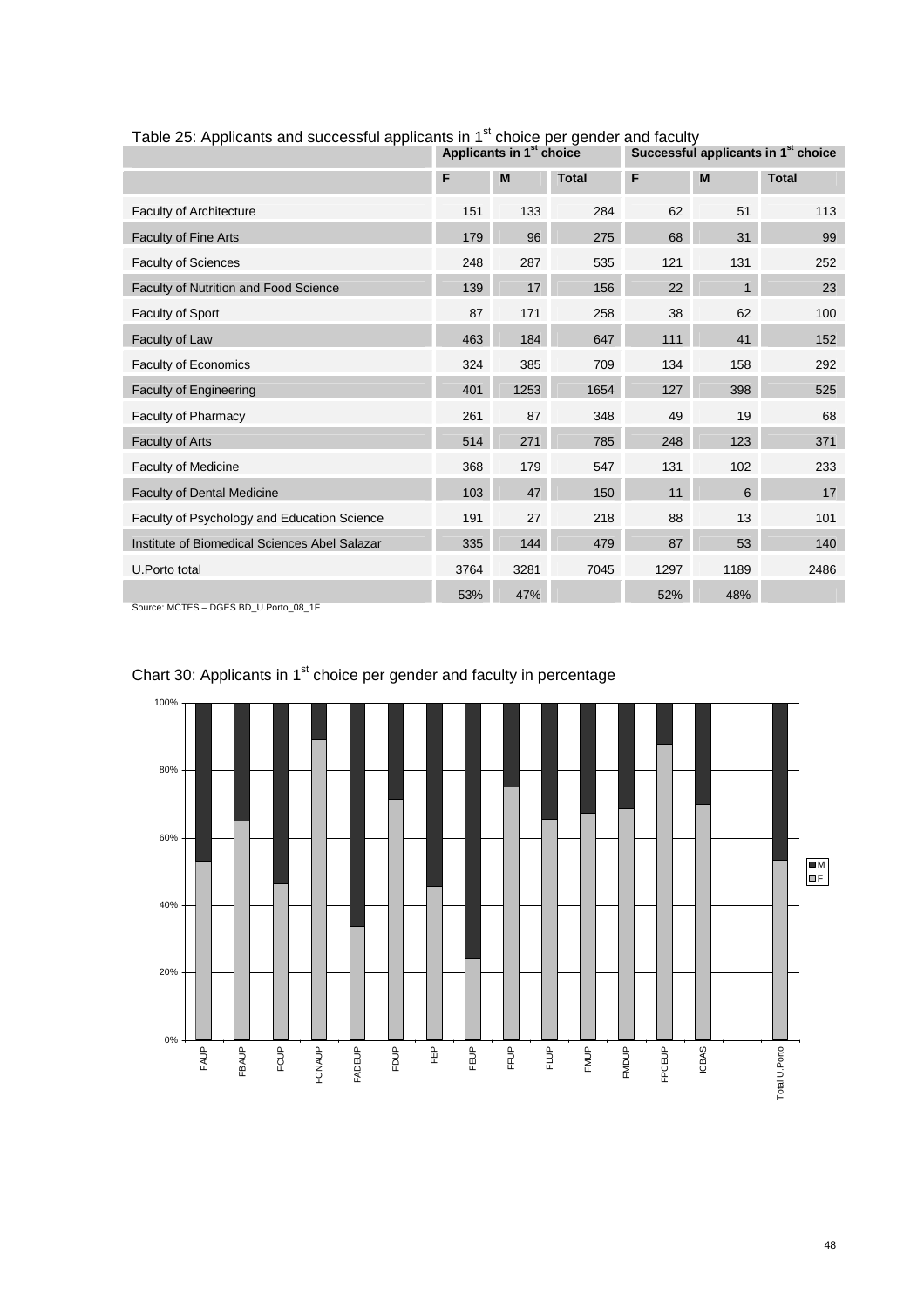![](_page_49_Figure_0.jpeg)

Chart 31: Successful applicants in 1<sup>st</sup> choice per gender and faculty in percentage

## Table 26: Applicants in  $1<sup>st</sup>$  choice – successful and unsuccessful, per course

|                                              | Places | Successful<br>applicants | Rate of<br>places filled | Successful<br>applicants 1 <sup>st</sup><br>choice | %       | $1st$ choice<br>Unsuccessful | %       |
|----------------------------------------------|--------|--------------------------|--------------------------|----------------------------------------------------|---------|------------------------------|---------|
|                                              | (1)    | (2)                      | (2)/(1)                  | (3)                                                | (3)/(2) | (4)                          | (4)/(1) |
| <b>Faculty of Architecture</b>               | 120    | 120                      | 100%                     | 113                                                | 94%     | 171                          | 143%    |
| Architecture                                 | 120    | 120                      | 100%                     | 113                                                | 94%     | 171                          | 143%    |
| <b>Faculty of Fine Arts</b>                  | 140    | 140                      | 100%                     | 99                                                 | 71%     | 176                          | 126%    |
| <b>Plastic Arts</b>                          | 90     | 90                       | 100%                     | 58                                                 | 64%     | 78                           | 87%     |
| <b>Communication Design</b>                  | 50     | 50                       | 100%                     | 41                                                 | 82%     | 98                           | 196%    |
| <b>Faculty of Sciences</b>                   | 665    | 657                      | 98.8%                    | 252                                                | 38%     | 283                          | 43%     |
| Landscape Architecture                       | 25     | 25                       | 100%                     | 15                                                 | 60%     | 29                           | 116%    |
| Astronomy                                    | 20     | 20                       | 100%                     | 12                                                 | 60%     | $\mathbf{1}$                 | 5%      |
| <b>Biology</b>                               | 130    | 130                      | 100%                     | 51                                                 | 39%     | 63                           | 48%     |
| Biochemistry                                 | 70     | 70                       | 100%                     | 22                                                 | 31%     | 59                           | 84%     |
| <b>Computer Science</b>                      | 40     | 40                       | 100%                     | 15                                                 | 38%     | 19                           | 48%     |
| <b>Engineering Sciences</b>                  | 45     | 45                       | 100%                     | 17                                                 | 38%     | 16                           | 36%     |
| <b>Environmental Sciences and Technology</b> | 40     | 40                       | 100%                     | 12                                                 | 30%     | 25                           | 63%     |
| Network Engineering and IT Systems           | 70     | 70                       | 100%                     | 22                                                 | 31%     | 54                           | 77%     |
| <b>Physical Engineering</b>                  | 25     | 25                       | 100%                     | 15                                                 | 60%     | 6                            | 24%     |
| Physics                                      | 30     | 22                       | 73.3%                    | 13                                                 | 59%     | $\mathbf{0}$                 | 0%      |
| Geology                                      | 30     | 30                       | 100%                     | 12                                                 | 40%     | 11                           | 37%     |
| <b>Mathematics</b>                           | 50     | 50                       | 100%                     | 28                                                 | 56%     | $\mathbf 0$                  | 0%      |
| Chemistry                                    | 90     | 90                       | 100%                     | 18                                                 | 20%     | $\pmb{0}$                    | 0%      |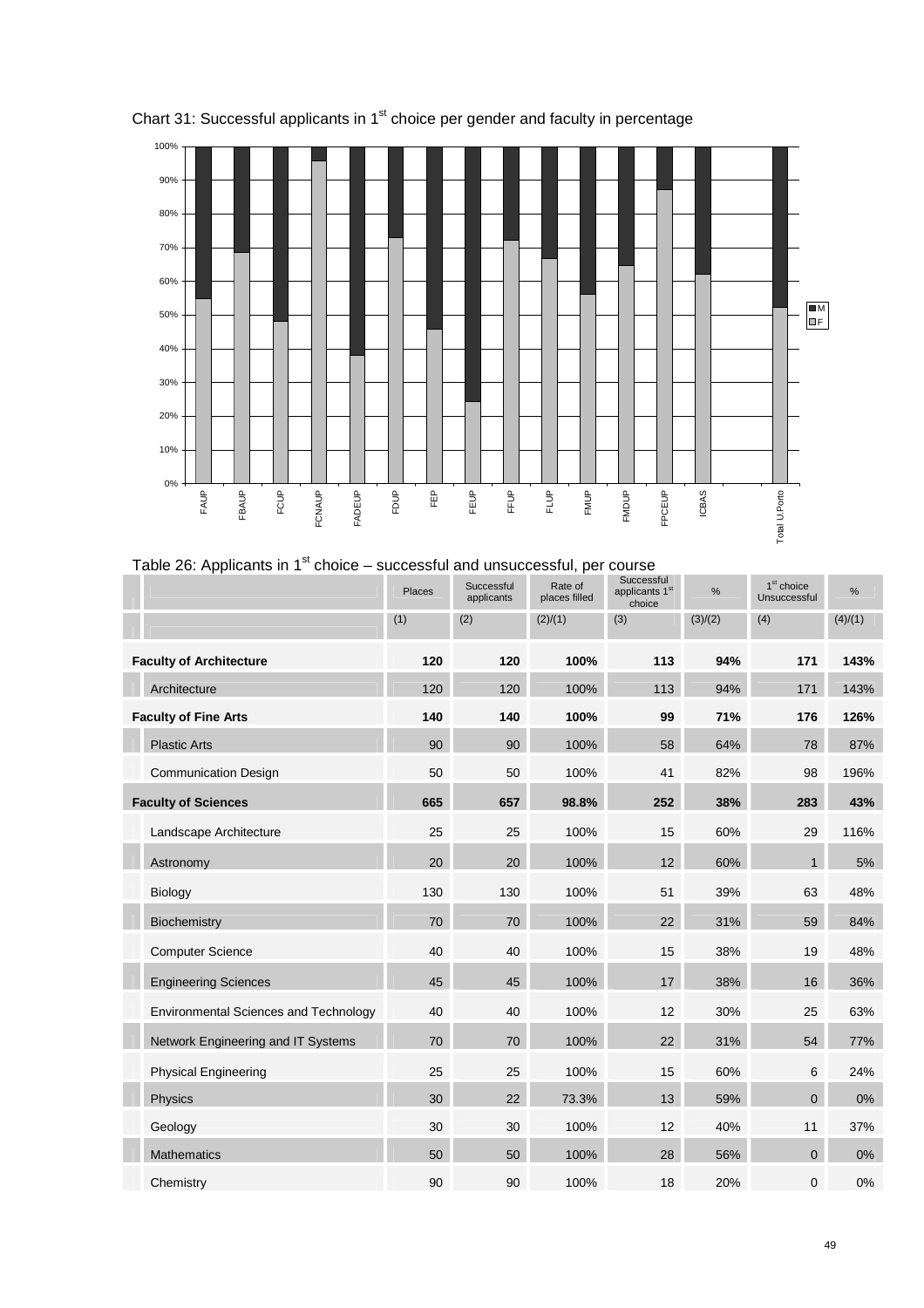|                                                                               | Places | Successful<br>applicants | Rate of<br>places filled | Successful<br>applicants 1 <sup>st</sup><br>choice | %       | $1st$ choice<br>Unsuccessful | %       |
|-------------------------------------------------------------------------------|--------|--------------------------|--------------------------|----------------------------------------------------|---------|------------------------------|---------|
|                                                                               | (1)    | (2)                      | (2)/(1)                  | (3)                                                | (3)/(2) | (4)                          | (4)/(1) |
| <b>Faculty of Nutrition and Food Science</b>                                  | 65     | 65                       | 100%                     | 23                                                 | 35%     | 133                          | 205%    |
| <b>Nutrition Sciences</b>                                                     | 65     | 65                       | 100%                     | 23                                                 | 35%     | 133                          | 205%    |
| <b>Faculty of Sport</b>                                                       | 110    | 110                      | 100%                     | 100                                                | 91%     | 158                          | 144%    |
| <b>Sports Sciences</b>                                                        | 110    | 110                      | 100%                     | 100                                                | 91%     | 158                          | 144%    |
| <b>Faculty of Law</b>                                                         | 175    | 175                      | 100%                     | 152                                                | 87%     | 495                          | 283%    |
| Criminology                                                                   | 35     | 35                       | 100%                     | 28                                                 | 80%     | 226                          | 646%    |
| Law                                                                           | 140    | 140                      | 100%                     | 124                                                | 89%     | 269                          | 192%    |
| <b>Faculty of Economics</b>                                                   | 330    | 330                      | 100%                     | 292                                                | 88%     | 417                          | 126%    |
| Economics                                                                     | 216    | 216                      | 100%                     | 205                                                | 95%     | 215                          | 100%    |
| Management                                                                    | 114    | 114                      | 100%                     | 87                                                 | 76%     | 202                          | 177%    |
| <b>Faculty of Engineering</b>                                                 | 830    | 830                      | 100%                     | 525                                                | 63%     | 1129                         | 136%    |
| Bioengineering                                                                | 60     | 60                       | 100%                     | 38                                                 | 63%     | 136                          | 227%    |
| Engineering Sciences - Mining and Geo-<br><b>Environmental Engineering</b>    | 10     | 10                       | 100%                     | $\mathbf{0}$                                       | 0%      | 11                           | 110%    |
| Civil Engineering                                                             | 175    | 175                      | 100%                     | 114                                                | 65%     | 106                          | 61%     |
| <b>Environmental Engineering</b>                                              | 40     | 40                       | 100%                     | 18                                                 | 45%     | 92                           | 230%    |
| <b>Electrical and Computers Engineering</b>                                   | 195    | 195                      | 100%                     | 128                                                | 66%     | 134                          | 69%     |
| Industrial Engineering and Management                                         | 50     | 50                       | 100%                     | 40                                                 | 80%     | 183                          | 366%    |
| Informatics and Computing Engineering                                         | 102    | 102                      | 100%                     | 88                                                 | 86%     | 192                          | 188%    |
| <b>Mechanical Engineering</b>                                                 | 112    | 112                      | 100%                     | 72                                                 | 64%     | 226                          | 202%    |
| Metallurgical and Materials Engineering                                       | 21     | 21                       | 100%                     | 4                                                  | 19%     | 24                           | 114%    |
| <b>Chemical Engineering</b>                                                   | 65     | 65                       | 100%                     | 23                                                 | 35%     | 25                           | 38%     |
| <b>Faculty of Pharmacy</b>                                                    | 185    | 185                      | 100%                     | 68                                                 | 37%     | 280                          | 151%    |
| <b>Pharmaceutical Sciences</b>                                                | 185    | 185                      | 100%                     | 68                                                 | 37%     | 280                          | 151%    |
| <b>Faculty of Arts</b>                                                        | 650    | 642                      | 98.8%                    | 371                                                | 58%     | 414                          | 64%     |
| Archaeology                                                                   | 35     | 35                       | 100%                     | 26                                                 | 74%     | 11                           | 31%     |
| <b>Information Science</b>                                                    | 40     | 40                       | 100%                     | 17                                                 | 43%     | 34                           | 85%     |
| Communication Sciences: Journalism,<br><b>Public Relations and Multimedia</b> | 75     | 75                       | 100%                     | 68                                                 | 91%     | 189                          | 252%    |
| Language Sciences                                                             | 20     | 20                       | 100%                     | 8                                                  | 40%     | 13                           | 65%     |
| Portuguese and Lusophone Studies                                              | 20     | 20                       | 100%                     | 6                                                  | 30%     | $\mathbf{0}$                 | $0\%$   |
| Philosophy                                                                    | 65     | 56                       | 86.2%                    | 13                                                 | 23%     | $\boldsymbol{0}$             | 0%      |
| Geography                                                                     | 80     | 81                       | 101.3%                   | 41                                                 | 51%     | $\overline{7}$               | 9%      |
| History                                                                       | 80     | 80                       | 100%                     | 42                                                 | 53%     | 12                           | 15%     |
| History of Art                                                                | 35     | 35                       | 100%                     | 17                                                 | 49%     | $\mathbf 0$                  | 0%      |
| <b>Applied Languages</b>                                                      | 30     | 30                       | 100%                     | 24                                                 | 80%     | 22                           | 73%     |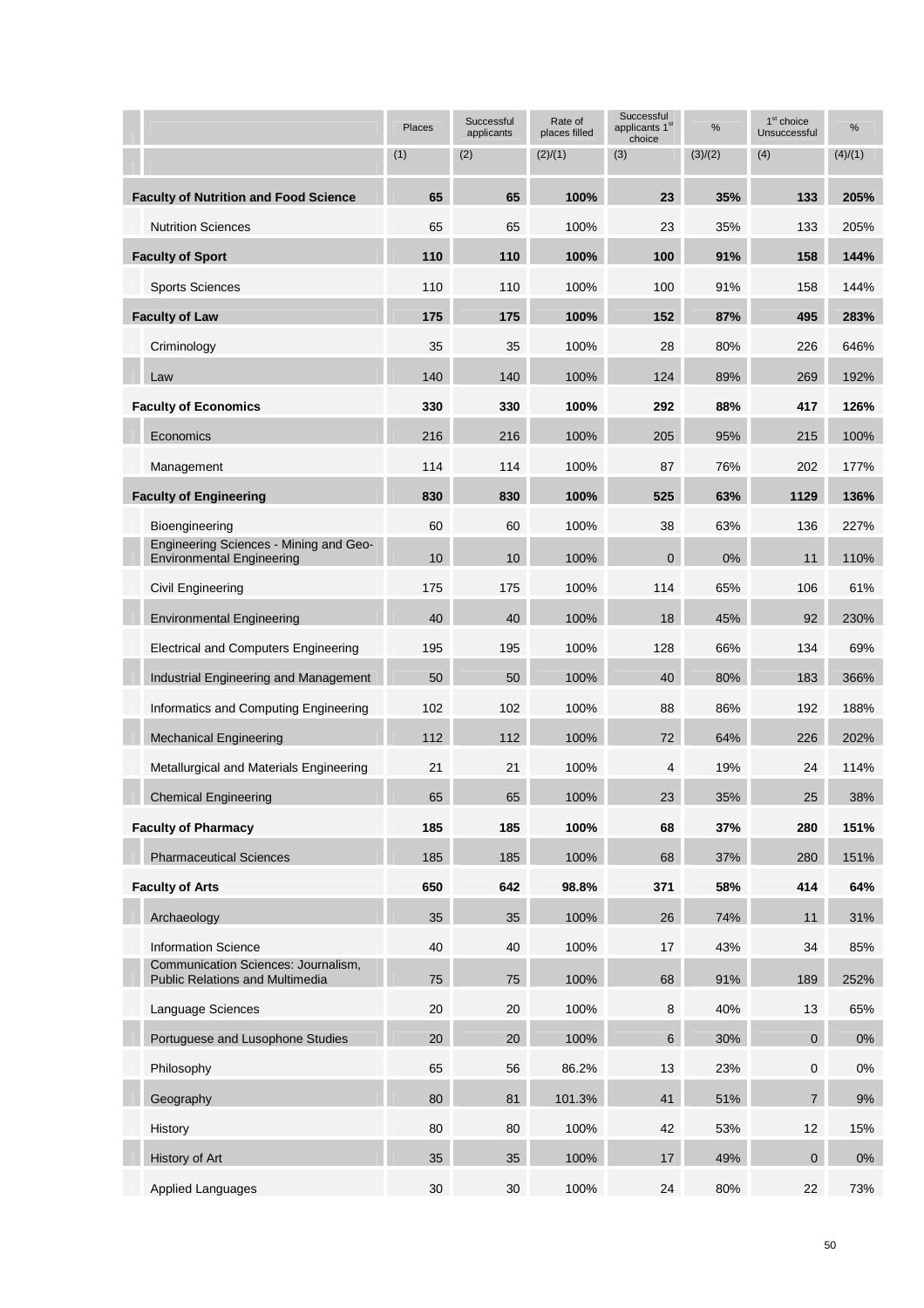|                                                                | Places | Successful<br>applicants | Successful<br>Rate of<br>applicants 1 <sup>st</sup><br>places filled<br>choice |      | 1 <sup>st</sup> choice<br>$\%$<br>Unsuccessful |      | $\%$    |
|----------------------------------------------------------------|--------|--------------------------|--------------------------------------------------------------------------------|------|------------------------------------------------|------|---------|
|                                                                | (1)    | (2)                      | (2)/(1)                                                                        | (3)  | (3)/(2)                                        | (4)  | (4)/(1) |
| Languages and International Relations                          | 35     | 35                       | 100%                                                                           | 30   | 86%                                            | 43   | 123%    |
| Languages, Literatures and Cultures                            | 85     | 85                       | 100%                                                                           | 59   | 69%                                            | 41   | 48%     |
| Sociology                                                      | 50     | 50                       | 100%                                                                           | 20   | 40%                                            | 42   | 84%     |
| <b>Faculty of Medicine</b>                                     | 245    | 245                      | 100%                                                                           | 233  | 95%                                            | 314  | 128%    |
| Medicine                                                       | 245    | 245                      | 100%                                                                           | 233  | 95%                                            | 314  | 128%    |
| <b>Faculty of Dental Medicine</b>                              | 90     | 90                       | 100%                                                                           | 17   | 19%                                            | 133  | 148%    |
| <b>Dental Medicine</b>                                         | 90     | 90                       | 100%                                                                           | 17   | 19%                                            | 133  | 148%    |
| <b>Faculty of Psychology and Education</b><br><b>Science</b>   | 170    | 170                      | 100%                                                                           | 101  | 59%                                            | 117  | 69%     |
| <b>Education Sciences</b>                                      | 55     | 55                       | 100%                                                                           | 21   | 38%                                            | 27   | 49%     |
| Psychology                                                     | 115    | 115                      | 100%                                                                           | 80   | 70%                                            | 90   | 78%     |
| <b>Institute of Biomedical Sciences Abel</b><br><b>Salazar</b> | 250    | 251                      | 100%                                                                           | 140  | 56%                                            | 339  | 136%    |
| <b>Aquatic Sciences</b>                                        | 35     | 35                       | 100%                                                                           | 14   | 40%                                            | 17   | 49%     |
| Medicine                                                       | 155    | 156                      | 100.6%                                                                         | 102  | 65%                                            | 231  | 149%    |
| <b>Veterinary Medicine</b>                                     | 60     | 60                       | 100%                                                                           | 24   | 40%                                            | 91   | 152%    |
| <b>U.Porto total</b><br>Source: MCTES - DGES BD_U.Porto_08_1F  | 4025   | 4010                     | 99.6%                                                                          | 2486 | 62%                                            | 4559 | 113%    |

#### Table 27: Applicants in 1<sup>st</sup> choice – successful and unsuccessful, per faculty: comparative analysis 2007-2008

|                                                                                 |                                            | 2008                           | 2007                                       |                                |  |  |
|---------------------------------------------------------------------------------|--------------------------------------------|--------------------------------|--------------------------------------------|--------------------------------|--|--|
|                                                                                 | % Successful<br>applicants<br>$1st$ choice | $% 1st$ choice<br>not admitted | % Successful<br>applicants<br>$1st$ choice | $% 1st$ choice<br>not admitted |  |  |
| <b>Faculty of Architecture</b>                                                  | 94%                                        | 143%                           | 97%                                        | 269%                           |  |  |
| <b>Faculty of Fine Arts</b>                                                     | 71%                                        | 126%                           | 56%                                        | 198%                           |  |  |
| <b>Faculty of Sciences</b>                                                      | 38%                                        | 43%                            | 42%                                        | 48%                            |  |  |
| <b>Faculty of Nutrition and Food Science</b>                                    | 35%                                        | 205%                           | 33%                                        | 88%                            |  |  |
| Faculty of Sport                                                                | 91%                                        | 144%                           | 87%                                        | 295%                           |  |  |
| Faculty of Law                                                                  | 87%                                        | 283%                           | 91%                                        | 238%                           |  |  |
| <b>Faculty of Economics</b>                                                     | 88%                                        | 126%                           | 92%                                        | 86%                            |  |  |
| <b>Faculty of Engineering</b>                                                   | 63%                                        | 136%                           | 62%                                        | 126%                           |  |  |
| Faculty of Pharmacy                                                             | 37%                                        | 151%                           | 35%                                        | 106%                           |  |  |
| <b>Faculty of Arts</b>                                                          | 58%                                        | 64%                            | 58%                                        | 55%                            |  |  |
| <b>Faculty of Medicine</b>                                                      | 95%                                        | 128%                           | 90%                                        | 275%                           |  |  |
| <b>Faculty of Dental Medicine</b>                                               | 19%                                        | 148%                           | 4%                                         | 68%                            |  |  |
| Faculty of Psychology and Education Science                                     | 59%                                        | 69%                            | 53%                                        | 148%                           |  |  |
| Institute of Biomedical Sciences Abel Salazar                                   | 56%                                        | 136%                           | 53%                                        | 129%                           |  |  |
| U.Porto total<br>Sources: MCTES - DGES BD_U.Porto_08_1F and MCTES - DGES A07_1F | 62%                                        | 113%                           | 61%                                        | 121%                           |  |  |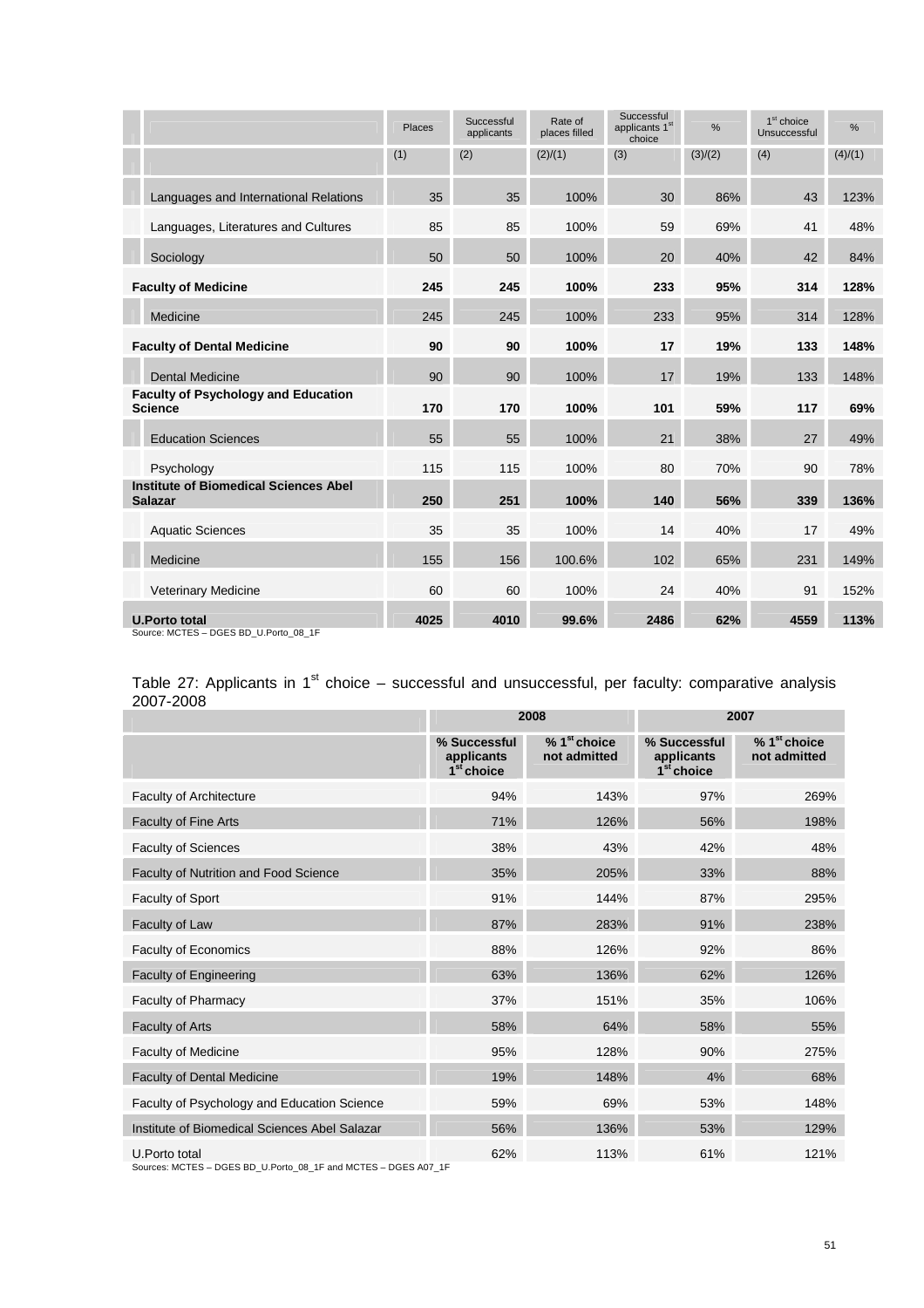![](_page_52_Figure_0.jpeg)

Chart 32: Successful applicants in 1<sup>st</sup> choice per faculty: comparative analysis 2007-2008

Chart 33: Applicants in 1<sup>st</sup> choice but unsuccessful due to places available, per faculty: comparative analysis 2007-2008

![](_page_52_Figure_3.jpeg)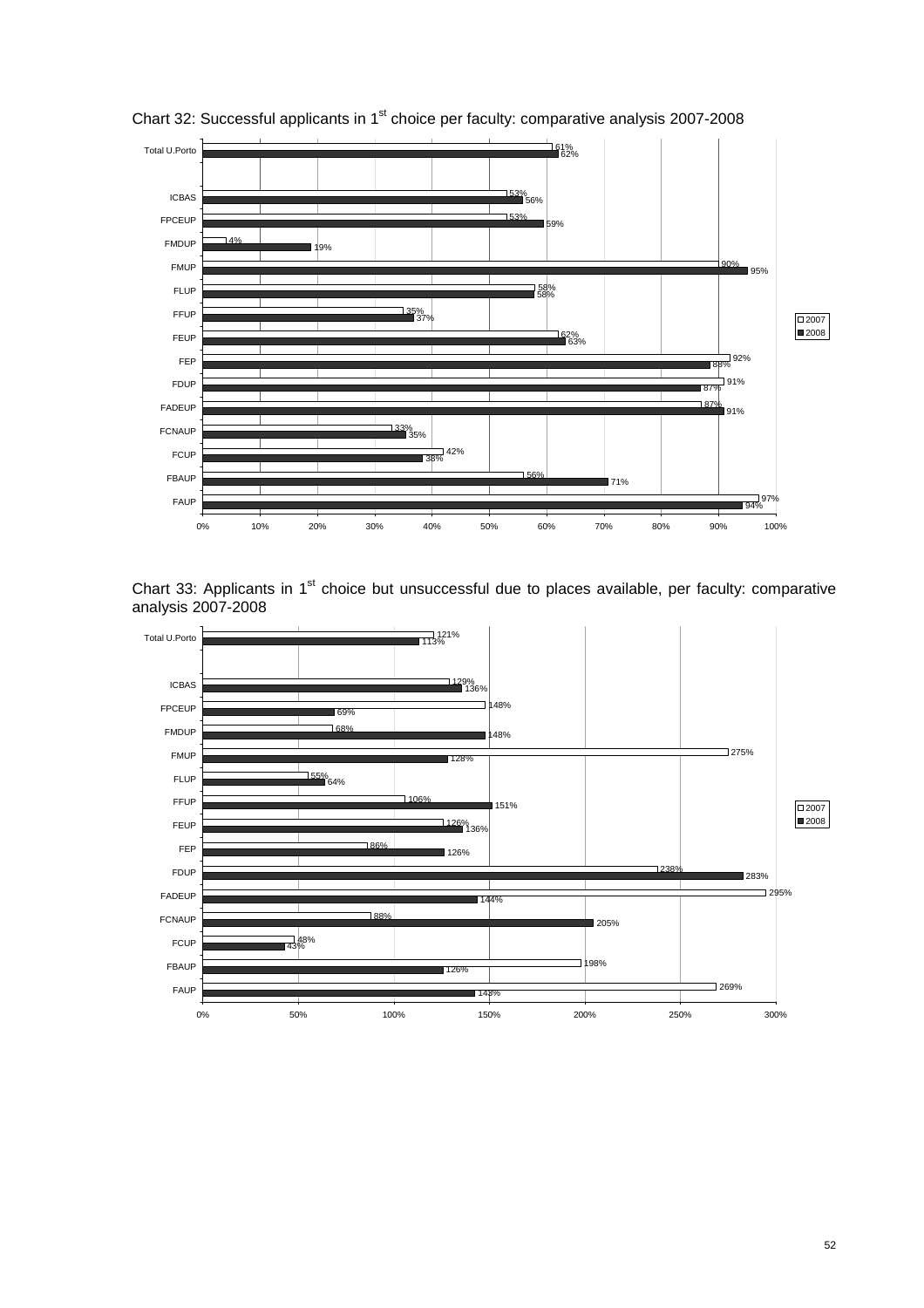![](_page_53_Figure_0.jpeg)

Chart 34: Course in the Faculty of Architecture as  $1<sup>st</sup>$  choice

Chart 35: Courses in the Faculty of Fine Arts as  $1<sup>st</sup>$  choice

![](_page_53_Figure_3.jpeg)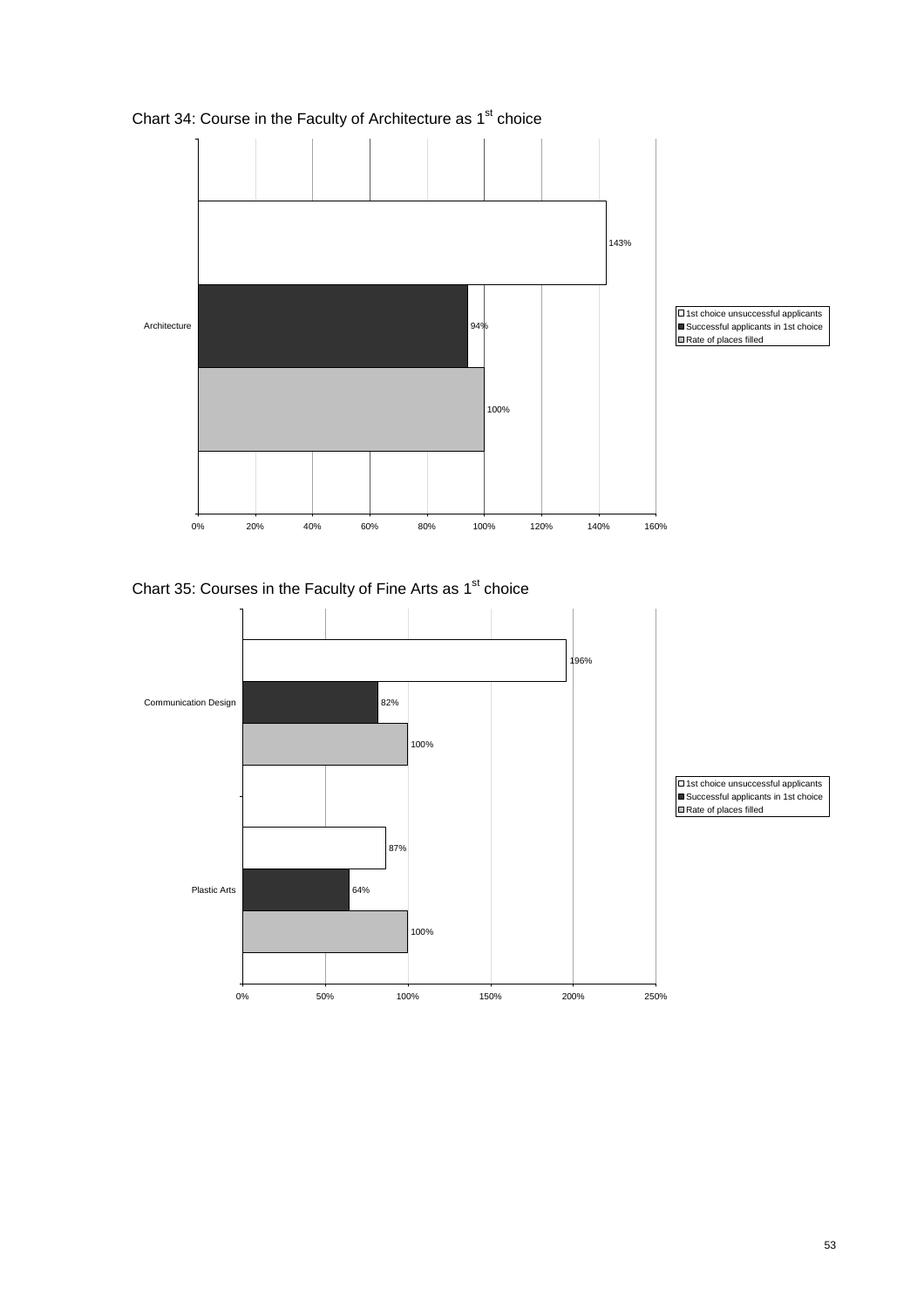![](_page_54_Figure_0.jpeg)

Chart 36: Courses in the Faculty of Sciences as 1<sup>st</sup> choice

□1st choice unsuccessful applicants Successful applicants in 1st choice Rate of places filled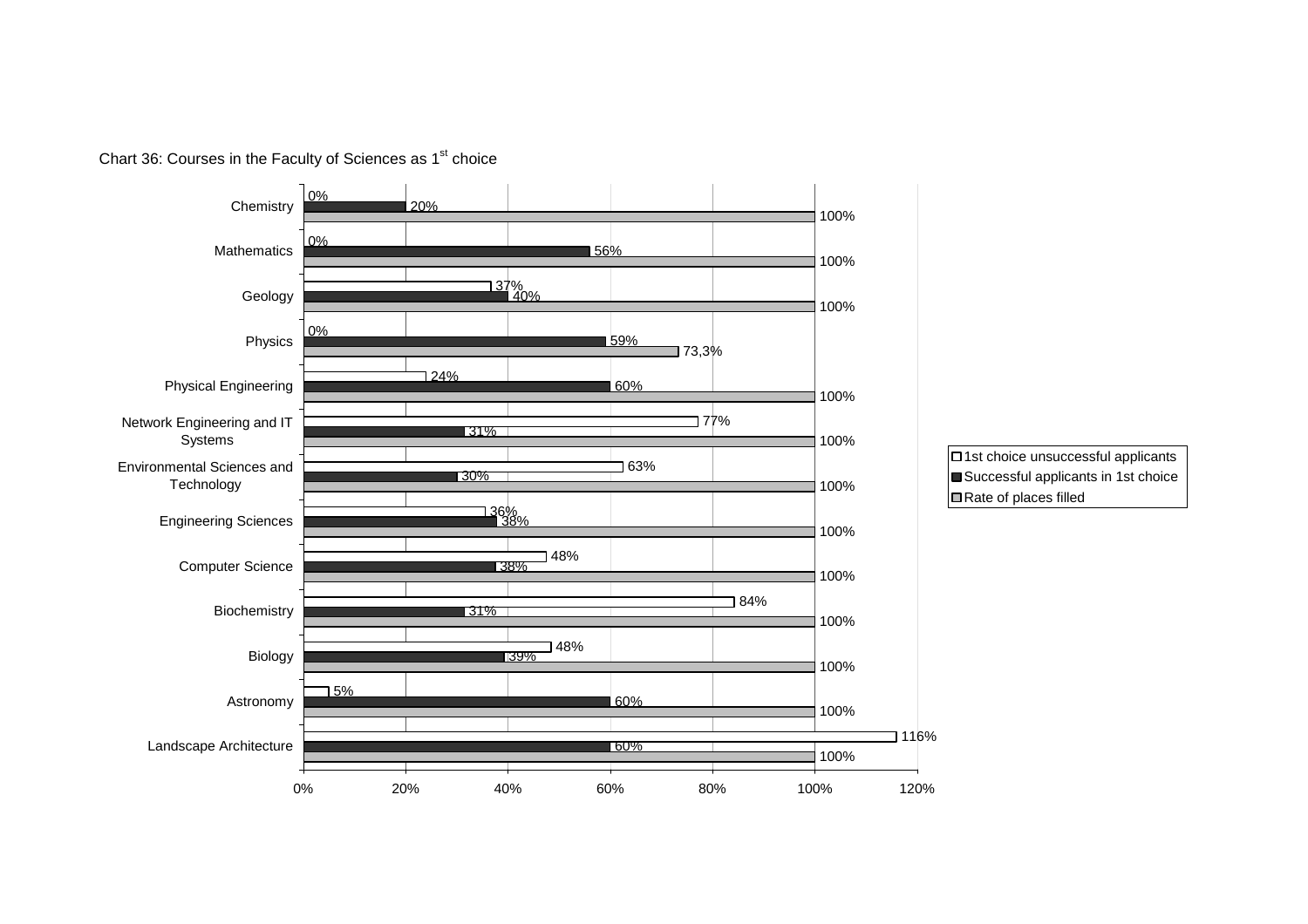![](_page_55_Figure_0.jpeg)

Chart 37: Course in the Faculty of Nutrition and Food Science as 1<sup>st</sup> choice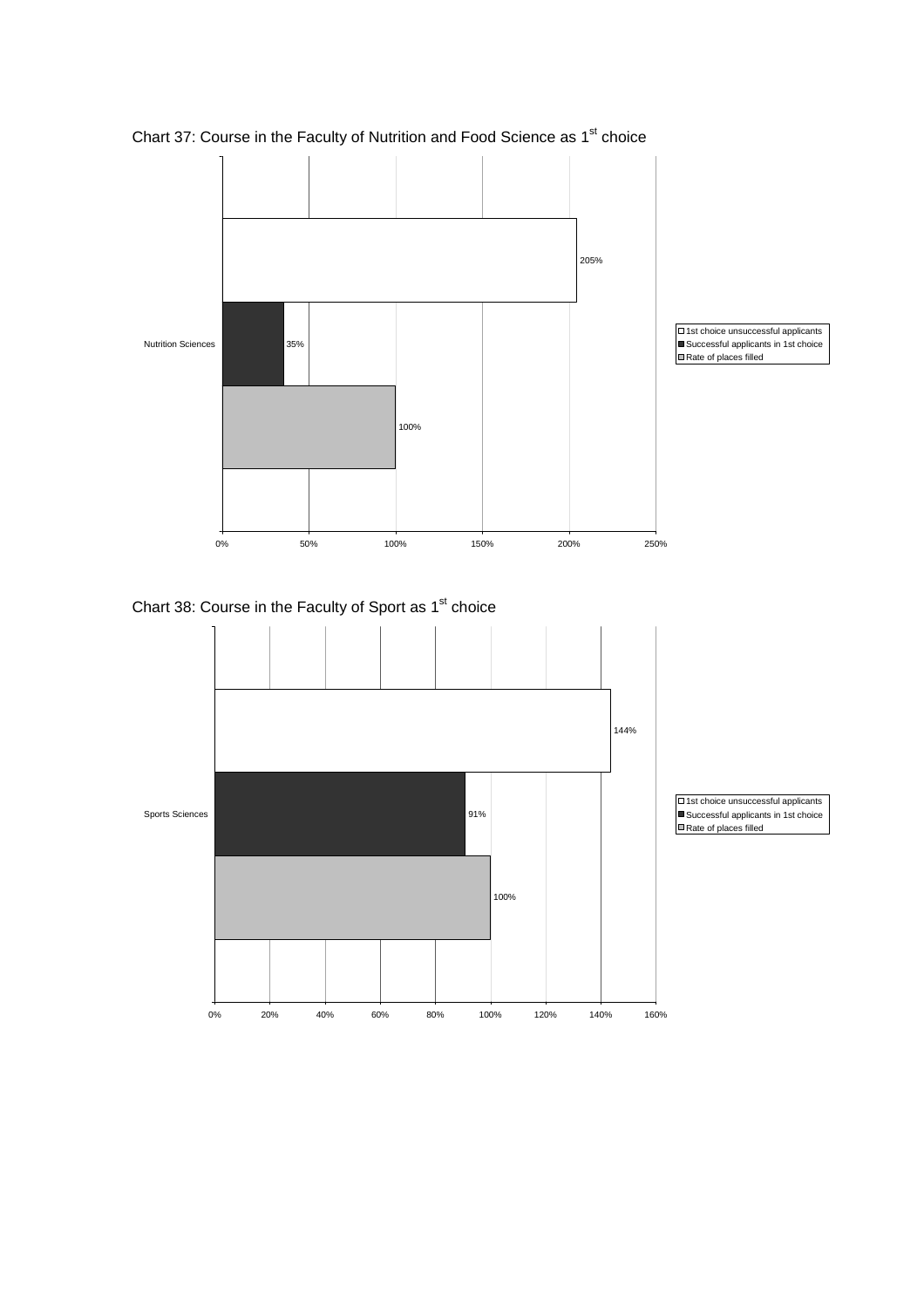![](_page_56_Figure_0.jpeg)

Chart 39: Courses in the Faculty of Law as 1<sup>st</sup> choice

![](_page_56_Figure_2.jpeg)

![](_page_56_Figure_3.jpeg)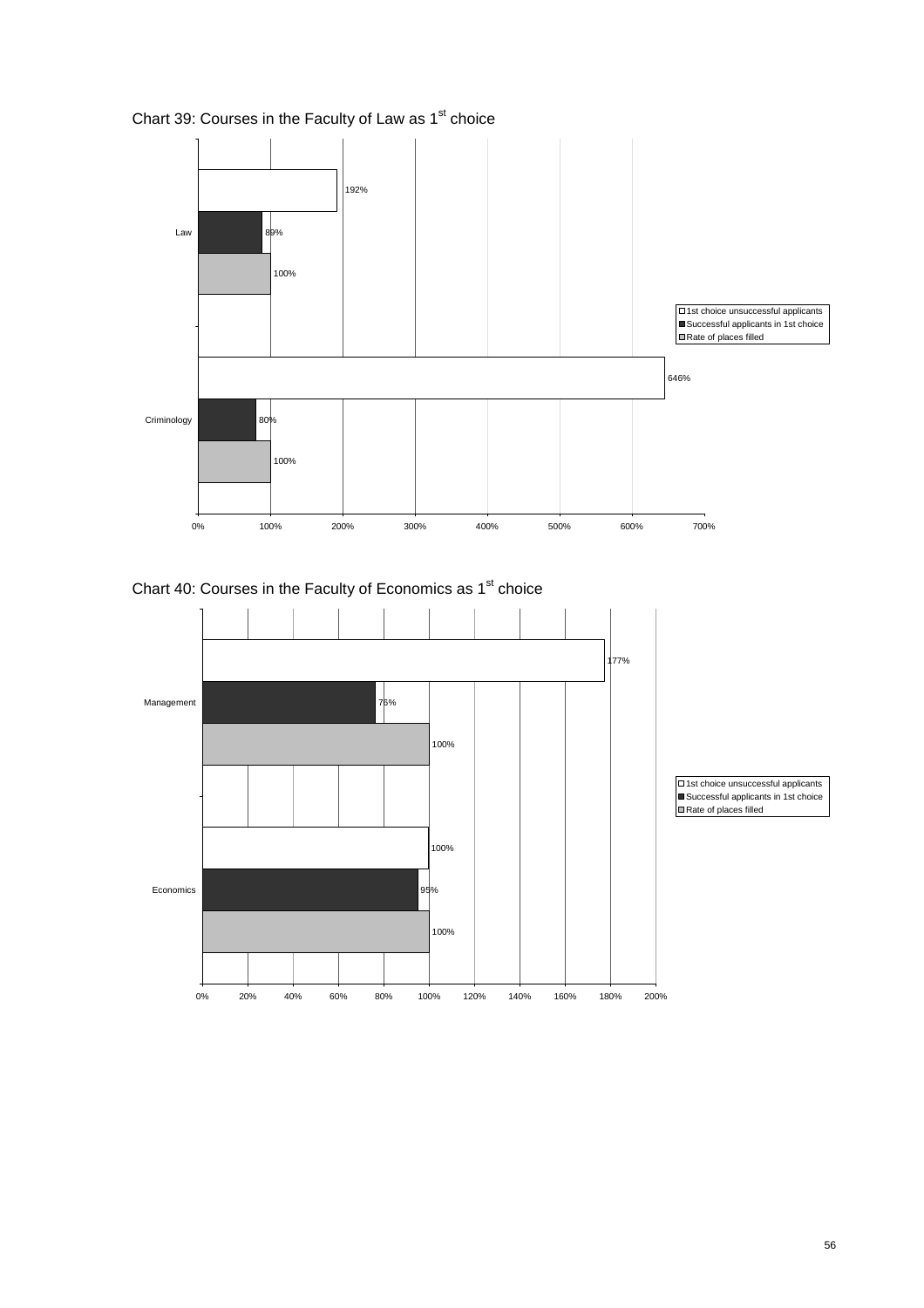![](_page_57_Figure_0.jpeg)

100% 37% 151% 0% 20% 40% 60% 80% 100% 120% 140% 160% Pharmaceutical Sciences  $\boxed{\Box}$  1st choice unsuccessful applicants Successful applicants in 1st choice Rate of places filled

#### Chart 41: Courses in the Faculty of Engineering as  $1<sup>st</sup>$  choice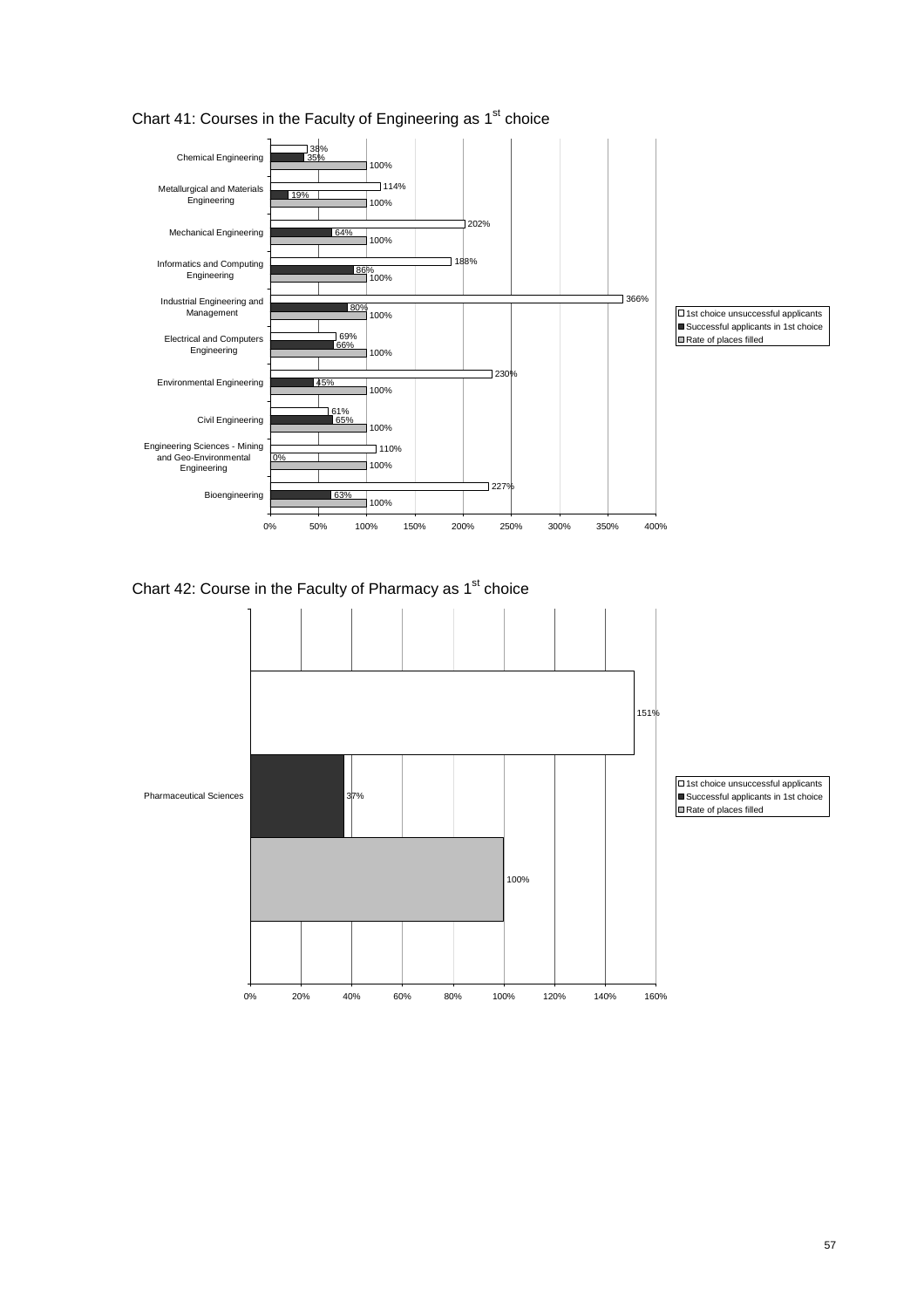![](_page_58_Figure_0.jpeg)

![](_page_58_Figure_1.jpeg)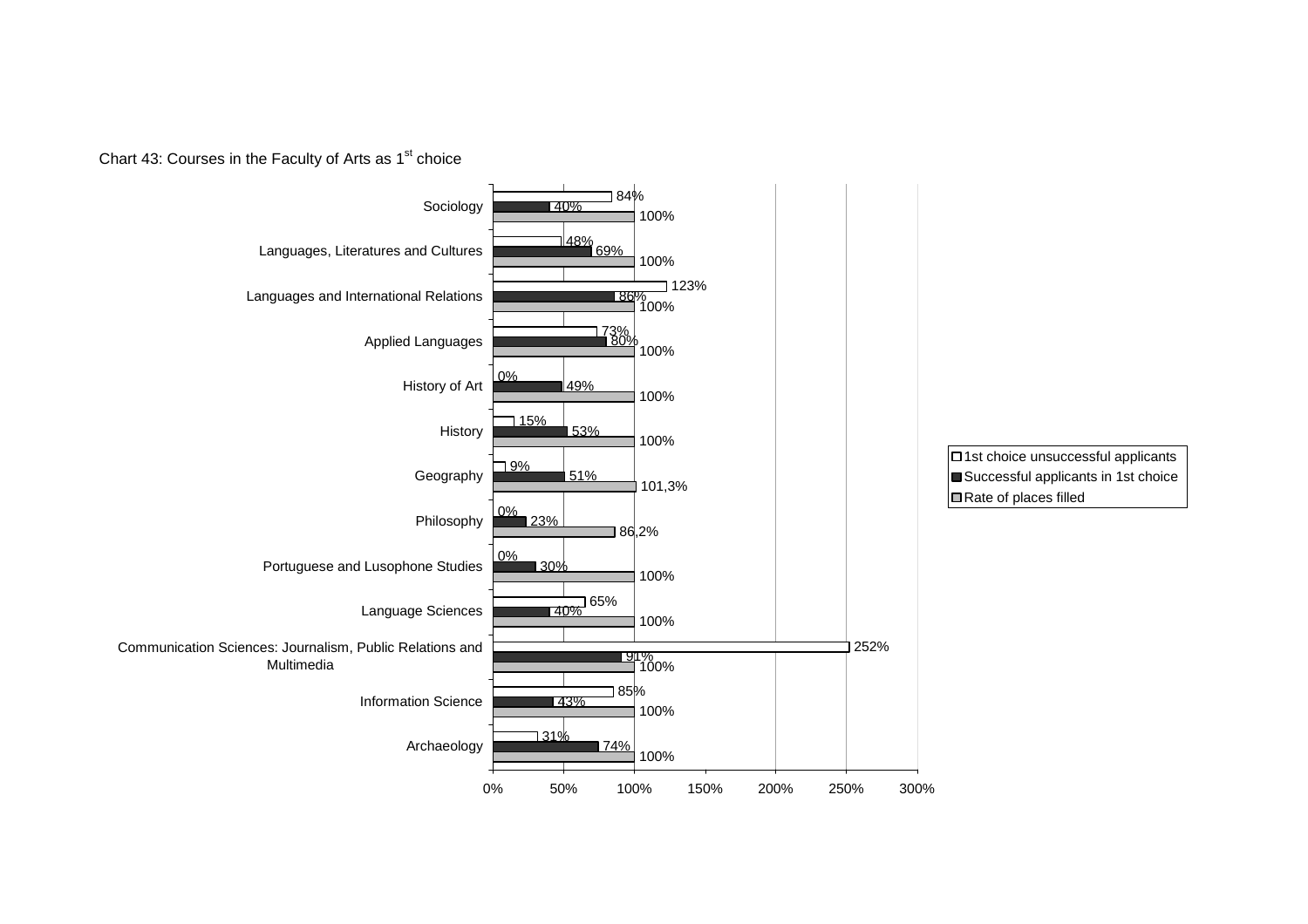![](_page_59_Figure_0.jpeg)

Chart 44: Course in the Faculty of Medicine as 1<sup>st</sup> choice

![](_page_59_Figure_2.jpeg)

![](_page_59_Figure_3.jpeg)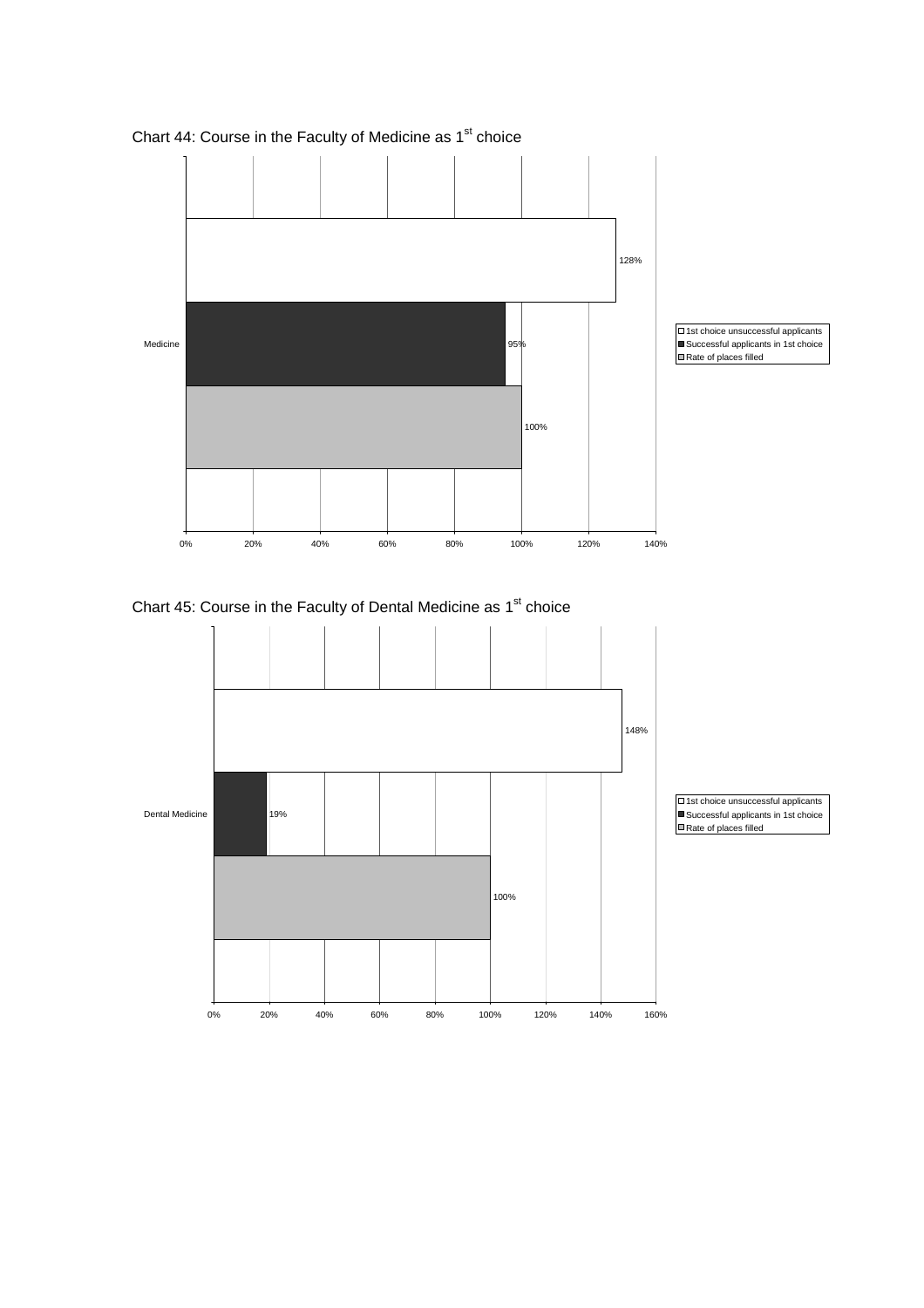![](_page_60_Figure_0.jpeg)

Chart 46: Courses in the Faculty of Psychology and Education Science as 1<sup>st</sup> choice

Chart 47: Courses in the Institute of Biomedical Sciences Abel Salazar as 1<sup>st</sup> choice

![](_page_60_Figure_3.jpeg)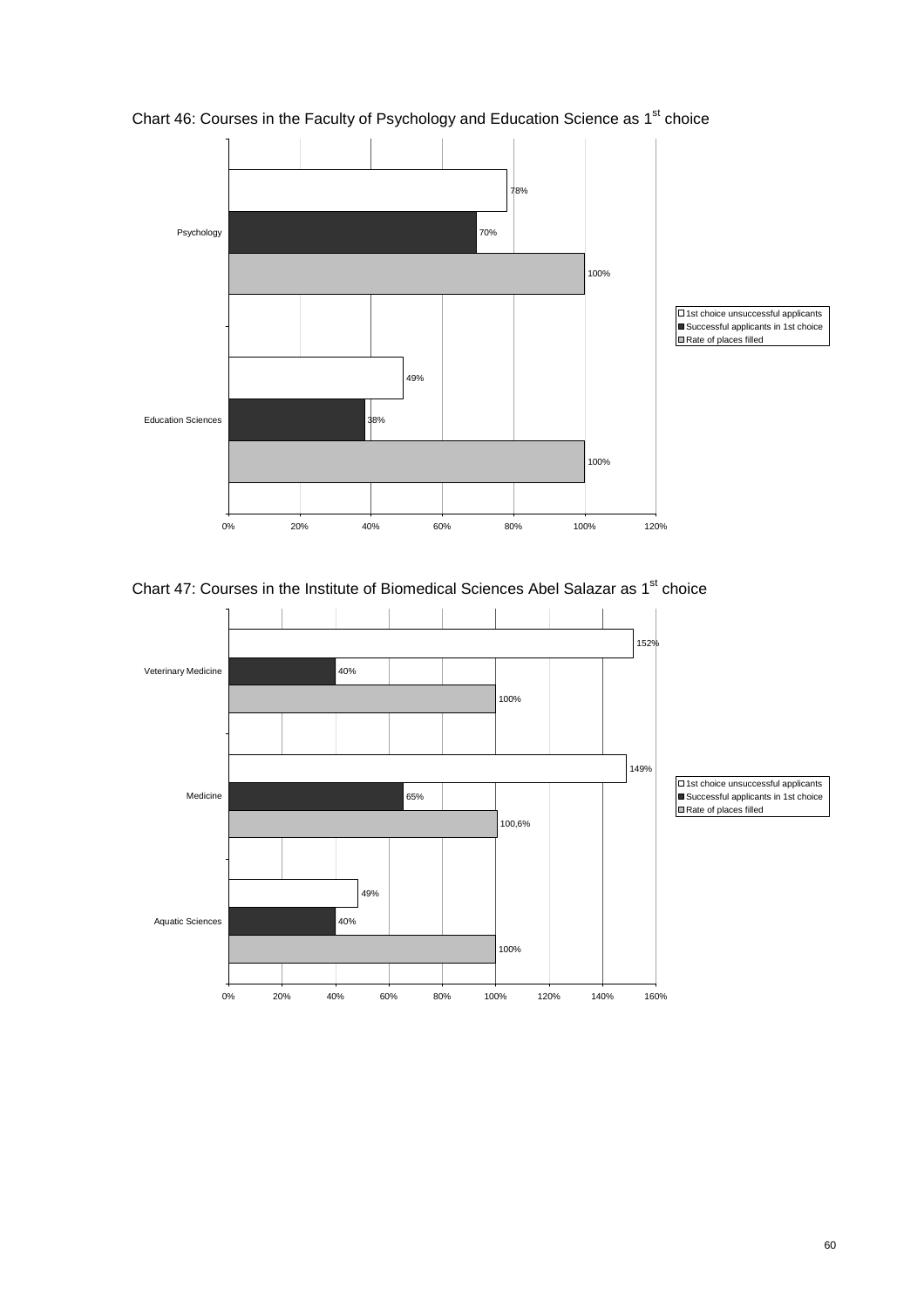## **Chap. II – 1st and 2nd rounds of the National Competition for University Admission: summary**

#### **II.1. National overview**

|                                                  |                               | 2008                       |         | 2007                          |                            |         |  |
|--------------------------------------------------|-------------------------------|----------------------------|---------|-------------------------------|----------------------------|---------|--|
|                                                  | <b>Final</b><br><b>Places</b> | Successful and<br>enrolled | %       | <b>Final</b><br><b>Places</b> | Successful and<br>enrolled | %       |  |
|                                                  | (1)                           | (2)                        | (2)/(1) | (3)                           | (4)                        | (4)/(3) |  |
| Higher Institute of Business and Labour Sciences | 970                           | 970                        | 100.0%  | 936                           | 937                        | 100.1%  |  |
| University of Porto                              | 4205                          | 4200                       | 99.9%   | 4106                          | 4109                       | 100.1%  |  |
| <b>Technical University of Lisbon</b>            | 3246                          | 3240                       | 99.8%   | 3237                          | 3151                       | 97.3%   |  |
| University of Minho <sup>*</sup>                 | 2441                          | 2436                       | 99.8%   | 2449                          | 2370                       | 96.8%   |  |
| New University of Lisbon                         | 2611                          | 2595                       | 99.4%   | 2518                          | 2506                       | 99.5%   |  |
| University of Madeira *                          | 585                           | 580                        | 99.1%   | 555                           | 555                        | 100.0%  |  |
| University of Trás-os-Montes and Alto Douro *    | 1408                          | 1392                       | 98.9%   | 1373                          | 1329                       | 96.8%   |  |
| University of Aveiro *                           | 2039                          | 2014                       | 98.8%   | 2027                          | 2014                       | 99.4%   |  |
| University of Coimbra                            | 3315                          | 3254                       | 98.2%   | 3146                          | 3111                       | 98.9%   |  |
| University of Évora *                            | 1048                          | 1018                       | 97.1%   | 1055                          | 1001                       | 94.9%   |  |
| University of Azores *                           | 657                           | 637                        | 97.0%   | 635                           | 560                        | 88.2%   |  |
| University of Beira Interior                     | 1301                          | 1233                       | 94.8%   | 1276                          | 1202                       | 94.2%   |  |
| University of Algarve *                          | 1755                          | 1648                       | 93.9%   | 1756                          | 1631                       | 92.9%   |  |
| University of Lisbon                             | 3676                          | 3428                       | 93.3%   | 3626                          | 3327                       | 91.8%   |  |

Table 28: List sorted by rate of places filled: comparative analysis 2007-2008

Notes:

(1) and (3) Final places = initial places + surplus places from special competitions<br>(2) Successful applicants in the 1<sup>st</sup> round, who enrolled and those who were successful in the 2<sup>nd</sup> round prior to enrolments

 $(4)$  Successful applicants in the 1<sup>st</sup> and 2<sup>nd</sup> rounds who completed enrolment

\* Includes course(s) in the polytechnic higher education

Source: MCTES - GM\_08\_n2

#### Chart 48: Rate of places filled: comparative analysis 2007-2008

![](_page_61_Figure_10.jpeg)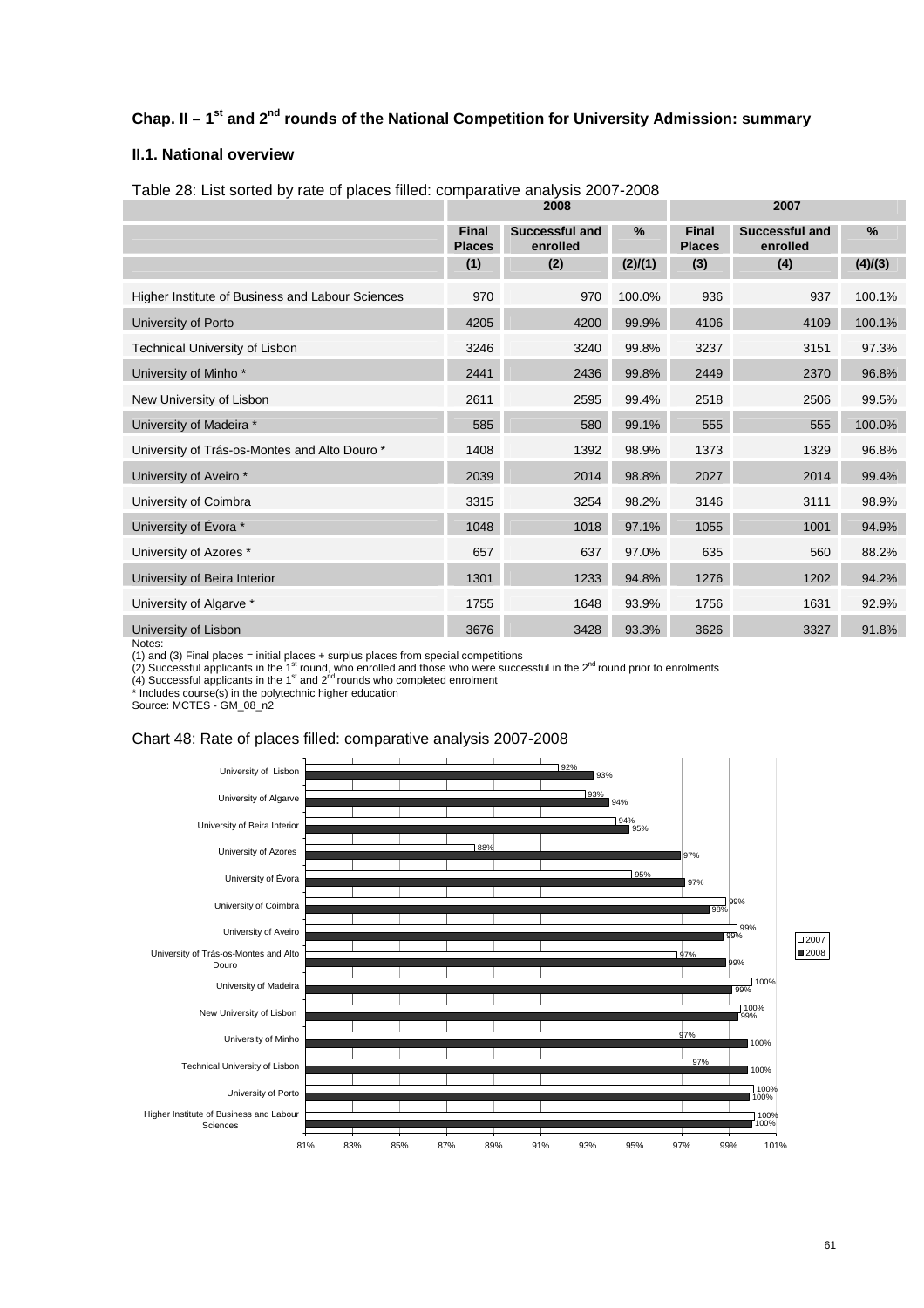#### **II.2. University of Porto**

The numbers shown in table 29 are slightly different from those in table 28, the reason being that in the calculation for both rounds, the formulae used for the total number of places in competition and the number of successful applicants are not identical.

Table 29: Rate of places filled and classification of last qualifying applicant per course (1st and  $2^{nd}$ rounds)

| ruurius)                                     | Total no.<br>of places | Total no. of<br><b>Successful</b><br>applicants | Rate of places<br>filled | <b>Minimum</b><br>classification<br>1 <sup>st</sup> round | <b>Minimum</b><br>classification<br>$2^{nd}$ round |
|----------------------------------------------|------------------------|-------------------------------------------------|--------------------------|-----------------------------------------------------------|----------------------------------------------------|
|                                              | (1)                    | (2)                                             | (2)/(1)                  |                                                           |                                                    |
| <b>Faculty of Architecture</b>               | 120                    | 120                                             | 100%                     | 180.0                                                     | 179.5                                              |
| Architecture                                 | 120                    | 120                                             | 100%                     | 180                                                       | 179.5                                              |
| <b>Faculty of Fine Arts</b>                  | 142                    | 142                                             | 100%                     | 160.0*                                                    | 158.8*                                             |
| <b>Plastic Arts</b>                          | 92                     | 92                                              | 100%                     | 153                                                       | 152.5                                              |
| <b>Communication Design</b>                  | 50                     | 50                                              | 100%                     | 172.5                                                     | 167.5                                              |
| <b>Faculty of Sciences</b>                   | 732                    | 732                                             | 100%                     | 135.6*                                                    | 130.8*                                             |
| Landscape Architecture                       | 25                     | 25                                              | 100%                     | 140                                                       | 136.5                                              |
| Astronomy                                    | 25                     | 25                                              | 100%                     | 127                                                       | 122.5                                              |
| <b>Biology</b>                               | 145                    | 145                                             | 100%                     | 144                                                       | 132.5                                              |
| Biochemistry                                 | 71                     | 71                                              | 100%                     | 161                                                       | 159                                                |
| <b>Computer Science</b>                      | 42                     | 42                                              | 100%                     | 134                                                       | 138                                                |
| <b>Engineering Sciences</b>                  | 50                     | 50                                              | 100%                     | 133.5                                                     | 133.5                                              |
| <b>Environmental Sciences and Technology</b> | 55                     | 55                                              | 100%                     | 141.2                                                     | 132.4                                              |
| Network Engineering and IT Systems           | 70                     | 70                                              | 100%                     | 140.5                                                     | 144.5                                              |
| <b>Physical Engineering</b>                  | 28                     | 28                                              | 100%                     | 137.5                                                     | 141                                                |
| Physics                                      | 32                     | 32                                              | 100%                     | 116.5                                                     | 130.5                                              |
| Geology                                      | 33                     | 33                                              | 100%                     | 126.5                                                     | 121.5                                              |
| <b>Mathematics</b>                           | 62                     | 62                                              | 100%                     | 128                                                       | 121.5                                              |
| Chemistry                                    | 94                     | 94                                              | 100%                     | 111.5                                                     | 118.5                                              |
| <b>Faculty of Nutrition and Food Science</b> | 65                     | 65                                              | 100%                     | 161.3                                                     | 168.5                                              |
| <b>Nutrition Sciences</b>                    | 65                     | 65                                              | 100%                     | 161.3                                                     | 168.5                                              |
| <b>Faculty of Sport</b>                      | 155                    | 155                                             | 100%                     | 141.5                                                     | 159.5                                              |
| <b>Sports Sciences</b>                       | 155                    | 155                                             | 100%                     | 141.5                                                     | 159.5                                              |
| <b>Faculty of Law</b>                        | 175                    | 175                                             | 100%                     | $165.7*$                                                  | 166.6*                                             |
| Criminology                                  | 35                     | 35                                              | 100%                     | 174                                                       | 176.6                                              |
| Law                                          | 140                    | 140                                             | 100%                     | 163.6                                                     | 163.8                                              |
| <b>Faculty of Economics</b>                  | 345                    | 345                                             | 100%                     | $161.3*$                                                  | $157.7*$                                           |
| Economics                                    | 226                    | 226                                             | 100%                     | 162.3                                                     | 158.3                                              |
| Management                                   | 119                    | 119                                             | 100%                     | 159.5                                                     | 157                                                |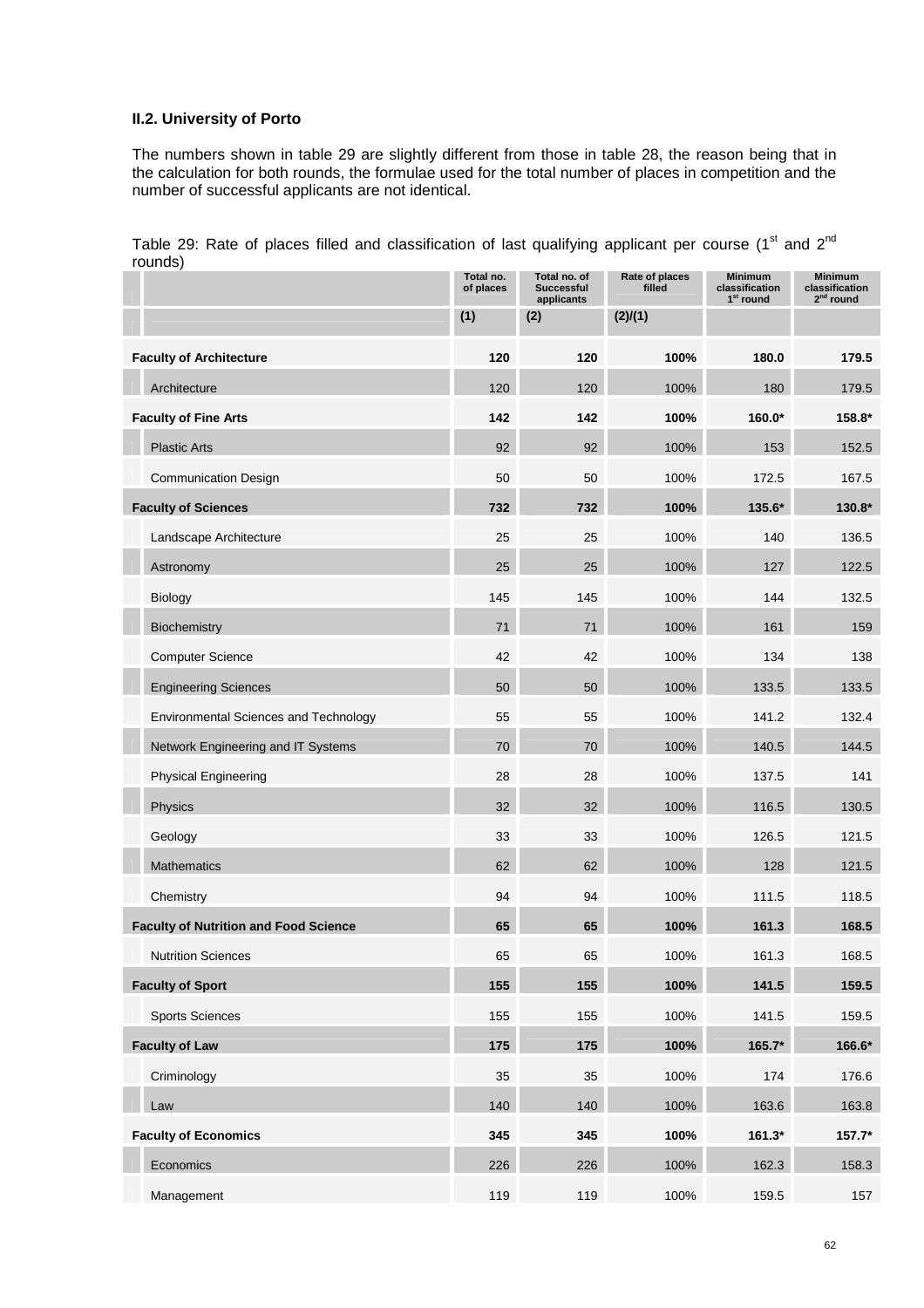|                                                                               | Total no.<br>of places | Total no. of<br><b>Successful</b><br>applicants | Rate of places<br>filled | <b>Minimum</b><br>classification<br>$1st$ round | <b>Minimum</b><br>classification<br>$2nd$ round |
|-------------------------------------------------------------------------------|------------------------|-------------------------------------------------|--------------------------|-------------------------------------------------|-------------------------------------------------|
|                                                                               | (1)                    | (2)                                             | (2)/(1)                  |                                                 |                                                 |
| <b>Faculty of Engineering</b>                                                 | 902                    | 902                                             | 100%                     | 156.5*                                          | 149.7*                                          |
| Bioengineering                                                                | 62                     | 62                                              | 100%                     | 180.5                                           | 180.5                                           |
| Engineering Sciences - Mining and Geo-<br><b>Environmental Engineering</b>    | 11                     | 11                                              | 100%                     | 142                                             | 141.8                                           |
| Civil Engineering                                                             | 181                    | 181                                             | 100%                     | 149.5                                           | 145                                             |
| <b>Environmental Engineering</b>                                              | 43                     | 43                                              | 100%                     | 154.8                                           | 145.3                                           |
| <b>Electrical and Computers Engineering</b>                                   | 218                    | 218                                             | 100%                     | 151.8                                           | 148                                             |
| Industrial Engineering and Management                                         | 55                     | 55                                              | 100%                     | 176.3                                           | 175.5                                           |
| Informatics and Computing Engineering                                         | 106                    | 106                                             | 100%                     | 161.8                                           | 157.5                                           |
| <b>Mechanical Engineering</b>                                                 | 133                    | 133                                             | 100%                     | 162.8                                           | 154                                             |
| Metallurgical and Materials Engineering                                       | 24                     | 24                                              | 100%                     | 149                                             | 143.3                                           |
| <b>Chemical Engineering</b>                                                   | 69                     | 69                                              | 100%                     | 138.3                                           | 135                                             |
| <b>Faculty of Pharmacy</b>                                                    | 186                    | 186                                             | 100%                     | 166.3                                           | 166.3                                           |
| <b>Pharmaceutical Sciences</b>                                                | 186                    | 186                                             | 100%                     | 166.3                                           | 166.3                                           |
| <b>Faculty of Arts</b>                                                        | 656                    | 655                                             | 99.8%                    | 134.6*                                          | $133.3*$                                        |
| Archaeology                                                                   | 36                     | 36                                              | 100%                     | 125.6                                           | 122                                             |
| <b>Information Science</b>                                                    | 40                     | 40                                              | 100%                     | 142                                             | 144.2                                           |
| Communication Sciences: Journalism, Public<br><b>Relations and Multimedia</b> | 75                     | 75                                              | 100%                     | 160                                             | 167.4                                           |
| Language Sciences                                                             | 21                     | 21                                              | 100%                     | 133.2                                           | 139.4                                           |
| Portuguese and Lusophone Studies                                              | 21                     | 21                                              | 100%                     | 119.2                                           | 125.8                                           |
| Philosophy                                                                    | 65                     | 65                                              | 100%                     | 105.8                                           | 128.6                                           |
| Geography                                                                     | 81                     | 81                                              | 100%                     | 119                                             | 124                                             |
| History                                                                       | 80                     | 80                                              | 100%                     | 122                                             | 130                                             |
| History of Art                                                                | 36                     | 35                                              | 97%                      | 118.8                                           | 113.4                                           |
| <b>Applied Languages</b>                                                      | 30                     | 30                                              | 100%                     | 156.8                                           | 156.4                                           |
| Languages and International Relations                                         | 35                     | 35                                              | 100%                     | 160.4                                           | 160.4                                           |
| Languages, Literatures and Cultures                                           | 86                     | 86                                              | 100%                     | 146.4                                           | 140.2                                           |
| Sociology                                                                     | 50                     | 50                                              | 100%                     | 141.2                                           | 142                                             |
| <b>Faculty of Medicine</b>                                                    | 246                    | 246                                             | 100%                     | 185.2                                           | 187.3                                           |
| Medicine                                                                      | 246                    | 246                                             | 100%                     | 185.2                                           | 187.3                                           |
| <b>Faculty of Dental Medicine</b>                                             | 92                     | 92                                              | 100%                     | 173.3                                           | 173.5                                           |
| <b>Dental Medicine</b>                                                        | 92                     | 92                                              | 100%                     | 173.3                                           | 173.5                                           |
| <b>Faculty of Psychology and Education Science</b>                            | 170                    | 170                                             | 100%                     | 146.8*                                          | 147.8*                                          |
| <b>Education Sciences</b>                                                     | 55                     | 55                                              | 100%                     | 136                                             | 144.5                                           |
| Psychology                                                                    | 115                    | 115                                             | 100%                     | 152                                             | 152                                             |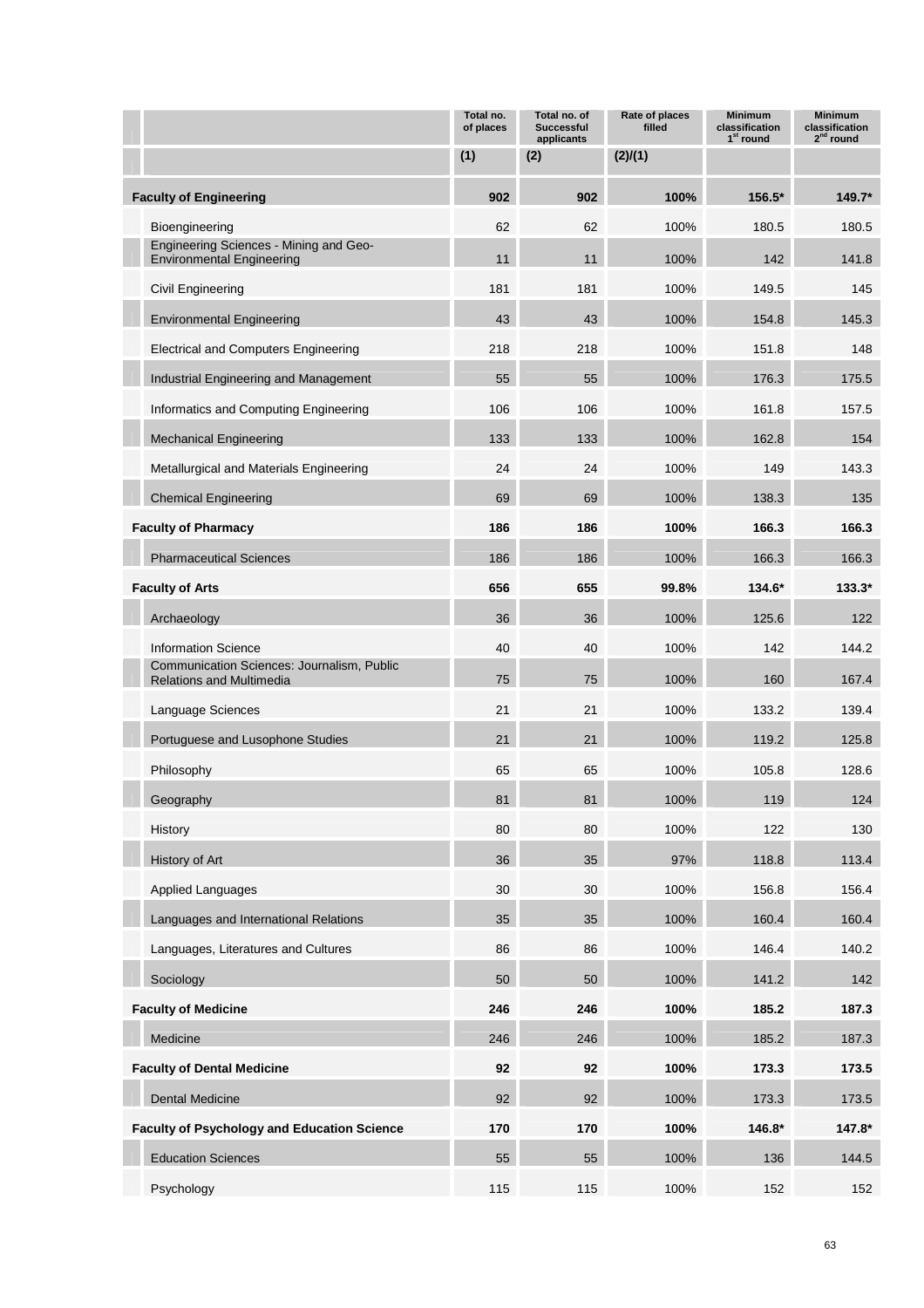|                                               | Total no.<br>of places | Total no. of<br><b>Successful</b><br>applicants | Rate of places<br>filled | <b>Minimum</b><br>classification<br>1 <sup>st</sup> round | <b>Minimum</b><br>classification<br>$2nd$ round |
|-----------------------------------------------|------------------------|-------------------------------------------------|--------------------------|-----------------------------------------------------------|-------------------------------------------------|
|                                               | (1)                    | (2)                                             | (2)/(1)                  |                                                           |                                                 |
| Institute of Biomedical Sciences Abel Salazar | 262                    | 262                                             | 100%                     | $175.5*$                                                  | $152.6*$                                        |
| <b>Aquatic Sciences</b>                       | 36                     | 36                                              | 100%                     | 142.5                                                     | 126                                             |
| Medicine                                      | 156                    | 156                                             | 100%                     | 183.7                                                     | $\sim$                                          |
| <b>Veterinary Medicine</b>                    | 70                     | 70                                              | 100%                     | 173.5                                                     | 173                                             |
| <b>U.Porto total</b>                          | 4248                   | 4247                                            | 100%                     | $154.2*$                                                  | $143.5*$                                        |

#### Notes:

(1) Total places = places in 1<sup>st</sup> round + places in 2<sup>nd</sup> round + surplus places in special competitions – balance 2<sup>nd</sup> round

places in 2<sup>nd</sup> round = surplus places in 1<sup>st</sup> round + surplus places in special competitions + places filled in 1<sup>st</sup> round where no enrolment was made + additional places leftover after claim processes – additional places created due to ties – additional places filled in after claim processes + places presented after issuance of public notice. If the number is negative, it becomes zero. If the number is less or equal to zero, but there are surplus places from the  $1<sup>st</sup>$  round, it becomes 1.

balance 2<sup>nd</sup> round = surplus places from the 1<sup>st</sup> round + surplus places from the special competitions + places filled in the 1<sup>st</sup> round where no enrolment was made + additional places freed after the claim processes – additional places filled in by ties – additional places filled in after claim processes.

(2) Total no. of successful applicants = successful applicants in the 1<sup>st</sup> round + successful applicants in the 1<sup>st</sup> round in additional vacancy + successful applicants after claim processes – new placements after claim processes – successful applicants who did not complete enrolment and<br>registration + successful applicants in 2<sup>nd</sup> round – new placements in the 2<sup>nd</sup>

\* Average classification that would be obtained if all applicants admitted in each course had a classification equal to the classification of the last qualifying applicant placed (in the 1<sup>st</sup> round, in the general group). Weighting factor: no. of successful applicants to each course. Source: MCTES – DGES BD\_U.Porto\_08\_1\_2

![](_page_64_Figure_7.jpeg)

#### Chart 49: Rate of places filled per faculty: comparative analysis 2007-2008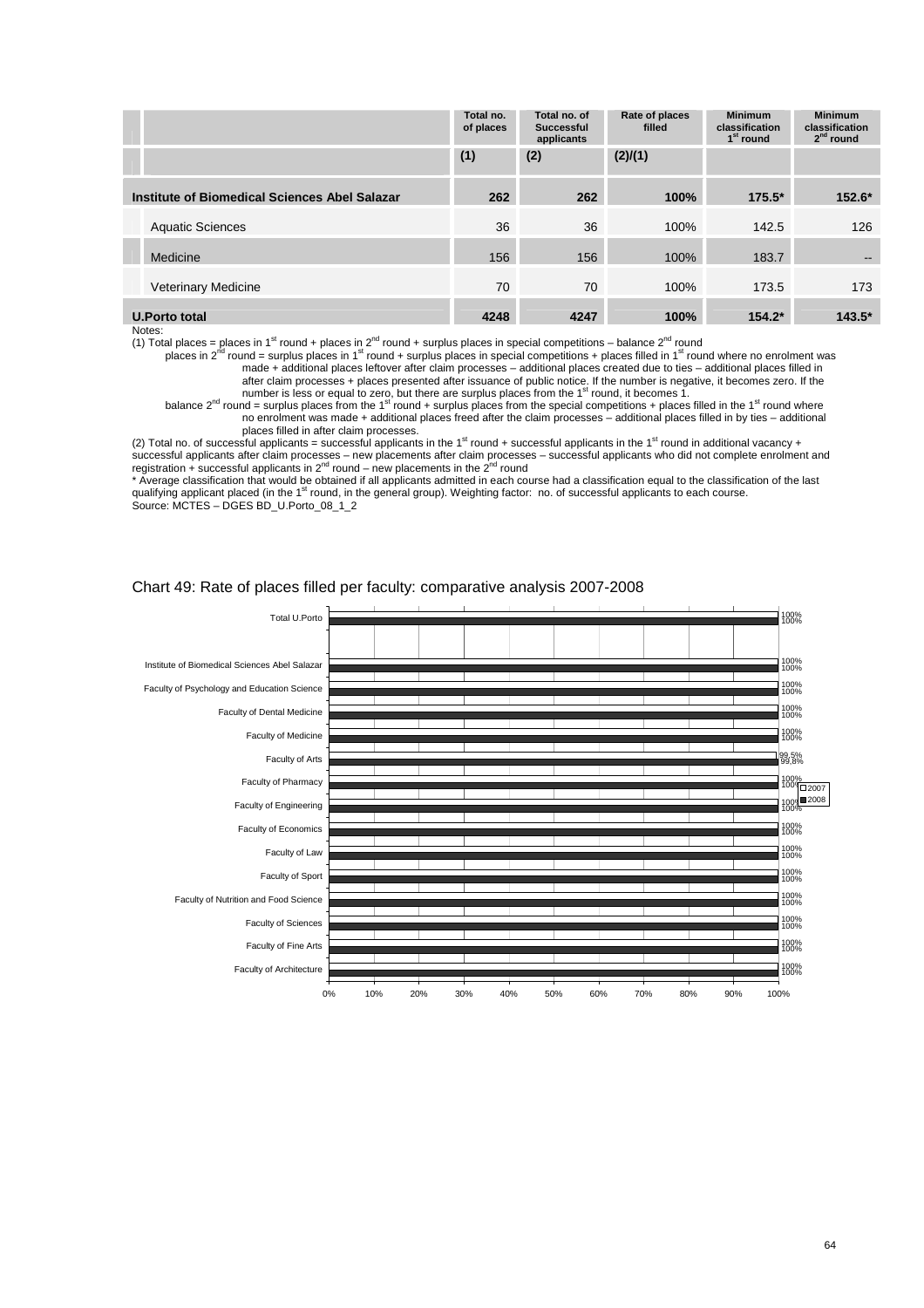| or were placed again in the $\epsilon$ -round, per course                  | <b>Placed</b><br>1 <sup>st</sup> round | <b>Not</b><br>enrolled    | <b>New</b><br>placements  | <b>Total</b>   | $\%$          |  |
|----------------------------------------------------------------------------|----------------------------------------|---------------------------|---------------------------|----------------|---------------|--|
|                                                                            | (1)                                    | (2)                       | (3)                       | $(2)+(3)$      | $(2)+(3)/(1)$ |  |
| <b>Faculty of Architecture</b>                                             | 120                                    | $\sqrt{5}$                | 4                         | 9              | 8%            |  |
| Architecture                                                               | 120                                    | 5                         | $\overline{4}$            | 9              | 8%            |  |
| <b>Faculty of Fine Arts</b>                                                | 140                                    | 17                        | $\overline{7}$            | 24             | 17%           |  |
| <b>Plastic Arts</b>                                                        | 90                                     | $\overline{7}$            | $6\phantom{1}$            | 13             | 14%           |  |
| <b>Communication Design</b>                                                | 50                                     | 10                        | $\mathbf{1}$              | 11             | 22%           |  |
| <b>Faculty of Sciences</b>                                                 | 657                                    | 81                        | 28                        | 109            | 17%           |  |
| Landscape Architecture                                                     | 25                                     | 5                         | $\mathbf{1}$              | 6              | 24%           |  |
| Astronomy                                                                  | 20                                     | 3                         | $\mathbf{3}$              | $6\phantom{1}$ | 30%           |  |
| Biology                                                                    | 130                                    | 17                        | $\mathbf{1}$              | 18             | 14%           |  |
| Biochemistry                                                               | 70                                     | 9                         | $\mathbf{3}$              | 12             | 17%           |  |
| <b>Computer Science</b>                                                    | 40                                     | $\overline{2}$            | 3                         | $\overline{5}$ | 13%           |  |
| <b>Engineering Sciences</b>                                                | 45                                     | $\boldsymbol{7}$          | $\ensuremath{\mathsf{3}}$ | 10             | 22%           |  |
| <b>Environmental Sciences and Technology</b>                               | 40                                     | $\mathbf{1}$              | $\overline{4}$            | $\overline{5}$ | 13%           |  |
| Network Engineering and IT Systems                                         | 70                                     | $\sqrt{3}$                | 2 <sup>1</sup>            | $\sqrt{5}$     | 7%            |  |
| <b>Physical Engineering</b>                                                | 25                                     | 1                         | $\pmb{0}$                 | $\mathbf{1}$   | 4%            |  |
| Physics                                                                    | 22                                     | $\overline{2}$            | 1                         | 3              | 14%           |  |
| Geology                                                                    | 30                                     | $\overline{7}$            | 1                         | 8              | 27%           |  |
| <b>Mathematics</b>                                                         | 50                                     | 6                         | 1                         | $\overline{7}$ | 14%           |  |
| Chemistry                                                                  | 90                                     | 18                        | $\,$ 5 $\,$               | 23             | 26%           |  |
| <b>Faculty of Nutrition and Food Science</b>                               | 65                                     | $\mathbf{3}$              | $\mathbf{1}$              | 4              | 6%            |  |
| <b>Nutrition Sciences</b>                                                  | 65                                     | $\ensuremath{\mathsf{3}}$ | 1                         | 4              | 6%            |  |
| <b>Faculty of Sport</b>                                                    | 110                                    | $\overline{4}$            | $\mathbf{1}$              | 5              | 5%            |  |
| <b>Sports Sciences</b>                                                     | 110                                    | 4                         | 1                         | 5              | 5%            |  |
| <b>Faculty of Law</b>                                                      | 175                                    | 17                        | 1                         | 18             | 10%           |  |
| Criminology                                                                | 35                                     | 3                         | $\mathbf{1}$              | 4              | 11%           |  |
| Law                                                                        | 140                                    | 14                        | $\mathbf 0$               | 14             | 10%           |  |
| <b>Faculty of Economics</b>                                                | 330                                    | 14                        | $\mathbf 3$               | 17             | 5%            |  |
| Economics                                                                  | 216                                    | 6                         | 1                         | $\overline{7}$ | 3%            |  |
| Management                                                                 | 114                                    | 8                         | 2                         | 10             | 9%            |  |
| <b>Faculty of Engineering</b>                                              | 830                                    | 41                        | 31                        | 72             | 9%            |  |
| Bioengineering                                                             | 60                                     | 4                         | 0                         | 4              | 7%            |  |
| Engineering Sciences - Mining and Geo-<br><b>Environmental Engineering</b> | 10                                     | $\mathbf{1}$              | $\overline{2}$            | 3              | 30%           |  |
| <b>Civil Engineering</b>                                                   | 175                                    | 11                        | $\sqrt{5}$                | 16             | $9\%$         |  |
| <b>Environmental Engineering</b>                                           | 40                                     | 4                         | $\overline{2}$            | $6\phantom{1}$ | 15%           |  |
| <b>Electrical and Computers Engineering</b>                                | 195                                    | $\mathbf{3}$              | $\,$ 5 $\,$               | 8              | 4%            |  |

Table 30: Proportion of successful applicants in the  $1<sup>st</sup>$  round but who did not complete the enrolment or were placed again in the 2<sup>nd</sup> round, per course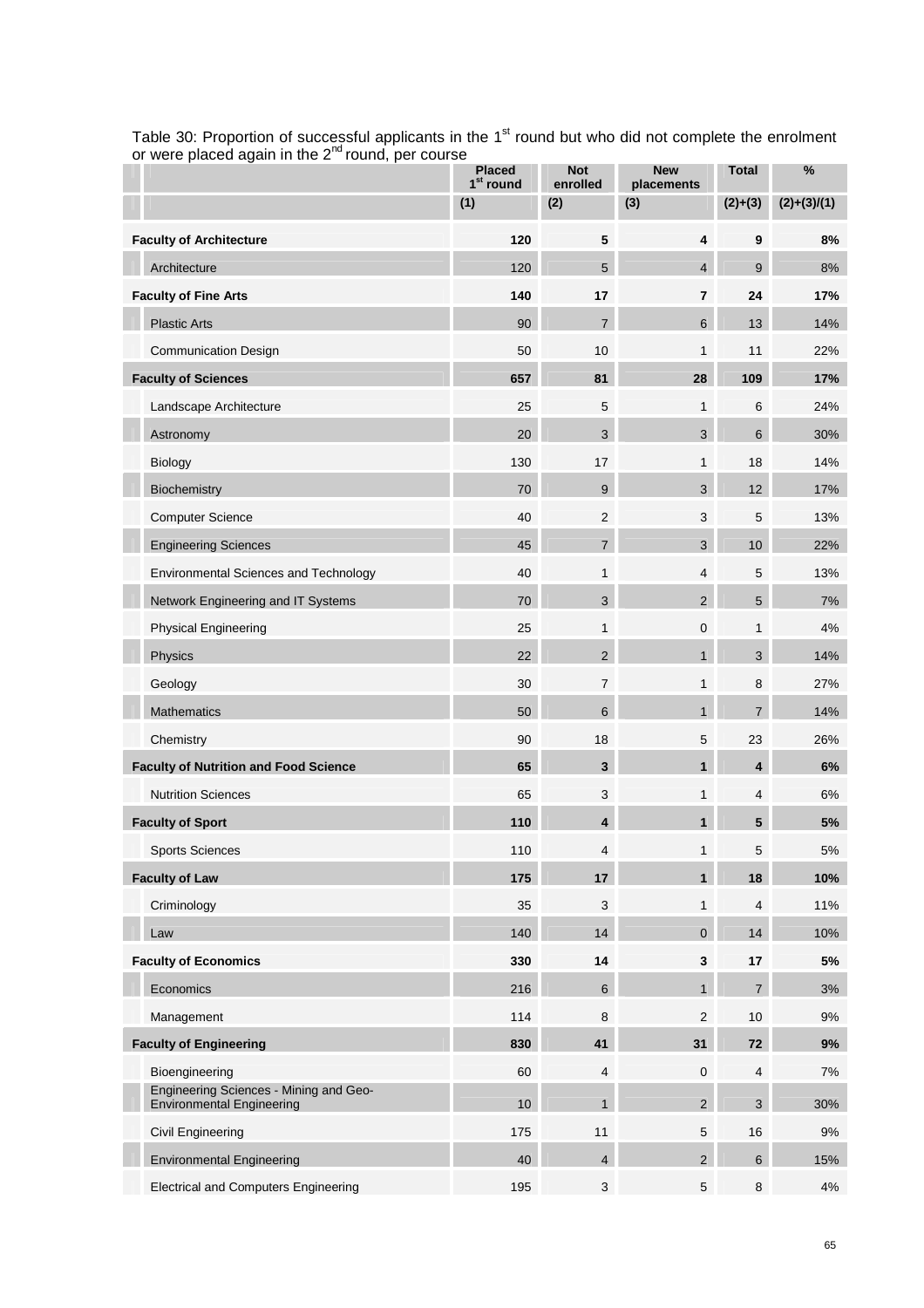|                                                                               | <b>Placed</b><br>1 <sup>st</sup> round | <b>Not</b><br>enrolled | <b>New</b><br>placements | <b>Total</b>   | %             |
|-------------------------------------------------------------------------------|----------------------------------------|------------------------|--------------------------|----------------|---------------|
|                                                                               | (1)                                    | (2)                    | (3)                      | $(2)+(3)$      | $(2)+(3)/(1)$ |
| Industrial Engineering and Management                                         | 50                                     | $\mathbf{1}$           | $\mathbf{0}$             | $\mathbf{1}$   | 2%            |
| Informatics and Computing Engineering                                         | 102                                    | 4                      | $\mathbf 0$              | $\overline{4}$ | 4%            |
| <b>Mechanical Engineering</b>                                                 | 112                                    | 3                      | $\overline{7}$           | 10             | 9%            |
| Metallurgical and materials Engineering                                       | 21                                     | 3                      | 5                        | 8              | 38%           |
| <b>Chemical Engineering</b>                                                   | 65                                     | 7                      | 5                        | 12             | 18%           |
| <b>Faculty of Pharmacy</b>                                                    | 185                                    | 17                     | $\mathbf{2}$             | 19             | 10%           |
| <b>Pharmaceutical Sciences</b>                                                | 185                                    | 17                     | $\overline{2}$           | 19             | 10%           |
| <b>Faculty of Arts</b>                                                        | 642                                    | 105                    | 28                       | 133            | 21%           |
| Archaeology                                                                   | 35                                     | 5                      | 1                        | 6              | 17%           |
| <b>Information Science</b>                                                    | 40                                     | 9                      | 4                        | 13             | 33%           |
| Communication Sciences: Journalism, Public<br><b>Relations and Multimedia</b> | 75                                     | $\mathbf{1}$           | $\overline{4}$           | 5              | 7%            |
| Language Sciences                                                             | 20                                     | $\overline{4}$         | 1                        | 5              | 25%           |
| Portuguese and Lusophone Studies                                              | 20                                     | $\overline{4}$         | $\overline{2}$           | 6              | 30%           |
| Philosophy                                                                    | 56                                     | 15                     | $\overline{2}$           | 17             | 30%           |
| Geography                                                                     | 81                                     | 16                     | 3                        | 19             | 23%           |
| History                                                                       | 80                                     | 20                     | $\overline{2}$           | 22             | 28%           |
| History of Art                                                                | 35                                     | $6\phantom{1}$         | $\overline{4}$           | 10             | 29%           |
| Applied Languages                                                             | 30                                     | 3                      | 1                        | 4              | 13%           |
| Languages and International Relations                                         | 35                                     | 3                      | $\mathbf{0}$             | 3              | 9%            |
| Languages, Literatures and Cultures                                           | 85                                     | 12                     | $\mathbf 0$              | 12             | 14%           |
| Sociology                                                                     | 50                                     | $\overline{7}$         | 4                        | 11             | 22%           |
| <b>Faculty of Medicine</b>                                                    | 245                                    | 0                      | 1                        | 1              | $0\%$         |
| Medicine                                                                      | 245                                    | 0                      | 1                        | $\overline{1}$ | 0%            |
| <b>Faculty of Dental Medicine</b>                                             | 90                                     | $\boldsymbol{9}$       | 1                        | 10             | 11%           |
| <b>Dental Medicine</b>                                                        | 90                                     | $\boldsymbol{9}$       | $\mathbf{1}$             | 10             | 11%           |
| <b>Faculty of Psychology and Education Science</b>                            | 170                                    | 21                     | 6                        | 27             | 16%           |
| <b>Education Sciences</b>                                                     | 55                                     | 11                     | $\overline{4}$           | 15             | 27%           |
| Psychology                                                                    | 115                                    | 10                     | $\overline{2}$           | 12             | 10%           |
| Institute of Biomedical Sciences Abel Salazar                                 | 251                                    | 15                     | 4                        | 19             | 8%            |
| <b>Aquatic Sciences</b>                                                       | 35                                     | $\boldsymbol{9}$       | 3                        | 12             | 34%           |
| Medicine                                                                      | 156                                    | $\pmb{0}$              | $\mathbf 0$              | $\pmb{0}$      | $0\%$         |
| Veterinary Medicine                                                           | 60                                     | 6                      | 1                        | 7              | 12%           |
| <b>U.Porto total</b>                                                          | 4010                                   | 349                    | 118                      | 467            | 12%           |

Notes:<br>(1) Successful applicants 1<sup>st</sup> round = Successful applicants in 1<sup>st</sup> round for the initial places + Successful applicants in 1<sup>st</sup> round for the additional places created to solve the problems of ties<br>(2) Applicants not enrolled = placed in the 1<sup>st</sup> round but who did not enrol

(3) New placements = successful applicants in the 1<sup>ª</sup> round who applied to the  $2<sup>nd</sup>$  round and were placed again

Source: MCTES – DGES BD\_U.Porto\_08\_1\_2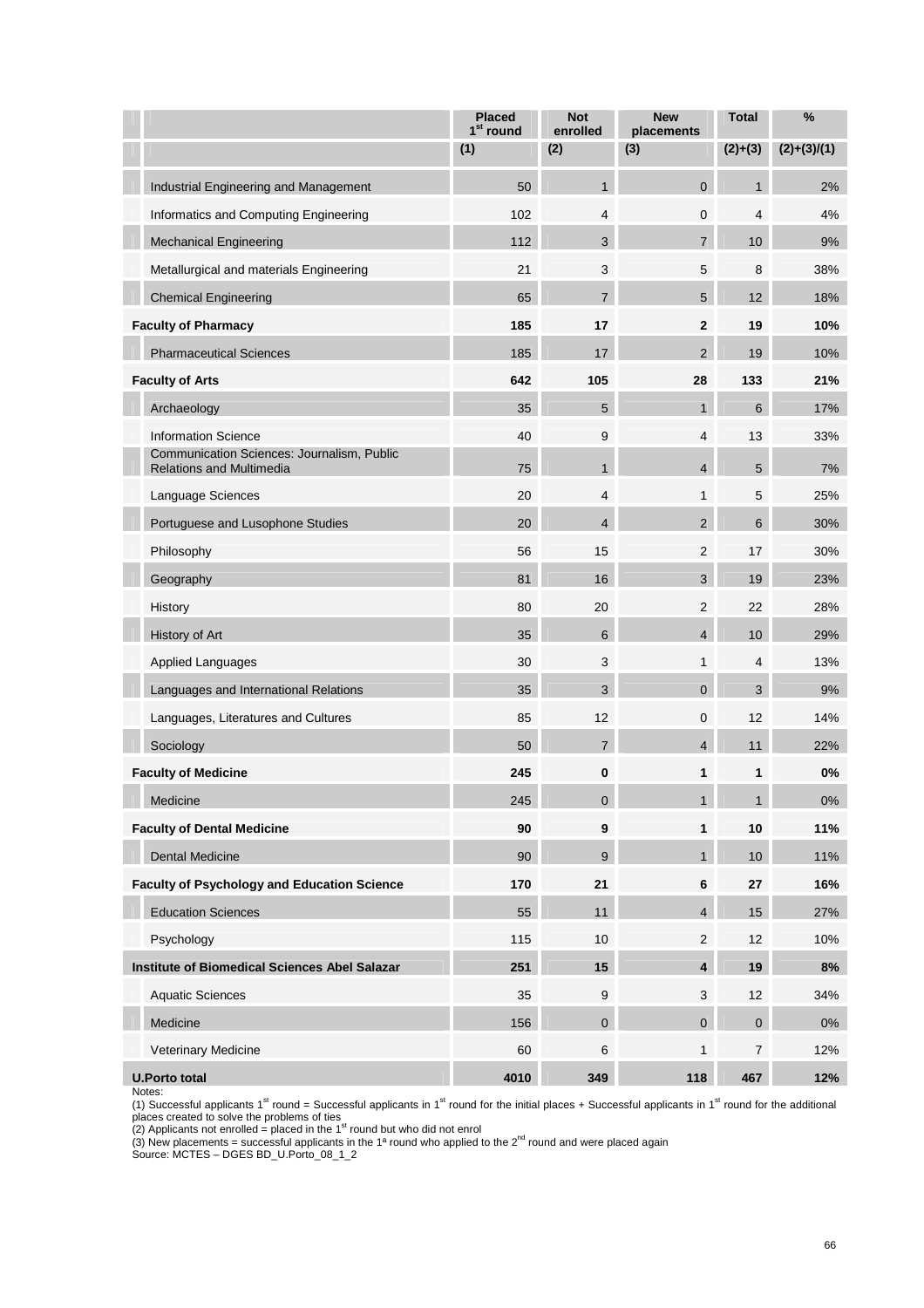| $\frac{1}{2}$ able 51. Outcession applicants in the $\frac{1}{2}$ -fourth per admission preference and course | 1              | $\mathbf{2}$   | 3                       | 4              | 5                       | 6                       | <b>Total</b>            |
|---------------------------------------------------------------------------------------------------------------|----------------|----------------|-------------------------|----------------|-------------------------|-------------------------|-------------------------|
| <b>Faculty of Architecture</b>                                                                                | $\overline{7}$ | 1              | 1                       |                |                         |                         | $\boldsymbol{9}$        |
| Architecture                                                                                                  | $\overline{7}$ | 1              | $\mathbf{1}$            |                |                         |                         | 9                       |
| <b>Faculty of Fine Arts</b>                                                                                   | 19             | 4              | 3                       |                |                         |                         | 26                      |
| <b>Plastic Arts</b>                                                                                           | 10             | $\mathbf{3}$   | $\overline{2}$          |                |                         |                         | 15                      |
| <b>Communication Design</b>                                                                                   | 9              | $\mathbf{1}$   | 1                       |                |                         |                         | 11                      |
| <b>Faculty of Sciences</b>                                                                                    | 63             | 37             | 35                      | 28             | 11                      | 11                      | 185                     |
| Landscape Architecture                                                                                        | $\overline{4}$ |                | 2                       |                |                         |                         | $\,6$                   |
| Astronomy                                                                                                     | $\overline{2}$ | $\mathbf{3}$   | $\overline{\mathbf{4}}$ | $\overline{2}$ |                         |                         | 11                      |
| Biology                                                                                                       | 15             | $\,$ 5 $\,$    | $\overline{7}$          | $\sqrt{2}$     | 1                       | 3                       | 33                      |
| Biochemistry                                                                                                  | $\overline{4}$ | 6              | $\overline{2}$          | $\mathbf{1}$   |                         |                         | 13                      |
| <b>Computer Science</b>                                                                                       | $\mathbf{1}$   | $\overline{2}$ | $\overline{2}$          | $\mathbf{1}$   | $\mathbf{1}$            |                         | $\overline{7}$          |
| <b>Engineering Sciences</b>                                                                                   | $\overline{2}$ | 1              | 3                       | $\overline{4}$ | $\sqrt{2}$              | 3                       | 15                      |
| Environmental Sciences and Technology                                                                         | 12             | 3              | $\overline{2}$          | $\mathbf{1}$   | $\sqrt{2}$              |                         | 20                      |
| Network Engineering and IT Systems                                                                            | $\overline{4}$ |                | $\overline{\mathbf{c}}$ |                |                         |                         | $\,6\,$                 |
| <b>Physical Engineering</b>                                                                                   |                | $\mathbf{3}$   |                         | $\mathbf{1}$   |                         |                         | $\overline{4}$          |
| Physics                                                                                                       | 3              | $\overline{4}$ |                         | $\overline{5}$ |                         | $\mathbf{1}$            | 13                      |
| Geology                                                                                                       | 4              | 3              | $\mathbf{1}$            | $\sqrt{2}$     |                         | $\mathbf{1}$            | 11                      |
| Mathematics                                                                                                   | $\overline{4}$ | 3              | 8                       | $\mathbf{3}$   |                         | $\mathbf{1}$            | 19                      |
| Chemistry                                                                                                     | 8              | 4              | 2                       | 6              | 5                       | $\mathbf 2$             | 27                      |
| <b>Faculty of Nutrition and Food Science</b>                                                                  | $\mathbf{1}$   |                |                         | $\mathbf{1}$   | $\mathbf{1}$            | $\mathbf{1}$            | $\overline{\mathbf{4}}$ |
| <b>Nutrition Sciences</b>                                                                                     | $\mathbf{1}$   |                |                         | $\mathbf{1}$   | $\mathbf{1}$            | $\mathbf{1}$            | $\overline{\mathbf{4}}$ |
| <b>Faculty of Sport</b>                                                                                       | $\mathbf{1}$   |                |                         |                |                         |                         | $\mathbf{1}$            |
| <b>Sports Sciences</b>                                                                                        | $\mathbf{1}$   |                |                         |                |                         |                         | $\mathbf{1}$            |
| <b>Faculty of Law</b>                                                                                         | 12             | $6\phantom{a}$ |                         |                |                         |                         | 18                      |
| Criminology                                                                                                   | $\overline{4}$ |                |                         |                |                         |                         | $\overline{4}$          |
| Law                                                                                                           | 8              | $\,6\,$        |                         |                |                         |                         | 14                      |
| <b>Faculty of Economics</b>                                                                                   | 27             | 5              |                         |                |                         |                         | 32                      |
| Economics                                                                                                     | 17             |                |                         |                |                         |                         | $17$                    |
| Management                                                                                                    | 10             | $\sqrt{5}$     |                         |                |                         |                         | 15                      |
| <b>Faculty of Engineering</b>                                                                                 | 90             | 26             | 14                      | $\bf 6$        | $\overline{\mathbf{4}}$ | $\overline{\mathbf{4}}$ | 144                     |
| Bioengineering                                                                                                | $\mathbf{1}$   |                | $\mathbf{1}$            | $\mathbf{1}$   | $\sqrt{2}$              | $\mathbf{1}$            | 6                       |
| Engineering Sciences - Mining and Geo-Environmental<br>Engineering                                            | $\mathbf{1}$   |                | $\mathbf{1}$            | $\mathbf{1}$   |                         | $\mathbf{1}$            | $\overline{4}$          |
| <b>Civil Engineering</b>                                                                                      | 18             | $\overline{2}$ |                         | $\mathbf{1}$   | $\mathbf{1}$            |                         | 22                      |
| <b>Environmental Engineering</b>                                                                              | 6              | $2^{\circ}$    | $\mathbf{1}$            |                |                         |                         | $\boldsymbol{9}$        |

### Table 31: Successful applicants in the  $2^{nd}$  round per admission preference and course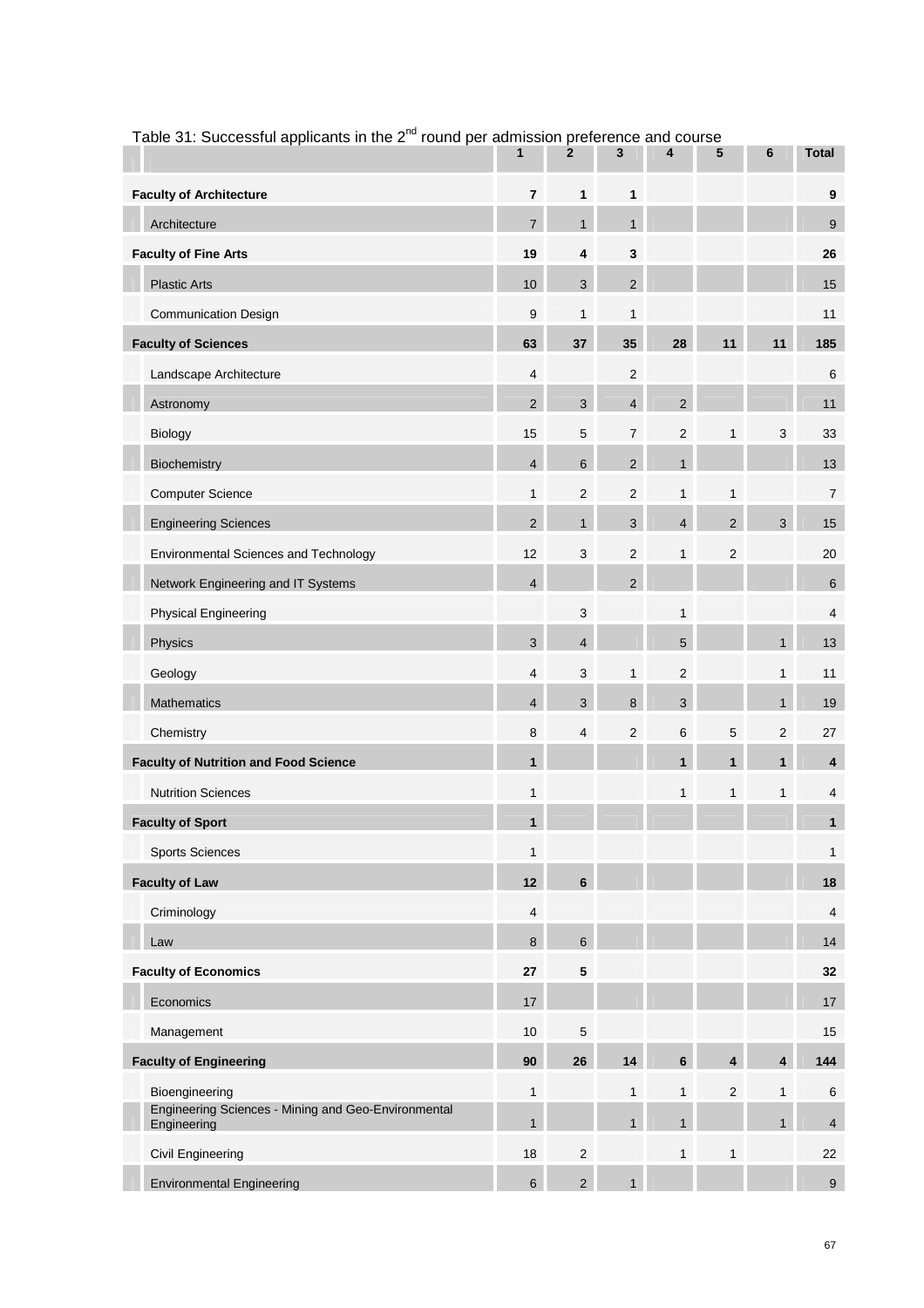|                                                                        | 1              | $\mathbf{2}$   | 3              | 4              | 5              | 6              | <b>Total</b>   |
|------------------------------------------------------------------------|----------------|----------------|----------------|----------------|----------------|----------------|----------------|
| <b>Electrical and Computers Engineering</b>                            | 18             | 10             | 2              | 1              |                |                | 31             |
| Industrial Engineering and Management                                  | 6              |                |                |                |                |                | 6              |
| Informatics and Computing Engineering                                  | $\overline{7}$ |                |                |                |                | 1              | 8              |
| <b>Mechanical Engineering</b>                                          | 22             | $\overline{7}$ | $\overline{2}$ |                |                |                | 31             |
| Metallurgical and Materials Engineering                                | 2              | $\overline{4}$ | $\overline{2}$ | $\overline{2}$ | 1              |                | 11             |
| <b>Chemical Engineering</b>                                            | 9              | $\mathbf{1}$   | 5              |                |                | $\mathbf{1}$   | 16             |
| <b>Faculty of Pharmacy</b>                                             | 11             | 3              | 1              |                | 1              | 4              | 20             |
| <b>Pharmaceutical Sciences</b>                                         | 11             | 3              |                |                | $\mathbf{1}$   | $\overline{4}$ | 20             |
| <b>Faculty of Arts</b>                                                 | 49             | 41             | 25             | 19             | 6              | 6              | 146            |
| Archaeology                                                            | $\overline{2}$ | $\overline{2}$ |                | $\overline{2}$ | $\mathbf{1}$   |                | $\overline{7}$ |
| <b>Information Science</b>                                             | $\overline{7}$ | 3              | 1              | $\overline{2}$ |                |                | 13             |
| Communication Sciences: Journalism, Public Relations and<br>Multimedia | 5              |                |                |                |                |                | 5              |
| Language Sciences                                                      | 3              |                | $\overline{2}$ | $\mathbf{1}$   |                |                | 6              |
| Portuguese and Lusophone Studies                                       |                |                | $\overline{2}$ | $\mathbf{1}$   | $\overline{c}$ | 2              | $\overline{7}$ |
| Philosophy                                                             | 3              | 14             | 5              | $\overline{2}$ | $\mathbf{1}$   | $\mathbf{1}$   | 26             |
| Geography                                                              | 8              | $\overline{4}$ | $\overline{2}$ | 3              | $\mathbf{1}$   | $\mathbf{1}$   | 19             |
| History                                                                | 4              | $\overline{7}$ | 6              | 3              | 1              | $\mathbf{1}$   | 22             |
| History of Art                                                         | $\overline{2}$ | $\overline{4}$ | $\mathbf{1}$   | $\overline{2}$ |                | $\mathbf{1}$   | 10             |
| <b>Applied Languages</b>                                               | 4              |                |                |                |                |                | $\overline{4}$ |
| Languages and International Relations                                  | $\mathbf{1}$   | $\overline{2}$ |                |                |                |                | 3              |
| Languages, Literatures and Cultures                                    | $\overline{7}$ | $\overline{2}$ | $\overline{2}$ | $\overline{2}$ |                |                | 13             |
| Sociology                                                              | 3              | 3              | $\overline{4}$ | $\mathbf{1}$   |                |                | 11             |
| <b>Faculty of Medicine</b>                                             | 1              |                |                |                |                |                | 1              |
| Medicine                                                               | $\mathbf{1}$   |                |                |                |                |                | $\mathbf{1}$   |
| <b>Faculty of Dental Medicine</b>                                      |                | $\mathbf{2}$   | 3              | $\overline{2}$ | $\mathbf{3}$   | $\overline{2}$ | 12             |
| <b>Dental Medicine</b>                                                 |                | 2              | 3 <sup>1</sup> | $\overline{2}$ | 3              | $\overline{2}$ | 12             |
| <b>Faculty of Psychology and Education Science</b>                     | 13             | $\bf 6$        | 4              | $\mathbf{2}$   | $\mathbf{1}$   | $\mathbf{1}$   | 27             |
| <b>Education Sciences</b>                                              | 6              | 3              | 3 <sup>1</sup> | $\overline{2}$ | $\mathbf{1}$   |                | 15             |
| Psychology                                                             | $\overline{7}$ | 3              | $\mathbf{1}$   |                |                | $\mathbf{1}$   | 12             |
| Institute of Biomedical Sciences Abel Salazar                          | 9              | 4              | $\mathbf{3}$   | 6              | 5              | $\mathbf{3}$   | 30             |
| <b>Aquatic Sciences</b>                                                | 5              | $\mathbf{1}$   | $\overline{2}$ | $\overline{2}$ | $\mathbf{1}$   | $\overline{2}$ | 13             |
| <b>Veterinary Medicine</b>                                             | $\overline{4}$ | $\mathbf{3}$   | 1              | $\overline{4}$ | $\sqrt{4}$     | $\mathbf{1}$   | 17             |
| <b>U.Porto total</b>                                                   | 303            | 135            | 89             | 64             | 32             | 32             | 655            |
|                                                                        | 46%            | 21%            | 14%            | 10%            | $5\%$          | $5%$           |                |

Source: MCTES – DGES BD\_U.Porto\_08\_1\_2